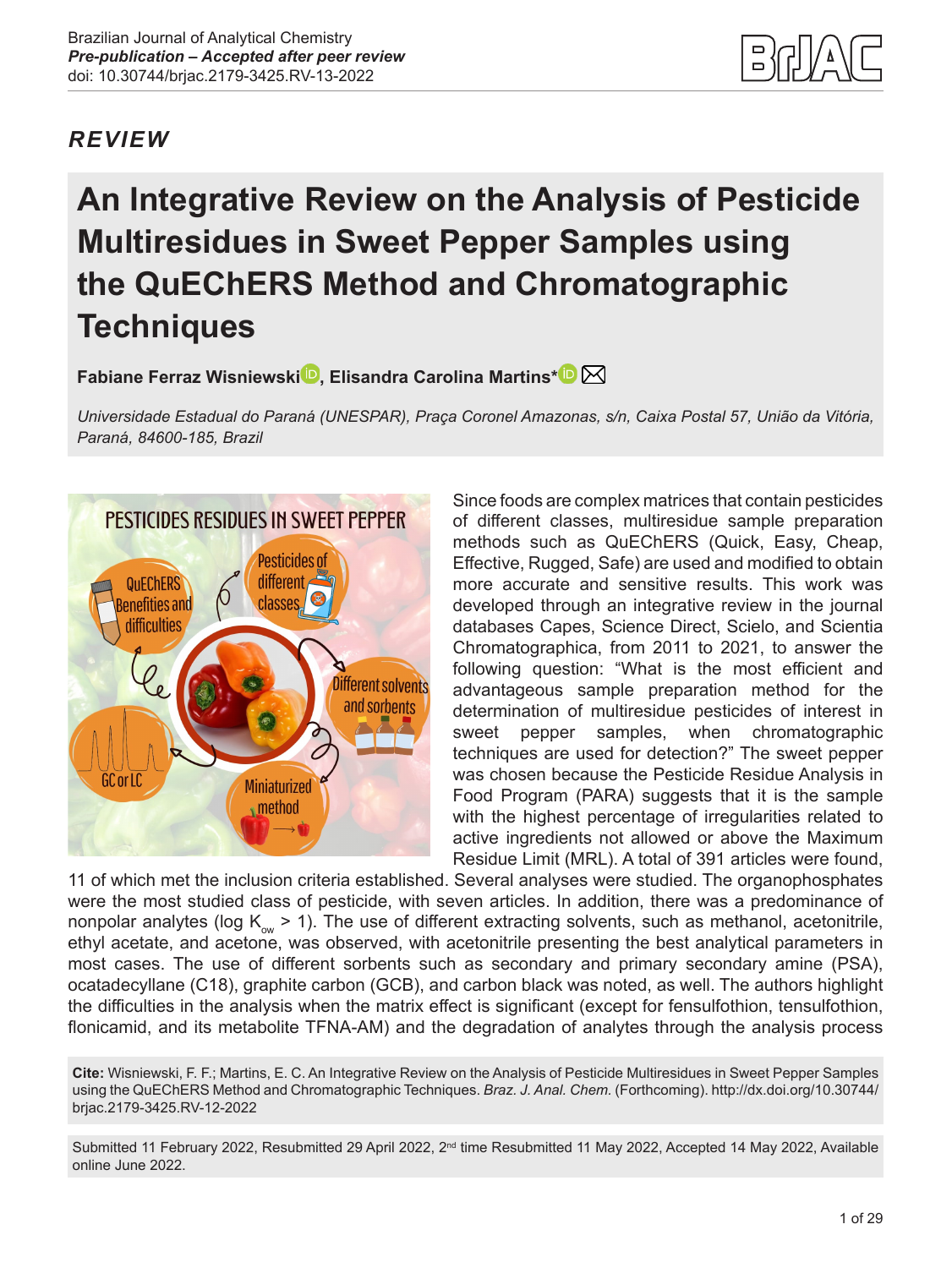(flonicamid, captan, folpet, thiophanate methyl and benomyl). Finally, the statistical test Analysis of Variance (ANOVA) was used to identify if there was a significant difference between the different methods used for the same analysis or when the same method used for the different analytes.

**Keywords:** pesticides, multi-residue, sweet pepper, sample preparation, QuEChERS.

#### **INTRODUCTION**

Sweet pepper (*Capsicum annuum*) belongs to the *Solanaceae* family. It is rich in vitamin C when green and in vitamin A when ripe, while being a source of iron (Fe), potassium (K) and phosphorus (P).<sup>1</sup> According to the Brazilian Institute of Geography and Statistics (IBGE) it is estimated that, in 2017, Brazil produced 224,286 tons of sweet pepper, with São Paulo being the main producing state.<sup>2</sup>

The cultivation of sweet peppers has economic and social relevance, since a large part of the national production comes from family farming, as it allows quick economic return in addition to complementing the diet. However, the number of surveys and data on the crop are limited, making access to information about it difficult for those who produce or are interested in sweet pepper production. In addition, few pesticides are authorized for the crop, $^3$  which can make pest control difficult.

Pesticides are understood to be "products and agents of physical, chemical or biological processes, [...] whose purpose is to change the composition of flora or fauna, in order to preserve them from the harmful action of living beings considered harmful".4 In the context of agricultural production, the use of pesticides from different agronomic classes (herbicides, fungicides, insecticides, etc.) and different chemical groups (organophosphates, triazines, pyrethroids, etc.) is commonplace, aiming to increase productivity by minimizing the occurrence of plant pests and diseases. However, the indiscriminate use of these substances can generate negative external effects, both for the environment, contaminating soil and water, and for human health, which can cause acute or chronic intoxication and bioaccumulation of some substances, due to the ingestion of waste that may be present in these foods. This is why Maximum Residue Limits (MRL) have been established, corresponding to the maximum amount of pesticide residues that can be found in food without being a concern to human health.<sup>5</sup>

According to the National Health Surveillance Agency (ANVISA), until the first quarter of 2021, 504 pesticides are authorized in Brazil for 154 crops. 57 of these pesticides are authorized for the sweet pepper crop<sup>6</sup> and are listed in Table I, together with their MRL, chemical group, and the agronomic class they belong to.

| <b>Authorized pesticide</b> | $MRL$ (mg $kg^{-1}$ ) | <b>Table I.</b> Festivates allowed for the sweet pepper Grop<br><b>Chemical group</b> | <b>Agronomic class</b>                  |
|-----------------------------|-----------------------|---------------------------------------------------------------------------------------|-----------------------------------------|
|                             |                       |                                                                                       |                                         |
| Abamectin                   | 0.040                 | Avermectins                                                                           | Acaricide, insecticide,<br>nematicide   |
| Acetamiprid                 | 0.700                 | Neonicotinoid                                                                         | Insecticide                             |
| Alpha-cypermethrin          | 0.020                 | Pyrethroid                                                                            | Insecticide                             |
| Azoxystrobin                | 0.500                 | <b>Strobilurin</b>                                                                    | Fungicide                               |
| <b>Bifenthrin</b>           | 0.300                 | Pyrethroid                                                                            | Insecticide, formicide and<br>acaricide |
| <b>Boscalida</b>            | 0.500                 | Anilide                                                                               | Fungicide                               |
| <b>Buprofezin</b>           | 0.500                 | Thiadiazinone                                                                         | Fungicide                               |
| Kasugamycin                 | 0.030                 | Antibiotic                                                                            | Fungicide and bactericide               |

**Table I.** Pesticides allowed for the sweet pepper crop6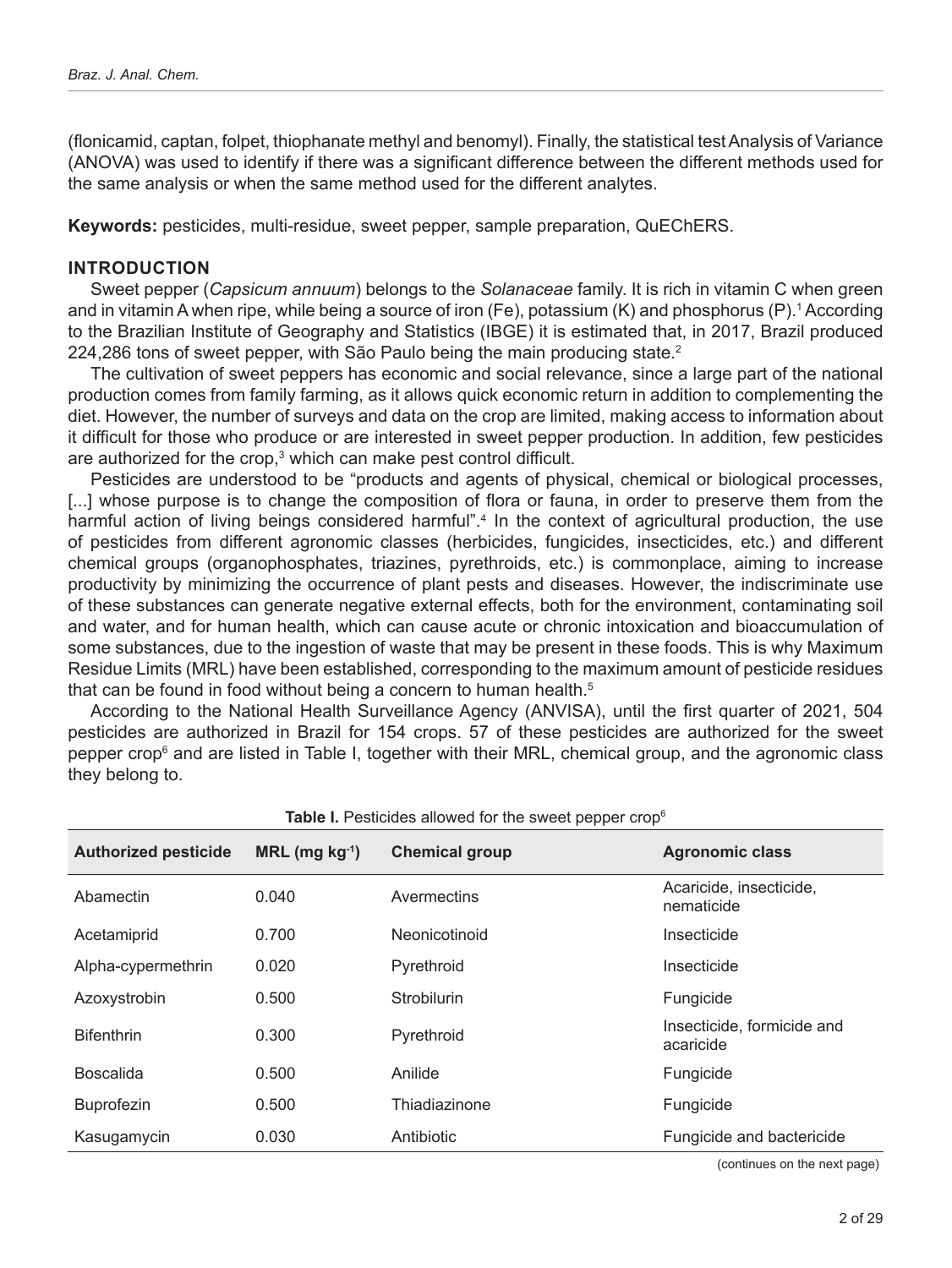| <b>Authorized pesticide</b> | $MRL$ (mg $kg^{-1}$ ) | <b>Chemical group</b>              | <b>Agronomic class</b>                |
|-----------------------------|-----------------------|------------------------------------|---------------------------------------|
| Cyantraniliprole            | 0.150                 | Anthranilamide                     | Insecticide                           |
| Cymoxanil                   | 0.100                 | Acetamide                          | Fungicide                             |
| Cletodim                    | 0.500                 | Cyclohexanedione Oxime             | Herbicide                             |
| Clomazone                   | 0.050                 | Isoxazolidinone                    | Herbicide                             |
| Chlorantraniliprole         | 0.300                 | Anthranilamide                     | Insecticide                           |
| Chlorfenapyr                | 0.300                 | Pyrazole Analogue                  | Insecticide and acaricide             |
| Chlorothalonil              | 5.000                 | Isophthalonitrin                   | Fungicide                             |
| Kresozym-Methyl             | 0.050                 | Strobilurin                        | Fungicide                             |
| Deltamethrin                | 0.060                 | Pyrethroid                         | Insecticide and formicide             |
| Diafenthiuron               | 3.000                 | Phenylthiumea                      | Acaricide and insecticide             |
| Difenoconazole              | 0.500                 | Triazole                           | Fungicide                             |
| Dimethomorph                | 0.200                 | Morpholine                         | Fungicide                             |
| Epinephrine                 | 0.500                 | Spinosines                         | Insecticide                           |
| Spiromesifen                | 0.700                 | Ketoenol                           | Insecticide and acaricide             |
| Ethofenproxy                | 0.700                 | <b>Diphenyl Ether</b>              | Insecticide                           |
| Phenamidone                 | 0.200                 | Imidazolinone                      | Fungicide                             |
| Fenpyroximate               | 0.100                 | Pyrazole                           | Acaricide                             |
| Phenpropatrine              | 0.200                 | Pyrethroid                         | Insecticide and acaricide             |
| Fluazinam                   | 0.070                 | Phenylpyridinylamine               | Fungicide and acaricide               |
| Fluensulfone                | 0.200                 | Heterocyclic Fluoroalkenyl Sulfone | Nematicide                            |
| Fluopicolide                | 0.200                 | <b>Benzamide Pyridine</b>          | Fungicide                             |
| Flupiradifurone             | 0.600                 | <b>Butenolide</b>                  | Insecticide                           |
| Flutriafol                  | 0.200                 | Triazole                           | Fungicide                             |
| Fluxapyroxad                | 0.100                 | Carboxamide                        | Fungicide                             |
| Formatanate                 | 2.000                 | Phenyl Methylcarbamate             | Insecticide and acaricide             |
| Imidacloprid                | 0.500                 | Neonicotinoid                      | Insecticide                           |
| Indoxacarb                  | 0.050                 | Oxadiazine                         | Insecticide, termite and<br>formicide |
| Iprodione                   | 4.000                 | Dicarboximide                      | Fungicide                             |
| Iprovalicarb                | 0.050                 | Carbamate                          | Fungicide                             |
| Lambda-Cyhalothrin          | 0.200                 | Pyrethroid                         | Insecticide                           |

**Table I.** Pesticides allowed for the sweet pepper crop<sup>6</sup> (continuation)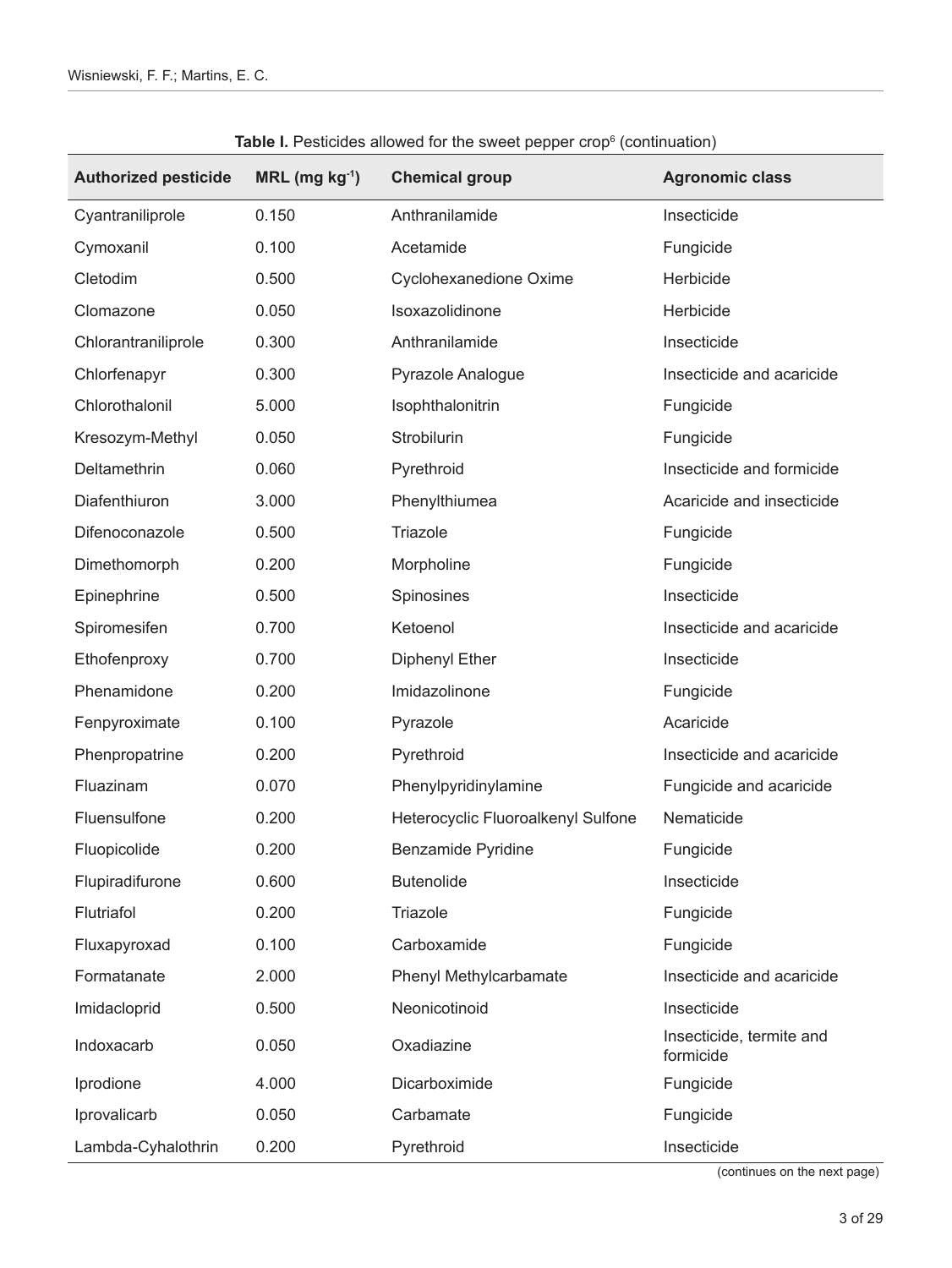| <b>Authorized pesticide</b> | $MRL$ (mg $kg^{-1}$ ) | <b>Chemical group</b>         | <b>Agronomic class</b>    |
|-----------------------------|-----------------------|-------------------------------|---------------------------|
| Mancozeb                    | 3.000                 | Alkylenebis (Dithiocarbamate) | Fungicide and acaricide   |
| Metconazole                 | 0.100                 | Triazole                      | Fungicide                 |
| Methiocarb                  | 0.050                 | Phenyl Methylcarbamate        | Insecticide               |
| Put In                      | 3.000                 | Alkylenebis (Dithiocarbamate) | Fungicide                 |
| Pyraclostrobin              | 1.000                 | Strobilurin                   | Fungicide                 |
| Piridaben                   | 0.500                 | Pyridazinone                  | Acaricide and insecticide |
| Pyrimethanil                | 1.000                 | Anilinopyrimidine             | Fungicide                 |
| Pyriproxyfen                | 0.500                 | Pyridyloxyprophilic Ether     | Insecticide               |
| Propamocarb                 | 2.000                 | Carbamate                     | Fungicide                 |
| Propineb                    | 3.000                 | Alkylenebis (Dithiocarbamate) | Fungicide                 |
| Tebuconazole                | 0.200                 | Triazole                      | Fungicide                 |
| Teflubenzuron               | 0.150                 | Benzoylurea                   | Insecticide               |
| Thiabendazole               | 2.000                 | Benzimidazole                 | Fungicide                 |
| Thiacloprid                 | 0.200                 | Neonicotinoid                 | Insecticide               |
| Thiamethoxam                | 0.200                 | Neonicotinoid                 | Insecticide               |
| Thiophanate-Methyl          | 0.100                 | Benzimidazole (Precursor Of)  | Fungicide                 |
| Trifloxystrobin             | 0.100                 | Strobilurin                   | Fungicide                 |
| Trifluralin                 | 0.050                 | Dinitroaniline                | Herbicide                 |
| Zoxamide                    | 0.100                 | Benzamide                     | Fungicide                 |

**Table I.** Pesticides allowed for the sweet pepper crop<sup>6</sup> (continuation)

Source: ANVISA, 2021.<sup>6</sup>

In order to control and ensure safer food, regulatory bodies have carried out analyses to detect pesticides in food since 1960.<sup>7</sup> In Brazil, this monitoring has been carried out since 2001 by the Pesticide Residue Analysis in Food Program (PARA), coordinated by ANVISA. The program aims to identify whether the number of residues detected is in accordance with the MRL prescribed by legislation and whether they are authorized for cultivation.8

PARA prioritizes the most consumed foods according to the Family Budget Survey (POF), which is carried out by the IBGE (the Brazilian Institute of Geography and Statistics), as well as foods that are likely to present risk, according to previous reports of the program. Since PARAs was established, sweet pepper was the sample with the highest percentage of irregularities in the different sampling cycles regarding the presence of pesticide residues above the MRL established by the legislation and of pesticides not allowed for the crop.8,9 The average percentage of irregularities during each sampling cycle is represented in Figure 1.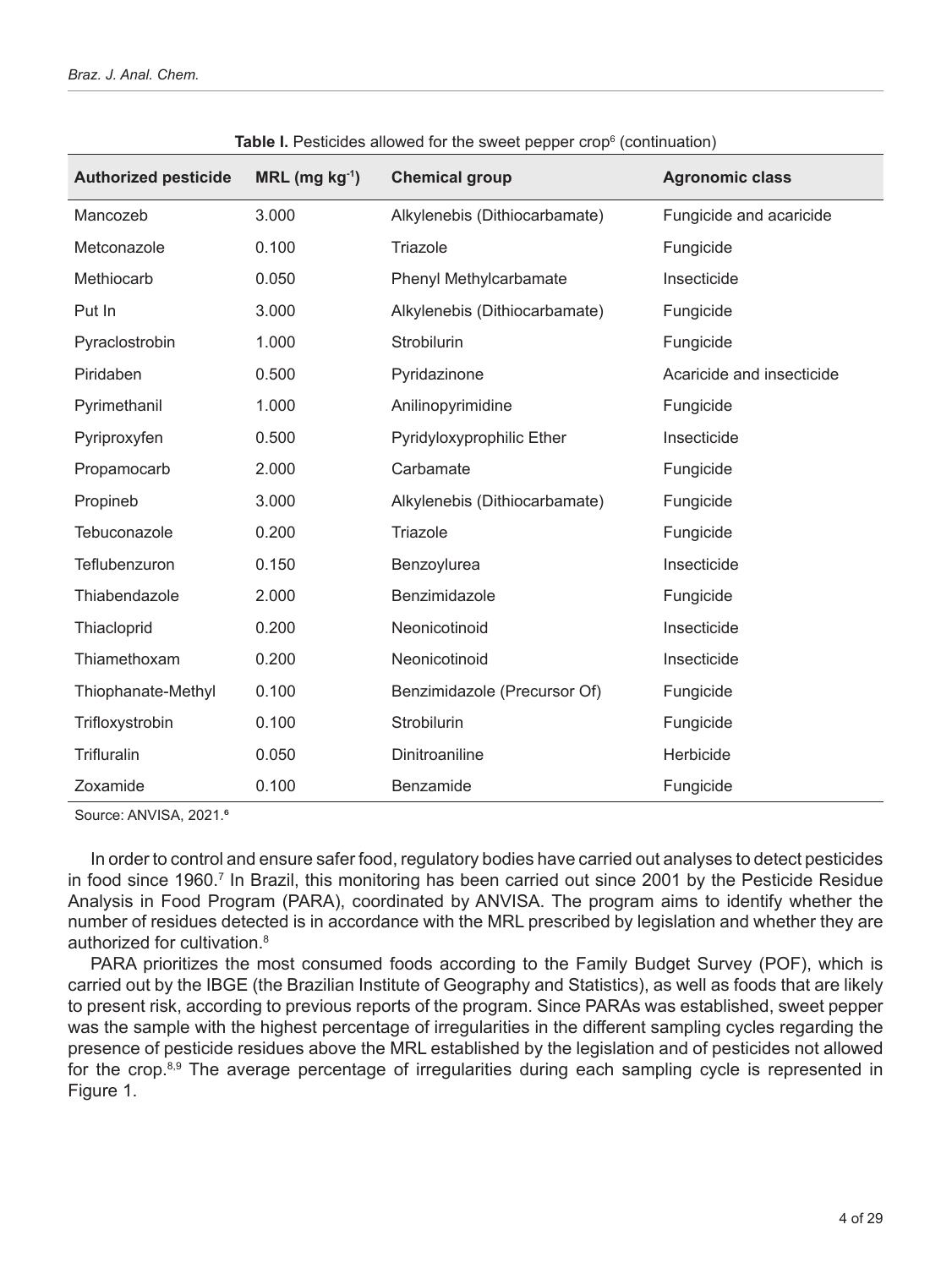

**Figure 1.** Mean percentage of irregularities in sweet pepper samples, according to PRAFP/ ANVISA. (Adapted from ANVISA 2009, 2010, 2011, 2013, 2016, 2019.10-15)

Figure 1 shows that from 2008 to 2010 the number of irregularities has been growing, reaching 92% in 2010 (of a total of 146 analyzed samples). From then on, a decrease in irregularities has been observed, year after year. However, the percentage of irregularities in the last biannual sampling cycle (2017-2018) is still quite high, reaching 82% of a total of 326 analyzed samples.

In addition, in Paraná, through the SESA Resolution Nº. 217/2011, the State Pesticide Residue Analysis in Food Program PARA/PR was established, coordinated by the Division of Food Sanitary Surveillance of the State Center for Sanitary Surveillance and by the Central Public Health Laboratory of Paraná (Lacen/ PR).<sup>16</sup> In the state, samples are collected at Supply Centers (CEASA) units and schools in the state network. They are selected according to consumption data from the POF carried out by IBGE for the population of Paraná and the historical records of PARA residues maintained by ANVISA.<sup>17</sup>

In 2020, the first report from PARA/PR was released, in which twenty samples of sweet peppers collected at CEASA units were analyzed, with a total of 70% of unsatisfactory samples, including 17 pesticides not allowed for the crop and 6 others above the MRL. On the other hand, a sample collected from school meals showed no irregularities.<sup>17</sup>

The determination of pesticide residues in food is relevant in estimating human exposure to these compounds, due to the adverse effects that these substances can have. Since foods are complex matrices, samples must go through a previous preparation stage to extract and concentrate their analytes with subsequent sample clean-up. In this stage, it is common to use multiresidue methods, capable of simultaneously extracting large amounts of pesticides, since foods generally contain residues of different types of pesticides.<sup>18</sup>

Therefore, in order to comply with the strict MRLs prescribed by legislation and overcome the limitations of current methods, generating extracts that can be analyzed by Liquid Chromatography and Gas Chromatography-Tandem Mass Spectrometry (LC-MS/MS and GC-MS/MS), the QuEChERS (Quick, Easy, Cheap, Effective, Rugged, Safe), a multiresidue method was developed in 2003 by Anastassiades *et al.*19 The main steps of the method are presented in Figure 2.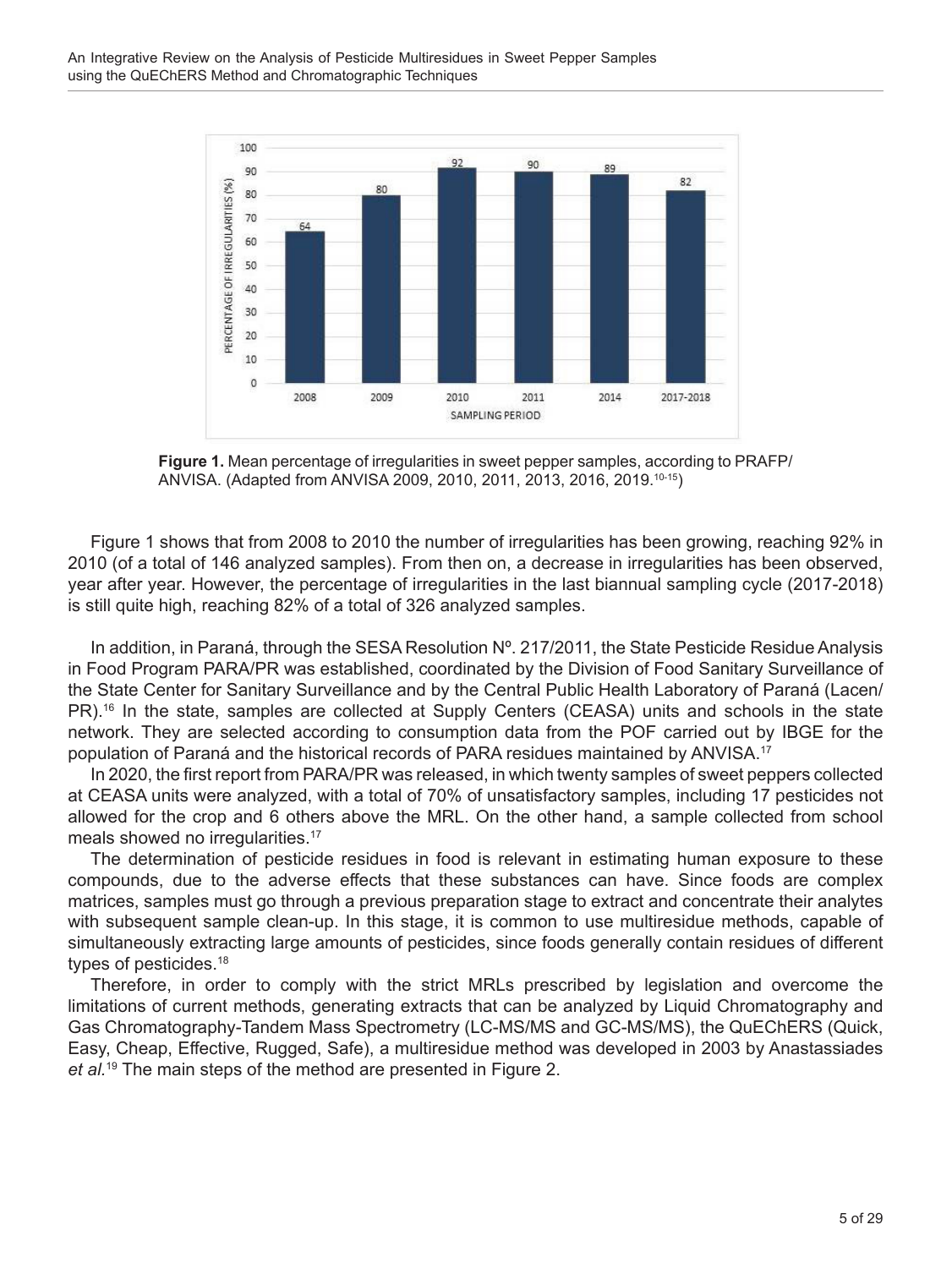

**Figure 2.** Original, Acetate and Citrate QuEChERS methods steps. [Adapted with permission from: (39) Zanella, R.; Prestes, O. D.; Adaime, M. B.; Martins, M. L. QuEChERS (Chapter 24). In: Borges, K. B.; Figueiredo, E. C.; Queiroz, M. E. C. *Preparo de amostras para análise de compostos orgânicos*. LTC, **2015**. License granted by LTC Publisher, GEN Group, on May 25, 2022.]

The original QuEChERS method consists of extracting the residue with acetonitrile, partitioning it through the addition of magnesium sulfate and sodium chloride, and clean-up using dispersive solid phase extraction (d-SPE).19 Several modifications were studied in order to improve the analytical parameters, also increasing the percentage of recovery and the scope of analytes and samples. Two of these modifications stand out: acetate QuEChERS, where the medium is buffered at pH 4.8 after the socdium acetate is added, and citrate QuEChERS, which uses a mixture of sodium citrate dihydrate and hydrogen citrate sesquihydrate with a buffering effect at a pH from 5.0 to 5.5.<sup>20</sup>

In addition, different solvents can be used in the extraction step and different compounds can be used as sorbents in the clean-up step. The choice depends on the characteristics of the analyte and on the sample of interest. For example, methanol can be used as a solvent in the determination of polar analytes, while acetonitrile is used in the recovery of analytes with different polarities.<sup>18</sup> Regarding sorbents, the use of primary secondary amine (PSA) removes polar compounds, including pigments, sugars and fats, in addition to being indicated for the determination of nonpolar organophosphate pesticides.<sup>21</sup> In turn, graphite carbon black (GCB) removes pigments such as chlorophyll, while octadecyl (C18) removes nonpolar interference from the matrix and is indicated for a determination of polar analytes.<sup>22</sup>

Considering the above, correlating the characteristics of the analytes studied here with the analytical parameters, efficiency, and toxicity of the reagents used in the original QuEChERS method and its modifications would be extremely relevant for further research, as it would allow investigators to select the most appropriate methodology and/or experimental conditions for their studies, enabling them to identify which is the most efficient and/or advantageous sample preparation method to determine the pesticide multiresidues of interest in sweet pepper samples, using chromatographic techniques for detection.

#### **METHODOLOGY**

The integrative review is divided into six stages. The first step is the definition of the guiding question. Therefore, we determined that the question that should be answered was: "What is the most efficient and/ or advantageous sample preparation method for the determination of multiresidue pesticides of interest in sweet pepper samples when chromatographic techniques are used for detection?"

In the second stage, the period from 2011 to 2021 was defined for the search of relevant data in the databases Scielo, Science Direct, Portal de Periódicos Capes, and Scientia Chromatographica, with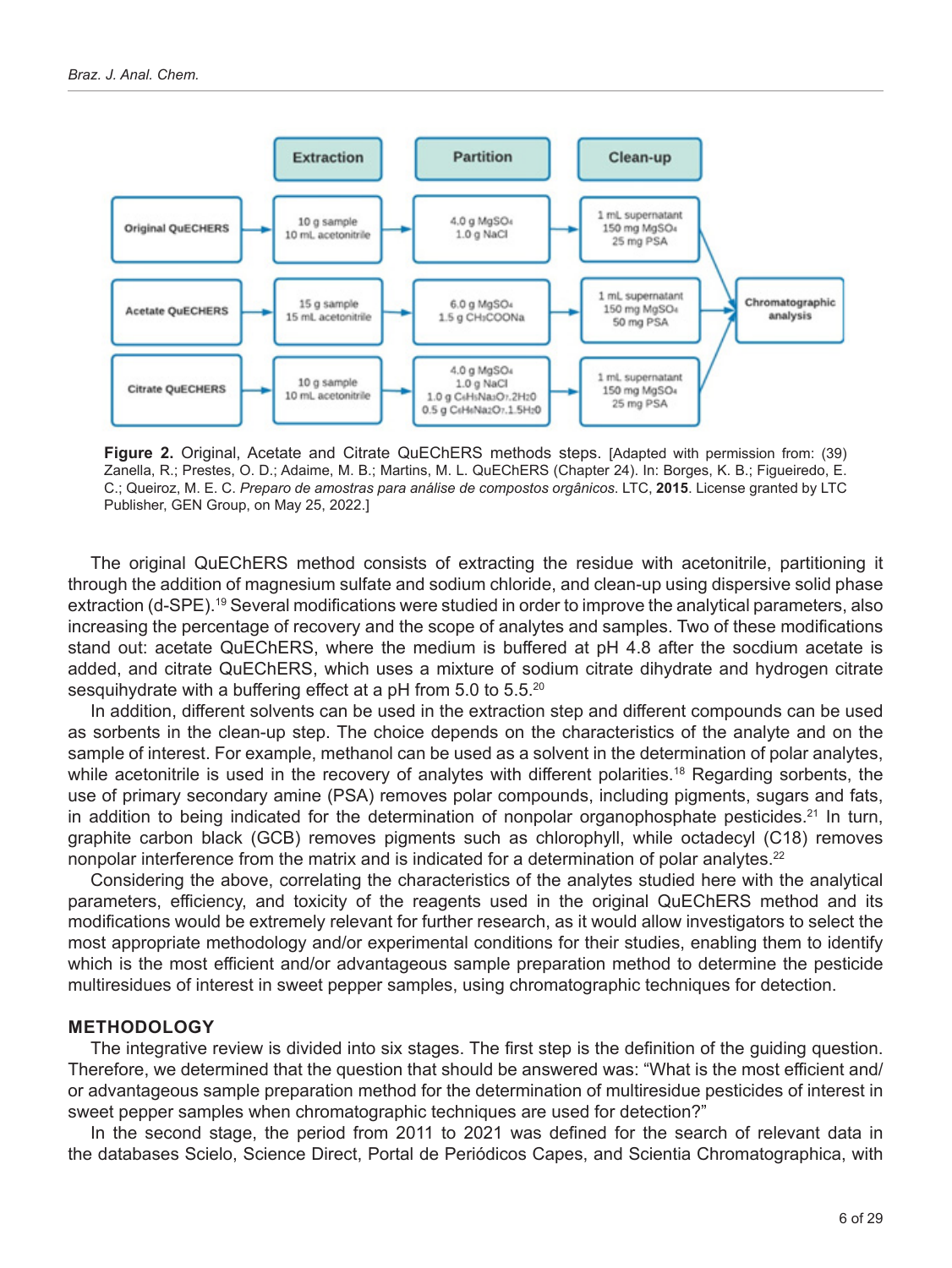the following keywords: "QuEChERS and multiresidues" associated with "bell pepper, sweet pepper and *capsicum annuum,* and *pimentão*" (the latter being the Portuguese word for "sweet pepper"). At this stage, inclusion criteria were also defined:

- *i)* Full text in Portuguese or English;
- *ii)* Presence in the title or abstract of the terms "QuEChERS or multiresidues" associated with "bell pepper, sweet pepper, *pimentão*, or *capsicum annuum*";
- *iii)* Articles must have used chromatographic techniques for detection;
- *iv)* Articles must have presented an analytical validation for the sweet pepper sample.

Articles that did not meet one or more inclusion criteria were excluded. Review articles and duplicates were also excluded.

In the third step, we verified whether the articles met inclusion criterion *i*. Then, after reading the title and abstract, we included articles that met inclusion criteria *ii* and *iii*. The articles included in this stage were listed in a data collection table, including their titles, authors, years of publication, objectives, samples, analytes, and sample preparations used.

In the fourth step, duplicates were removed and the articles left were read in their entirety, to verify whether they met all inclusion criteria, especially the analytical validation for the sweet pepper sample (criterion *iv*). Then, a critical analysis of the articles included was carried out, showing similarities between the documents, and listing, on a table, data from the analytical validation of the proposed methods, which were: limit of detection (LOD), limit of quantification (LOQ), percentage of recovery, standard deviation, linearity and whether the method had a matrix effect.

In the fifth stage, the discussion of the results was carried out, seeking to identify possible shortcomings in the methods as well as to identify the advantages and disadvantages of each proposed modification.

Finally, the sixth stage of the integrative review consisted of concluding the study, comparing the efficiency of each method, the analytical parameters, as well as other advantages and disadvantages of each method, considering the characteristics of their respective analytes. The statistical test used to verify if there was a significant difference between the percentages of recovery was the Analysis of Variance (ANOVA), with a confidence level of 95%. In this step, the recovery values obtained for the same analyte were compared, from different sample preparation methodologies (original QuEChERS and its modifications) and to verify whether the recovery values in a given method were significantly different in different analytes. In cases where a significant difference was observed in ANOVA, the test of least significant difference (LSD) was performed, with 95% confidence, according to the equation represented in Figure 3.23

$$
LSD = t \sqrt{\frac{2 X MSE}{N_g}}
$$

**Figure 3.** Equation used to calculate LSD. (Source: Skoog, D. A.; Holler, F. H.; Crouch, S. R. *Fundamentos de química analítica*. Thompson, 2006.23)

Where *MSE* corresponds to the mean squared error; *t* is the tabulated value with N-1 degrees of freedom and *Ng* is the number of replicas.<sup>23</sup>

Unfortunately, a statistical comparison for all analytes in the articles could not be carried out, and nor was it possible to compare all methods used for the same analyte, since the precision of the methods differs greatly depending on the analyte, and, consequently, the variance cannot be considered equal. Thus, only analytes that presented the smallest variances and could be considered statistically equal were compared.23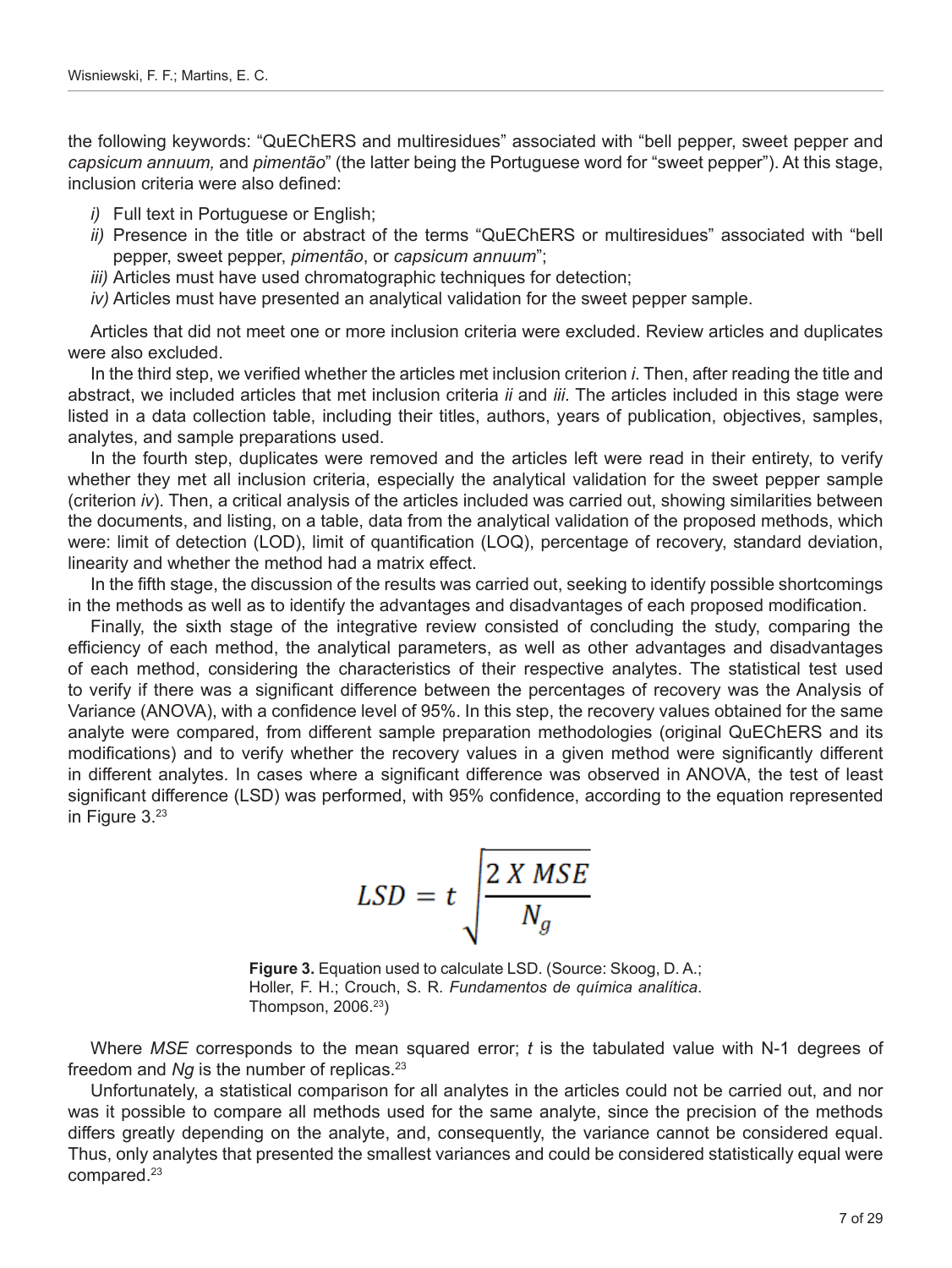#### **RESULTS AND DISCUSSION**

Integrative reviews are the broadest form of review. It surveys current knowledge on a specific topic so the results of independent studies are identified, analyzed, and synthesized to contribute to the resolution of a specific question.24 To start the integrative review protocol, the guiding question was determined, as mentioned in the previous section: "What is the most efficient and/or advantageous sample preparation method for the determination of multiresidue pesticides of interest in sweet pepper samples, when chromatographic techniques are used for detection?"

After the question was determined, the review protocol was developed in order to answer the guiding question. Sampling criteria must guarantee the representativeness of the sample as they are important indicators of the reliability of the results.<sup>24</sup> Figure 4 shows the number of articles selected and excluded in each stage.



**Figure 4.** Diagram of identification and selection of integrative review articles. (Figure created by the authors.)

The selected articles were published in journals with an impact factor ranging from 0.68 to 7.51. Table II presents the QuEChERS method and the modifications used in the selected articles, the analysis technique, the samples, the number of analytes studied, the chemical group they belong to, and the impact factor of the journal in which they were published.

| <b>Analysis</b><br>technique      | <b>Sample</b>                 | Amount of<br><b>Analytes</b> | <b>Chemical group</b>          | <b>Impact</b><br>factor |
|-----------------------------------|-------------------------------|------------------------------|--------------------------------|-------------------------|
| <b>GC-NPD</b>                     | Sweet<br>pepper               | 11                           | Organophosphate                | 0.68                    |
| UHPLC-<br>Orbitrap-MS             | Sweet<br>pepper               | 5                            | Nicotinoid and organophosphate | 3.06                    |
| SFC-MS/MS<br>GC-MS/MS<br>LC-MS/MS | Sweet<br>pepper and<br>tomato | $\mathcal{P}$                | Phthalimide and Dicarboximide  | 6.06                    |
|                                   |                               |                              |                                |                         |

**Table II.** QuEChERS method and its modifications for the determination of pesticide multiresidues in sweet pepper samples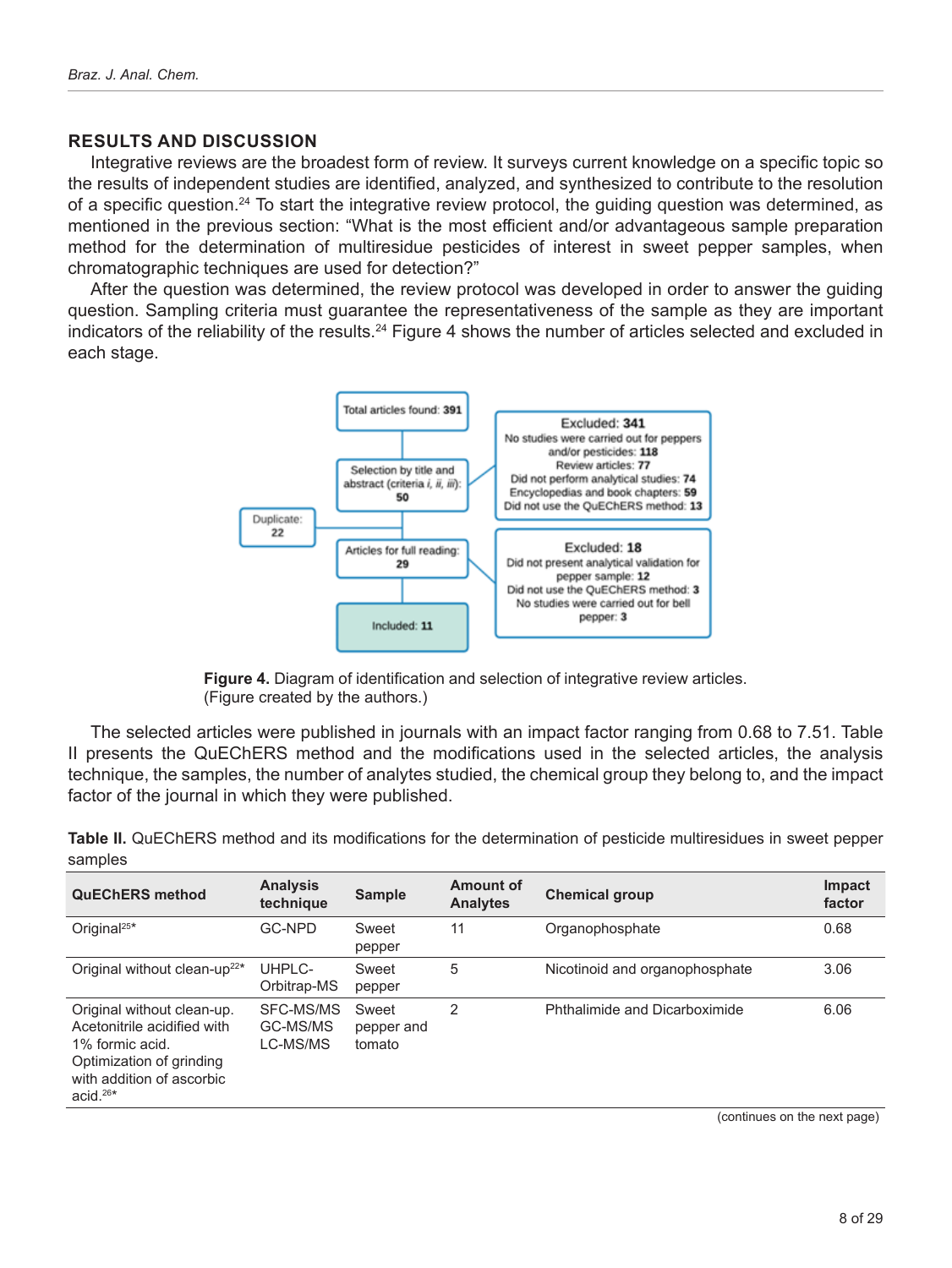**Table II.** QuEChERS method and its modifications for the determination of pesticide multiresidues in sweet pepper samples (continuation)

| <b>QuEChERS</b> method                                                                                                                                                                                                                                                                                                                                                                  | <b>Analysis</b><br>technique | <b>Sample</b>                                                        | <b>Amount of</b><br><b>Analytes</b> | <b>Chemical group</b>                                                                                                                                                                                                                                                                                                                                                                                                            | Impact<br>factor |
|-----------------------------------------------------------------------------------------------------------------------------------------------------------------------------------------------------------------------------------------------------------------------------------------------------------------------------------------------------------------------------------------|------------------------------|----------------------------------------------------------------------|-------------------------------------|----------------------------------------------------------------------------------------------------------------------------------------------------------------------------------------------------------------------------------------------------------------------------------------------------------------------------------------------------------------------------------------------------------------------------------|------------------|
| Original with different<br>sorbents (PSA, PSA +<br>C <sub>18</sub> and GCB) <sup>27*</sup>                                                                                                                                                                                                                                                                                              | UHPLC-MS/<br>ΜS              | Sweet<br>pepper                                                      | 81                                  | Aryloxyphenoxypropionic acid, anilide,<br>anilinopyrimidine, anthranilamide,<br>benzimidazole, benzofuranyl, carbamate,<br>carboxamide, chloroacetamide,<br>strobilurin, phenylamide, phenylurea,<br>phosphorothiolate, imidazole,<br>isoxazolidinone, methylcarbamate,<br>morphine, neonicotinoid,<br>organophosphate, pyrazole, pyrethroid,<br>pyridine, thiadiazinone, thiocarbamate,<br>triazole, triazolopyrimidamine, urea | 3.37             |
| Citrate with solvent<br>variation (acetonitrile,<br>acetone, ethyl acetate<br>and methanol), sorbent<br>(use and non-use of PSA<br>graphited carbon) and use<br>of dry ice in the partition<br>step $18*$                                                                                                                                                                               | LC-MS/MS                     | Sweet<br>pepper                                                      | 21                                  | Benzimidazole, carbamate, strobilurin,<br>isoxazolidinone, neonicotinoid,<br>organophosphate                                                                                                                                                                                                                                                                                                                                     | 7.51             |
| Miniaturized citrate 3 g<br>sample + 1.3 g MgSO <sub>4</sub> +<br>0.33 g NaCl + 0.16 sodium<br>citrate sesquihydrate +<br>0.33 sodium citrate $\rightarrow$<br>1 min shake $\rightarrow$ 5 min<br>centrifugation. 1.5 mL<br>supernatant + 50 mg PSA<br>+ 15 mg ENVI-Carb + 300<br>mg MgSO <sub>4</sub> $\rightarrow$ 30 s stirring<br>$\rightarrow$ 5 min centrifugation <sup>28*</sup> | GC-QqQMS                     | Sweet<br>pepper,<br>tomato,<br>cucumber<br>and lettuce               | 88                                  | Substituted benzene, cyclodiene,<br>bridged diphenyl, phosphorothiolate,<br>chlorinated hydrocarbon, organochlorine,<br>organophosphate                                                                                                                                                                                                                                                                                          | 4.76             |
| Citrate and acetate with<br>varying proportion of<br>sorbents (MgSO <sub>4</sub> , PSA,<br>C18 and GCB) <sup>29*</sup>                                                                                                                                                                                                                                                                  | LC-MS/MS                     | Sweet<br>pepper, rice,<br>soy, apple,<br>tangerine<br>and<br>cabbage | 3                                   | Diamide                                                                                                                                                                                                                                                                                                                                                                                                                          | n. i.            |
| Acetate with d-SPE and<br>DLLME30*                                                                                                                                                                                                                                                                                                                                                      | LC-MS/MS                     | Sweet<br>pepper,<br>lettuce,<br>garlic and<br>ginger                 | 8                                   | Carbamate, phenylamide, neonicotinoid,<br>organophosphate, thiocarbamate                                                                                                                                                                                                                                                                                                                                                         | 0.83             |
| Acetate <sup>31*</sup>                                                                                                                                                                                                                                                                                                                                                                  | LC-MS/MS                     | Sweet<br>pepper and<br>tomato                                        | 3                                   | <b>Benzamide and Triazole</b>                                                                                                                                                                                                                                                                                                                                                                                                    | 4.22             |
| Acetate <sup>21*</sup>                                                                                                                                                                                                                                                                                                                                                                  | HPLC-MS/<br>ΜS               | Sweet<br>pepper,<br>banana and<br>papaya                             | 11                                  | organophosphates                                                                                                                                                                                                                                                                                                                                                                                                                 | 0.96             |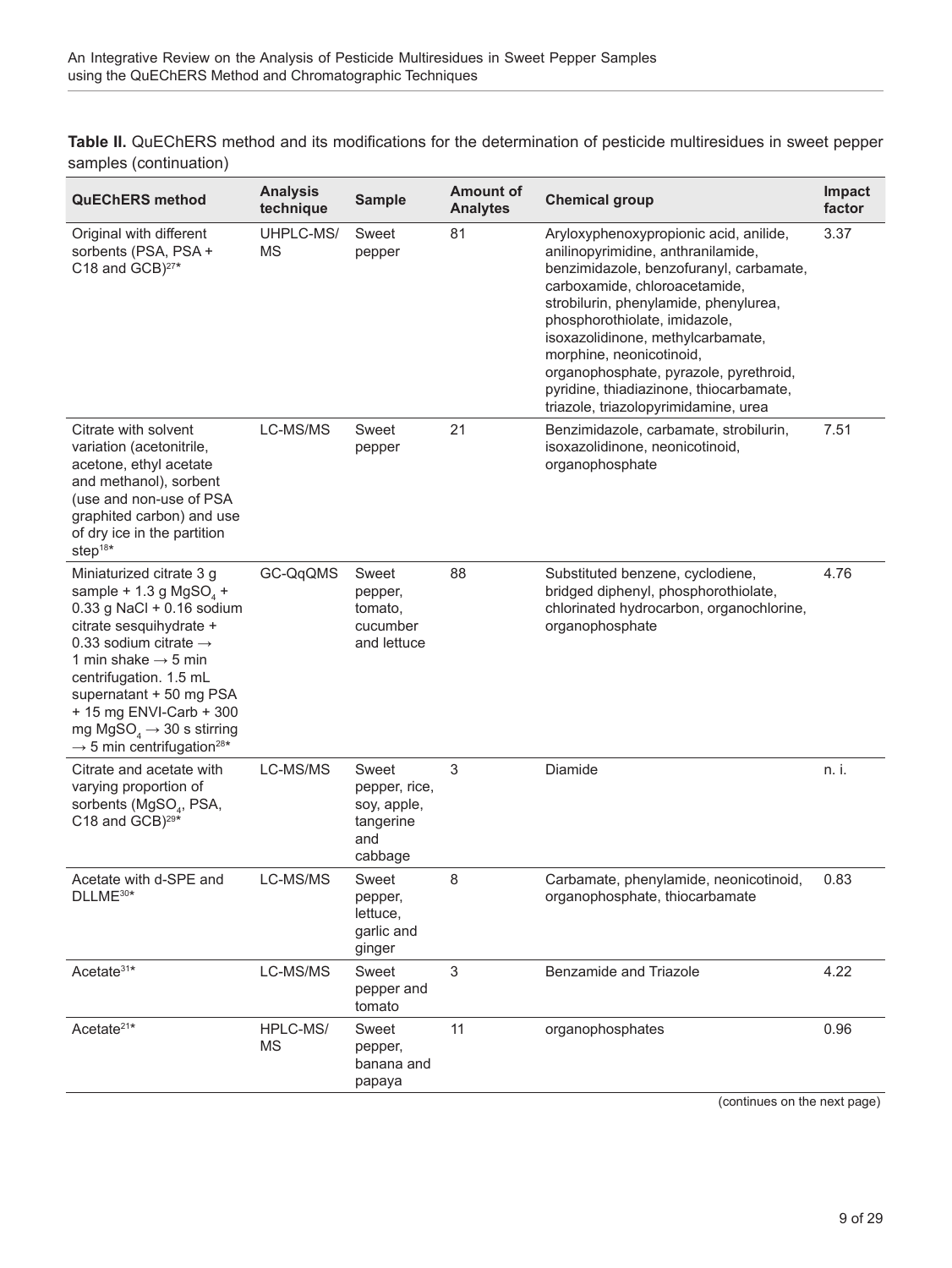| <b>QuEChERS method</b> | <b>Analysis</b><br>technique | <b>Sample</b>   | Amount of<br><b>Analytes</b> | <b>Chemical group</b> | Impact<br>factor |
|------------------------|------------------------------|-----------------|------------------------------|-----------------------|------------------|
| Acetate $32*$          | LC-MS/MS<br>HPLC-PDA         | Sweet<br>pepper |                              | Diamide               | 1.91             |

**Table II.** QuEChERS method and its modifications for the determination of pesticide multiresidues in sweet pepper samples (continuation)

\*Superscript numbers refer to the article reference. n. i. = not informed; GC-NPD: Gas Chromatography with Nitrogen-phosphorus Detector; UHPLC-Orbitrap-MS: Ultra High Performance Liquid Chromatographyhigh coupled to Orbitrap Mass Spectrometry; SFC-MS/MS: Supercritical Fluid Chromatography–Tandem Mass Spectrometry, Gas Chromatography–Tandem Mass Spectrometry; GC-MS/MS: Gas Chromatography– Tandem Mass Spectrometry; LC-MS/MS: Liquid Chromatography–Tandem Mass Spectrometry; UHPLC-MS/MS: Ultra High Performance Liquid Chromatography–; GC-QqQMS: Comprehensive two-dimensional Gas Chromatography with flow Modulation–Triple quadrupole Mass Spectrometry; HPLC-MS/MS: High-Performance Liquid Chromatography–Tandem Mass Spectrometry; HPLC-PDA: High-Performance Liquid Chromatography–Photo Diode Array.

The presence of analytes of different classes was noted in the articles, with organophosphates being the most observed, present in seven articles.<sup>18,21,22,25,27,28,30</sup> There was a predominance of nonpolar analytes (154 analytes with log  $k_{ow} > 1$ ), when compared to polar analytes (22 analytes with log  $k_{ow} < 1$ ), in addition to 51 analytes whose polarity was not specified.

Table II shows the predominance of acetate QuEChERS over citrate and original QuEChERS, as well as the predominance of original QuEChERS over citrate QuEChERS. In the 11 selected articles there have been different modifications aimed at minimizing the degradation of compounds,<sup>26</sup> minimizing the matrix effect and increasing extraction efficiency by combining different solvents and salts in different proportions,29 as well the use of reduced samples, solvents and sorbents, in order to propose methods that are in accordance with green chemistry.28

The complete list of analytes studied in the selected articles (Table II), the class they belong to, their polarity, and recovery at the lowest concentration studied by the authors can be found in the supplementary material.

#### *Original QuEChERS method*

Four of the eleven articles selected used the original QuEChERS method,22,25-27 to a total of ninetynine analytes of different classes with different polarities. The ANOVA statistical treatment could only be performed for the articles of López-Ruiz *et al.* and Kemmerich *et al.*; 22, 27 the others did not present the exact standard deviation values. Table III shows parameters such as the percentage of recovery and log  $K_{\infty}$  values, which can be related to polarity, and the higher the log  $K_{\infty}$  value, the more hydrophobic the compound. The same parameters for all analytes studied by the authors selected in this work are found in the supplementary materials.

| <b>QuEChERS</b>  | <b>Analysis</b><br>technique | <b>Concentration</b><br>$\mu$ g kg <sup>-1</sup> | <b>Analytes</b>          | $\log k_{ow}^{33}$ | Recovery (%) |
|------------------|------------------------------|--------------------------------------------------|--------------------------|--------------------|--------------|
| Original without | UHPLC-Orbitrap-              | 10                                               | Flonicamid <sup>a</sup>  | $-0.24$            | $88 \pm 11$  |
| $clean-up22$     | <b>MS</b>                    |                                                  | <b>TFNG</b> <sup>a</sup> |                    | $89 \pm 10$  |
|                  |                              |                                                  | <b>TFNA</b> <sup>a</sup> |                    | <b>NR</b>    |
|                  |                              |                                                  | TFNA-AM <sup>a</sup>     |                    | <b>NR</b>    |
|                  |                              | 100                                              | Flonicamid <sup>a</sup>  | $-0.24$            | $91 \pm 7$   |
|                  |                              |                                                  | <b>TFNG</b> <sup>a</sup> |                    | $84 \pm 9$   |
|                  |                              |                                                  | <b>TFNA</b> <sup>a</sup> |                    | $88 \pm 6$   |
|                  |                              |                                                  | TFNA-AM <sup>a</sup>     |                    | $87 + 9$     |

**Table III.** Analytical parameters for the analytes studied using the acetate QuEChERS method, except those whose variances were not small enough to be considered equal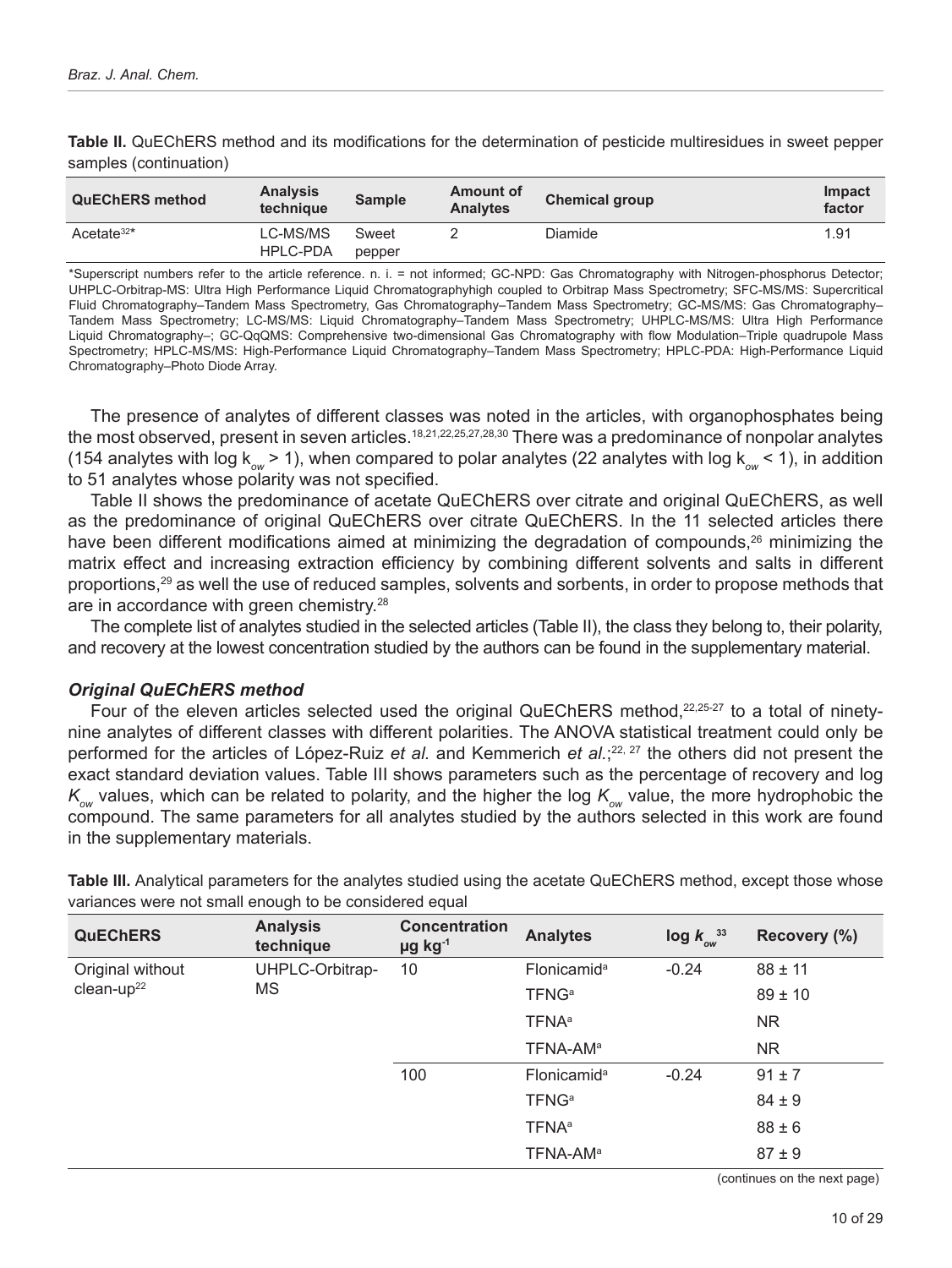| <b>QuEChERS</b>           | <b>Analysis</b><br>technique | <b>Concentration</b><br>$\mu$ g kg $^{-1}$ | <b>Analytes</b>             | $\log k_{\text{ow}}^{33}$ | Recovery (%) |
|---------------------------|------------------------------|--------------------------------------------|-----------------------------|---------------------------|--------------|
| Original with variation   | UHPLC-MS/MS                  | 10                                         | Thiacloprid <sup>b</sup>    | 1.26                      | $85 \pm 4$   |
| of sorbents <sup>27</sup> |                              |                                            | Imazalil <sup>a</sup>       | 2.56                      | $74 \pm 4$   |
|                           |                              |                                            | Pyrimethanil <sup>c</sup>   | 2.84                      | $88 \pm 4$   |
|                           |                              |                                            | Methomylb                   | 0.09                      | $82 \pm 4$   |
|                           |                              |                                            | Pyrifenoxa <sup>a</sup>     | 3.40                      | $75 \pm 5$   |
|                           |                              |                                            | Thiabendazole <sup>c</sup>  | 2.39                      | $90 \pm 5$   |
|                           |                              | 50                                         | Atrazine <sup>a</sup>       | 2.70                      | $84 \pm 3$   |
|                           |                              |                                            | Pyrimethanil <sup>a</sup>   | 2.84                      | $84 \pm 3$   |
|                           |                              |                                            | Pencicuron <sup>b</sup>     | 4.68                      | $102 \pm 3$  |
|                           |                              | 100                                        | Thiabendazole <sup>b</sup>  | 2.39                      | $78 \pm 3$   |
|                           |                              |                                            | Mephospholane <sup>e</sup>  | 1.04                      | $90 \pm 3$   |
|                           |                              |                                            | Metobromuron <sup>d</sup>   | 2.48                      | $85 \pm 3$   |
|                           |                              |                                            | Metalaxyl <sup>c</sup>      | 1.71                      | $83 \pm 3$   |
|                           |                              |                                            | Ametrine <sup>d</sup>       | 2.36                      | $85 \pm 3$   |
|                           |                              |                                            | Azaconazolef                | 2.36                      | $99 \pm 3$   |
|                           |                              |                                            | Phenpropimorph <sup>c</sup> | 4.50                      | $81 \pm 3$   |
|                           |                              |                                            | Pyridafenthion <sup>a</sup> | 3.20                      | $73 \pm 3$   |
|                           |                              |                                            | Profenophos <sup>d</sup>    | 1.70                      | $86 \pm 3$   |
|                           |                              |                                            | Atrazine <sup>c</sup>       | 2.70                      | $80 \pm 4$   |
|                           |                              |                                            | Azoxystrobin <sup>c</sup>   | 2.50                      | $82 \pm 4$   |
|                           |                              |                                            | Mevinphosf                  | 0.12                      | $96 \pm 4$   |
|                           |                              |                                            | Simazinef                   | 2.10                      | $96 \pm 4$   |

**Table III.** Analytical parameters for the analytes studied using the acetate QuEChERS method, except those whose variances were not small enough to be considered equal (continuation)

NR = not recovered. Superscript letters were used to indicate a significant difference.

As observed in Table III, from the original QuEChERS without clean-up, proposed by López-Ruiz *et al.*, <sup>22</sup> flonicamid and its metabolites showed recovery percentages between 87 and 91%, with no significant difference at 95% confidence. The method optimized by the authors is based on acidified QuEChERS, using acetonitrile containing 1% formic acid and a mixture of salts (magnesium sulfate and sodium chloride). Such results obtained by the authors, presented in Table III, refer to the optimized method, which added to the process a stirring with a PT2100 *polytron* (Kinematica AG, Littan/Luzern, Switzerland) and excluded the clean-up step with sorbents. The clean-up stage, using PSA and a mixture of PSA and graphited carbon, resulted in a decrease in the recovery percentage, with the use of 50 mg of PSA, the recoveries ranged from 65% for TFNG to 85% for flonicamid (polar), while the mixture of 50 mg of GCB with 50 mg of PSA provided recoveries of 60% for TFNA-AM and 80% for the flonicamid. The authors justified this by the fact that the analytes are retained in the binding sites of the sorbents, being an unnecessary step in matrices with high water content. The method studied was shown to have good sensitivity, with LOQ values lower than the MRL, for sweet pepper samples.22 The use of sorbents (PSA, C18 and GCB) was also associated with a decrease in sorption percentage for two broflanilide metabolites, S (PFOH)-8007 (using PSA, C18 and GCB as sorbent) and DM-8007 (using GCB as sorbent).<sup>29</sup> However, the authors obtained excellent extraction of pigments from the samples, using a mixture of sorbents (MgSO $_{\scriptscriptstyle{4}}$ , PSA and GCB).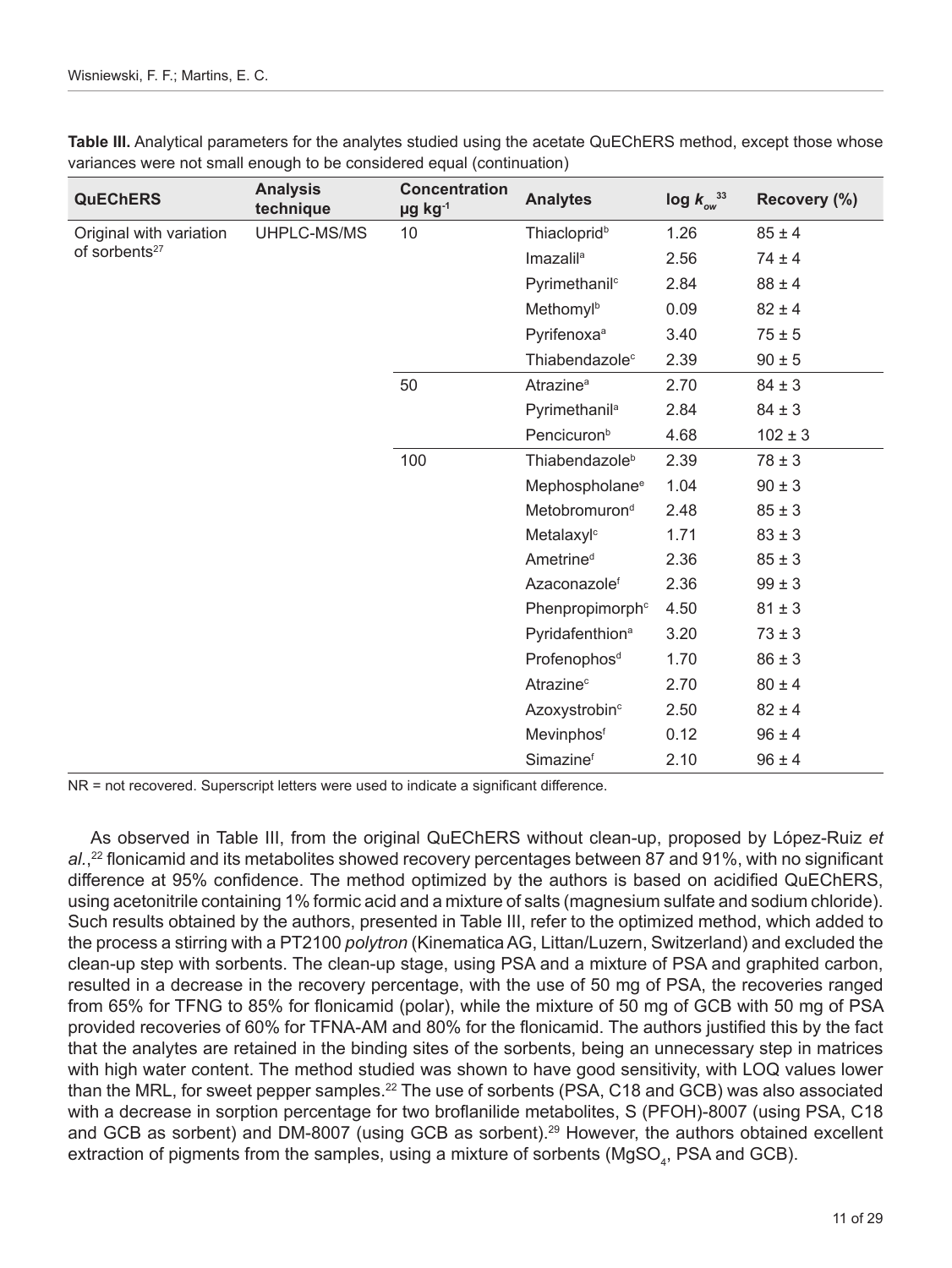Examples of other works that used PSA and/or GCB as sorbents are the studies of Lemos *et al.*<sup>21</sup> and Figueiredo *et al.<sup>25</sup>* for nonpolar organophosphates and mevinphos and methamidophos (polar organophosphates), Morais, Collins and Jardim for analytes with different polarities,18 and Figueiredo *et al*. for nonpolar analytes and for methamidophos.25 Matadha *et al.* used a mixture of PSA and C18 was as sorbent in studies with apolar analytes. However, the authors did not perform comparative studies without the use of sorbents. And so, it is not possible to relate the results obtained with the use of sorbents.<sup>31</sup>

On the other hand, the use of original QuEChERS with varying sorbents, using UHPLC-MS/MS,<sup>27</sup> in studies with several classes of pesticides and original QuEChERS, using GC-NPD in studies with organophosphates,25 obtained satisfactory results using the clean-up step with PSA. And of eleven analytes studied by Figueiredo *et al.*,<sup>25</sup> the use of sorbent was not efficient only for pirimiphos, obtaining a recovery of only 60%.

The use of original QuEChERS with varying sorbents by Kemmerich *et al.*27 was validated for seventynine of the eighty-one analytes studied by the authors. The method could not be validated for two analytes of the benzimidazole class, benomyl (log  $K_{\text{ow}} = 1.4$ ) and thiophanate methyl (log  $K_{\text{ow}} = 1.4$ ), because they showed low percentages of recovery and determination coefficient lower than 0.99. The low percentages of recovery were associed whith degrading the analytes in carbendazin. Thus, benomyl and thiphanate methyl are calculated as carbendazim.

Among the analytes presented in Table III, for the initial concentration of 10 µg kg-1, the method QuEChERS original with variation of sorbents presented by Kemmerich *et al*. 27 showed lower recoveries for imazalil (log  $k_{ow}$  = 2.56) and pyrifenox (log  $k_{ow}$  = 3.40), and greater recovery for thiabendazole (log  $k_{ow}$  = 2.39), in relation to the other analytes. For the concentration of 50 µg kg<sup>-1</sup>, pencycuron (log  $k_{ow}$  = 4.68), a very nonpolar phenylurea, showed a higher percentage of recovery (102%), and for the initial concentration of 100 µg kg<sup>-1</sup>, the lowest recovery was observed for pyridafenthione (log  $k_{ow}$  = 3.20), and the highest for azaconazole (log  $k_{ow}$  = 2.36), a nonpolar triazole.

In general, there was a significant difference between most analytes in study, but unfortunately it was not possible to establish a relationship between the recovery percentages and the log  $K_{\text{out}}$ . The method showed higher LOD and LOQ for analytes with log  $K_{\text{av}}$  greater than 2.9.

Furthermore, in the four articles that used original QuEChERS with and without modifications, a pronounced matrix effect was observed for the analytes, with the exception of captan, folpet,<sup>26</sup> and flonicamid and its metabolite TFNA-AM.<sup>22</sup> Another problem reported was the degradation of analytes such as captan (log  $K_{\text{ow}}$  = 2.5) and folpet (log  $K_{\text{ow}}$  = 3.02), which can be minimized using techniques and proper conditions. Supercritical fluid chromatography-tandem mass spectrometry (SFC-MS/MS) is a good alternative for the determination of folpet and captan, which tend to degrade during injection by GC-MS/MS and LC-MS/ MS.26 The addition of ascorbic acid (3%) and dry ice in the milling step, allowed recoveries between 94 and 99%, respectively. Without the use of dry ice, captan and folpet could not be detected even at the highest concentrations. The use of ascorbic acid and dry ice inhibits hydrolysis and oxidation, common degradation processes during milling. These processes may occur due to the presence of pectinase enzymes, which cause the hydrolysis of pectin, present in peppers, being a matrix-dependent process.<sup>26</sup>

It was also observed that the use of sodium chloride (NaCl), in the partition step, had a positive influence on the recovery of polar compounds, such as acetamiprid (log  $K_{\text{ow}} = 0.8$ ) and chlorotianidin (log  $K_{\text{ow}} =$ 0.905), since the NaCl added to the system makes the phase separation more complete. By varying the amount of NaCl added to the extract, the polarity range (selectivity) and the degree of cleanliness in the partition stage can be controlled.<sup>19</sup> In addition, the use of acetonitrile proved to be efficient for providing the recovery of analytes with different polarities, in addition to reducing the number of lipophilic co-extractives and matrix pigments.27

#### *Citrate QuEChERS method*

The use of QuEChERS citrate was observed in articles by Morais, Collins and Jardim,<sup>18</sup> Ferracane e*t al.*<sup>28</sup> and Noh *et al.*,<sup>29</sup> which together totaled one hundred and four analytes of different classes and polarities. Table IV presents log K<sub>ow</sub> and recovery percentages for some analytes studied by the authors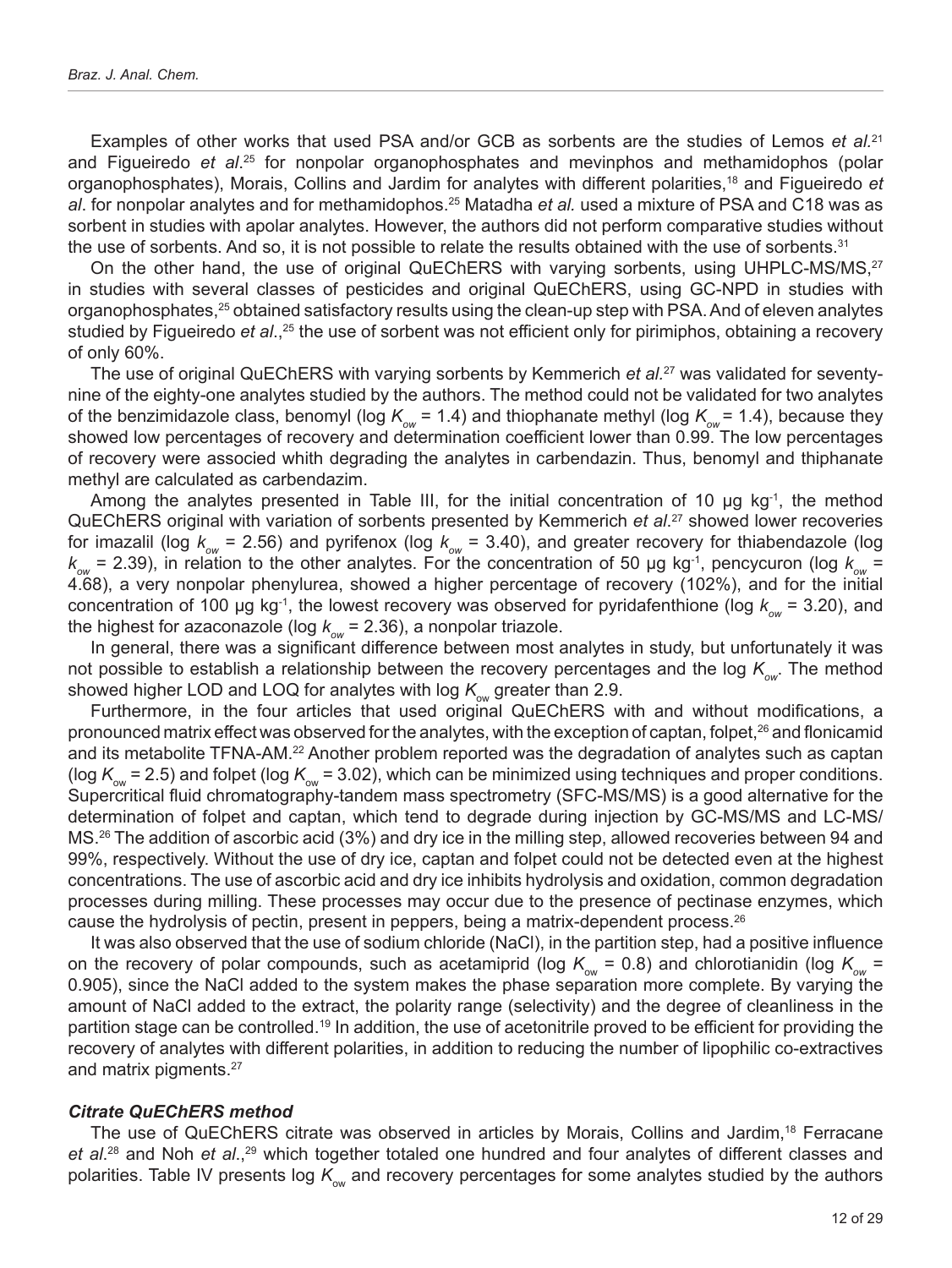— the complete list can be found in the supplementary materials. For the articles by Morais, Collins and Jardim<sup>18</sup> and Noh *et al.<sup>29</sup>* it was not possible to perform statistical treatments because they did not present numerical standard deviation values, only estimates, based on graphs.

**Table IV.** Analytical parameters for the analytes studied using the acetate QuEChERS method, except those whose variances were not small enough to be considered equal

| <b>QuEChERS</b>                    | <b>Analysis</b><br>technique | <b>Concentration</b><br>$(\mu g kg^{-1})$ | <b>Analytes</b>                                        | Log $K_{_{\rm{ow}}}$ <sup>33</sup> | <b>Recovery</b><br>$(\% )$ |
|------------------------------------|------------------------------|-------------------------------------------|--------------------------------------------------------|------------------------------------|----------------------------|
| Miniaturized citrate <sup>28</sup> | GC-QqQMS                     | 10                                        | $4.4$ -DDD <sup>a</sup>                                |                                    | $63 \pm 2$                 |
|                                    |                              |                                           | Chlorfenson <sup>a</sup>                               | 4.21                               | $66 \pm 2$                 |
|                                    |                              |                                           | Fention <sup>b</sup>                                   | 4.84                               | $70 \pm 2$                 |
|                                    |                              |                                           | Methyl tolclofos <sup>b</sup>                          |                                    | $71 \pm 3$                 |
|                                    |                              |                                           | Pentachlorothianisol <sup>b</sup>                      |                                    | $78 \pm 2$                 |
|                                    |                              |                                           | Sulfotep <sup>c</sup>                                  | 3.99                               | $108 \pm 2$                |
|                                    |                              |                                           | 4,4-Dichlorobenzophenone <sup>d</sup>                  |                                    | $109 \pm 2$                |
|                                    |                              |                                           | <b>Terbufos</b> <sup>e</sup>                           | 4.51                               | $117 \pm 2$                |
|                                    |                              | 50                                        | Trans-chlordane <sup>a</sup>                           | 2.78                               | $88 \pm 2$                 |
|                                    |                              |                                           | Ethion <sup>b</sup>                                    | 5.07                               | $93 \pm 2$                 |
|                                    |                              |                                           | Chlorbenside <sup>b</sup>                              | 5.59                               | $95 \pm 2$                 |
|                                    |                              |                                           | Methoxychlorine <sup>b</sup>                           |                                    | $95 \pm 4$                 |
|                                    |                              |                                           | $2,4$ -DDE <sup>b</sup>                                |                                    | $96 \pm 2$                 |
|                                    |                              |                                           | Pyrimiphos-methyl <sup>c</sup>                         | 4.20                               | $99 \pm 2$                 |
|                                    |                              |                                           | $4,4$ -DDD <sup>c</sup>                                |                                    | $99 \pm 2$                 |
|                                    |                              |                                           | Tolclofos-methyl <sup>c</sup>                          | 3.80                               | $101 \pm 2$                |
|                                    |                              |                                           | Endrin <sup>c</sup>                                    | 3.20                               | $101 \pm 2$                |
|                                    |                              |                                           | Bromophos-ethyl <sup>d</sup>                           | 6.15                               | $106 \pm 2$                |
| Miniaturized citrate <sup>28</sup> | GC-QqQMS                     | 100                                       | Piperonyl <sup>a</sup>                                 | 4.51                               | $95 \pm 2$                 |
|                                    |                              |                                           | 4,4 methoxychloro <sup>a</sup><br>olefina <sup>a</sup> |                                    | $96 \pm 2$                 |
|                                    |                              |                                           | Terbufos <sup>a</sup>                                  | 4.51                               | $96 \pm 2$                 |
|                                    |                              |                                           | <b>Dieldrina</b>                                       | 3.70                               | $96 \pm 2$                 |
|                                    |                              |                                           | Hexachlorobenzene <sup>a,b</sup>                       | 3.93                               | $97 \pm 2$                 |
|                                    |                              |                                           | Sulfotep <sup>a,b</sup>                                | 3.99                               | $98 \pm 2$                 |
|                                    |                              |                                           | Chlorbenside <sup>b</sup>                              | 5.59                               | $100 \pm 2$                |
|                                    |                              |                                           | Pentachlorobenzeneb,c                                  |                                    | $101 \pm 2$                |
|                                    |                              |                                           | Pirimiphos-methylb,c                                   | 4.20                               | $102 \pm 2$                |
|                                    |                              |                                           | Chlorpyrifos <sup>c,d</sup>                            | 4.70                               | $104 \pm 2$                |
|                                    |                              |                                           | Paration <sup>d</sup>                                  |                                    | $105 \pm 2$                |
|                                    |                              |                                           | Quinalphos <sup>d</sup>                                | 4.44                               | $107 \pm 2$                |

Superscript letters were used to indicate a significant difference.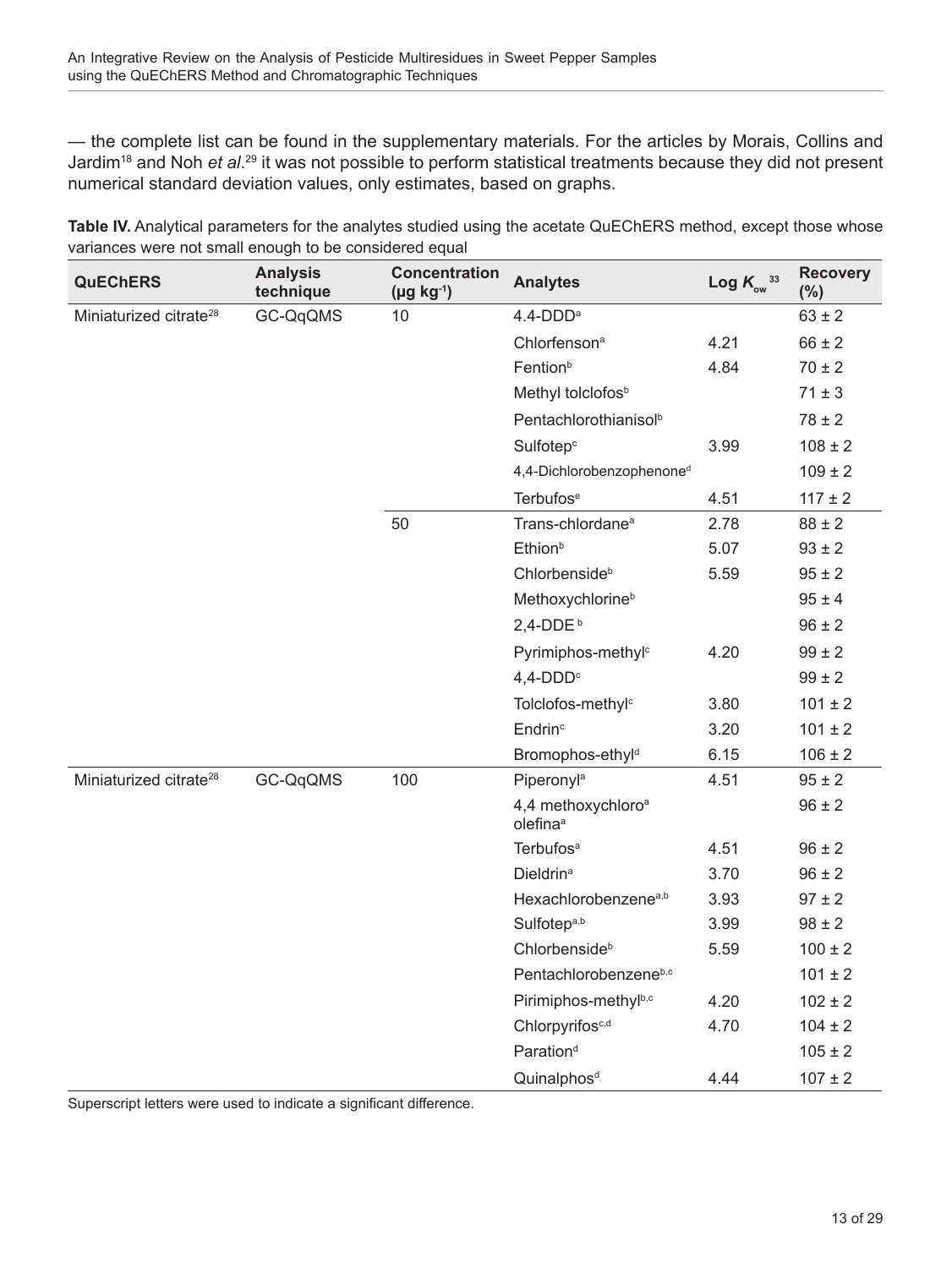As seen in Table IV, there is a significant difference between most analytes studied, demonstrating that despite being a multi-residue method, its efficiency varies according with the analyte. At the initial concentration of 10 µg kg<sup>-1</sup> the recoveries obtained for the 4,4-DDD (63 ± 2% and log  $K_{\alpha\mu}$  = 6.02) and chlorfenson (66 ± 2% and log  $K_{ow}$  = 4.21) are significantly lower than those obtained for the other analytes, while terbufos (log  $K_{\text{ow}}$  = 4.61) recovery was the highest (117 ± 2%), even though both are quite nonpolar analytes.

For the concentration of 50 µg kg<sup>-1</sup>, among the ten analytes compared, a significantly lower recovery was observed for trans-chlorinated (88 ± 2%), which is a nonpolar organochlorine (log  $K_{\text{ow}}$  = 2.78), and the highest recovery was obtained for bromophosethyl (106  $\pm$  2%), which is a very nonpolar organophosphate  $(log K_{\text{ow}} = 6.15)$ .

Among the twelve analytes presented in Table IV, for the concentration of 100  $\mu$ g kg<sup>-1</sup>, the percentage of recovery for piperonyl (95 ± 2), 4,4'-methoxychlor-olefin (96 ± 2), terbufos (96 ± 2 and log  $K_{\text{ow}} = 4.51$ ), dieldrin (96 ± 2 and log  $K_{ow}$  = 3.70), and hexachlorobenzene (97 ± 2 and log  $K_{ow}$  = 3.93) are statistically equivalent.

Observing the recoveries obtained for the eighty-eight analytes investigated from the use of miniaturized QuEChERS citrate, it can be noted that the method was efficient in most cases, with recoveries greater than 70%. Furthermore, it was observed that the smallest variances and, consequently, the greatest precision, were obtained for the most nonpolar analytes.

The matrix effect was pronounced for all analytes investigated in the articles by Morais, Collins and Jardim, Ferracane *et al.* and Noh *et al.*,<sup>18,28,29</sup> being more pronounced for the more polar analytes (log  $K_{ow}$ < 1), such as methamidophos, acephate, thiamethoxam, methomyl, and imidacloprid.18 Alternatively, the matrix effect can be minimized by preparing the analytical curve in the sample matrix, $21$  by dilution and purification, which are basic methods for the removal of impurities and, consequently, tend to minimize the matrix effect.<sup>34</sup> However, Noh *et al.* it was observed that when the matrix effect is not high, there is no significant improvement when diluting or purifying the sample.<sup>29</sup> In a comparative study between citrate QuEChERS and acetate QuEChERS, it was observed that the lowest matrix effect was found performing the extraction by the citrate buffer method, followed by purification with d-SPE, using 25 mg of PSA.<sup>29</sup>

Furthermore, different sorbents were evaluated in citrate QuEChERS, such as the use and non-use of GCB, which did not present a significant difference in the chromatographic responses for most of the analytes investigated. Positively, the use of graphite carbon helped to clean the samples, reducing the matrix effect. It was also observed that the use of methanol solubilizes the clean-up salts and results in extracts with a cloudy appearance. In addition, ethyl acetate, as it is less polar than acetonitrile and acetone, tends to cause a significant decrease (<70%) in the recovery of polar compounds, such as acephate (log  $\mathcal{K}_{_{\!\scriptscriptstyle{\rm GW}}}=$  -0.85) and methamidophos (log  $\mathcal{K}_{_{\!\scriptscriptstyle{\rm GW}}}=$  -0.79). On the other hand, acetone caused increased recovery of methamidophos and acephate, but a decrease in recoveries of other analytes. Acetone also resulted in greener extracts, due to the extraction of a greater number of pigments, which causes a greater matrix effect, compared to acetonitrile or methanol.<sup>18</sup>

Finally, it can be said that the miniaturized citrate QuEChERS method is the most eco-friendly and cheapest method proposed. It enabled the validation of sixty-eight analytes out of the eighty-eight studied, with recoveries ranging between 70 and 120%. However, it did not allow the detection of thirteen analytes, namely: endrin aldehyde, azinphos-methyl, bromfenvinphos, bromfenvinphos-methyl, edifenphos, ethylene, endrin ketone, phosalone, fenamiphos, leptophos, pyraclophos, prothiophos, profenophos. The lack of detection for these compounds may be associated with the use of GCB, which causes elution problems for aromatic pesticides, such as leptophos (log  $K_{\text{ow}} = 6.31$ ), which bind strongly during the clean-up step. However, this can be overcome by adding a larger amount of solvents, such as toluene or acetonitrile. In addition, the method achieved low recoveries for: triazophos (60 ± 4% and log  $K_{ow}$  = 3.55), 4.4-DDD (63 ± 2%), chlorfenson (66 ± 2% and log  $K_{ow}$  = 4.21) and chloroneb (56 ± 5% and log  $K_{ow}$  = 3.58).<sup>28</sup>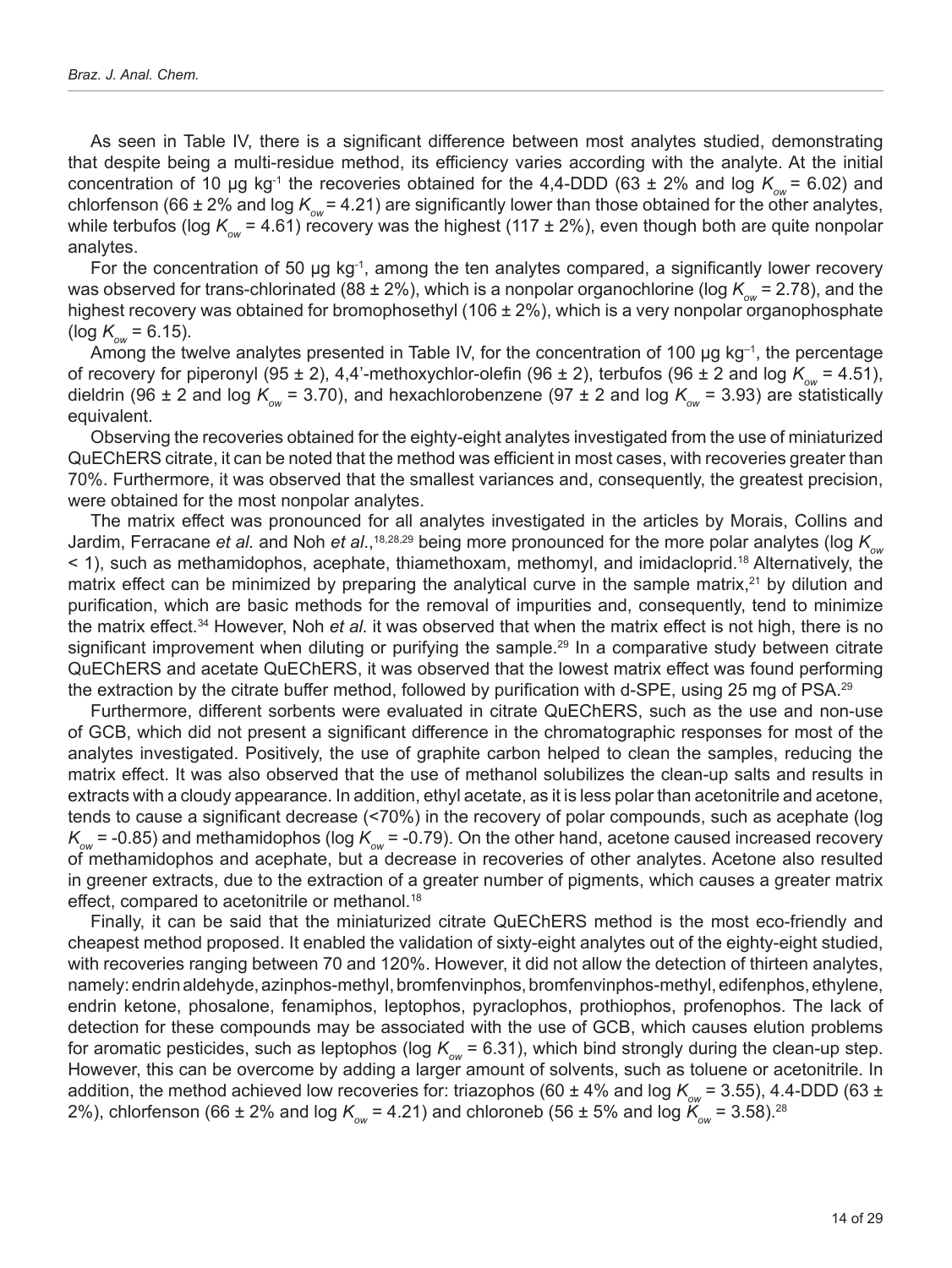#### *Acetate QuEChERS Method*

The use of acetate QuEChERS was observed in five articles, <sup>21,29,30-32</sup> totaling twenty analytes of different classes. The use of acetate QuEChERS without modifications was observed for the articles by Lemos *et al.*, Matadha *et al.* and Buddidathi *et al.*21,31,32 Noh *et al.* included the use of different sorbents (PSA, C18, GCB),<sup>29</sup> and Lawal and Low the use of additional steps in d-SPE and dispersive liquid-liquid microextraction (DLLME).30

Table V presents analytical parameters such as log  $K_{\text{ow}}$  and percentages of recovery for the analytes that could be compared using ANOVA. For the article of Noh *et al*. 29 it was not possible to perform the statistical treatment because it did not present standard deviation values.

**Table V.** Analytical parameters for the analytes studied using the acetate QuEChERS method, except those whose variances were not small enough to be considered equal

| <b>QuEChERS</b>               | <b>Analysis</b><br>technique | <b>Concentration</b>         | <b>Analytes</b>                               | Log $K_{\text{ow}}^{33}$ | <b>Recovery</b><br>$(\%)$       |
|-------------------------------|------------------------------|------------------------------|-----------------------------------------------|--------------------------|---------------------------------|
| Acetate with                  | LC-MS/MS                     | $5 \mu g kg^{-1}$            | Thiobencarb <sup>a</sup>                      | 4.23                     | $91 \pm 3$                      |
| d-SPE and DLLME <sup>30</sup> |                              |                              | Baycard <sup>b</sup>                          |                          | $102 \pm 2$                     |
|                               |                              | 100 $\mu$ g kg <sup>-1</sup> | Diazinon <sup>a</sup>                         | 3.69                     | $99 \pm 3$                      |
|                               |                              |                              | Thiamethoxam <sup>a</sup>                     | $-0.13$                  | $99 \pm 3$                      |
|                               |                              |                              | Baycard <sup>a</sup>                          |                          | $100 \pm 4$                     |
|                               |                              |                              | Thiobencarb <sup>a</sup>                      | 4.23                     | $101 \pm 3$                     |
|                               |                              | $500 \mu g kg^{-1}$          | Thiobencarb <sup>a</sup>                      | 4.23                     | $98 \pm 3$                      |
|                               |                              |                              | Diazinon <sup>a</sup>                         | 3.69                     | $99 \pm 4$                      |
|                               |                              |                              | Propamocarb <sup>a</sup>                      | 0.84                     | $100 \pm 3$                     |
|                               |                              |                              | Baycard <sup>a</sup>                          |                          | $100 \pm 4$                     |
| Acetate <sup>31</sup>         | LC-MS/MS                     | $0.0005$ mg kg <sup>-1</sup> | Tebuconazole <sup>a</sup>                     | 3.70                     | $78 \pm 6$                      |
|                               |                              |                              | Fluopyram <sup>a</sup>                        | 3.30                     | $80 \pm 7$                      |
|                               |                              |                              | Fluopyram <sup>a</sup> benzamide <sup>a</sup> |                          | $84 \pm 8$                      |
|                               |                              | $0.01$ mg kg <sup>-1</sup>   | Tebuconazole <sup>a</sup>                     | 3.70                     | $80 \pm 6$                      |
|                               |                              |                              | Fluopyram <sup>a</sup>                        | 3.30                     | $83 \pm 7$                      |
|                               |                              |                              | benzamed <sup>a</sup> Fluopyram <sup>a</sup>  |                          | $85 \pm 6$                      |
|                               |                              | $0.025$ mg kg <sup>-1</sup>  | Tebuconazole <sup>a</sup>                     | 3.70                     | $81 \pm 5$                      |
|                               |                              |                              | Fluopyram <sup>a</sup>                        | 3.30                     | $84 \pm 5$                      |
|                               |                              |                              | benzamine <sup>a</sup> Fluopyram <sup>a</sup> |                          | $88 \pm 5$                      |
|                               |                              | $0.05$ mg kg <sup>-1</sup>   | Tebuconazole <sup>a</sup>                     | 3.70                     | $86 \pm 4$                      |
|                               |                              |                              | Fluopyram <sup>a</sup>                        | 3.30                     | $88 \pm 4$                      |
|                               |                              |                              | Fluopyram <sup>a</sup> benzamide <sup>a</sup> |                          | $91 \pm 5$                      |
|                               |                              | $0.1$ mg $kg^{-1}$           | Fluopyram <sup>a</sup> benzamide <sup>a</sup> |                          | $92 \pm 4$                      |
|                               |                              |                              | Fluopyram <sup>a</sup>                        | 3.30                     | $92 \pm 3$                      |
| Acetate <sup>21</sup>         | HPLC-MS/MS                   | 0.00625 mg                   | Fensulfotion <sup>a</sup>                     | 2.23                     | $94 \pm 7$                      |
|                               |                              | $kg-1$                       | Mevinphos <sup>a</sup>                        | 0.127                    | $98 \pm 7$                      |
|                               |                              |                              | Diazinon <sup>a,b</sup>                       | 3.69                     | $102 \pm 8$                     |
|                               |                              |                              | Coumaphos <sup>b</sup>                        |                          | $106 \pm 9$                     |
|                               |                              |                              |                                               |                          | $($ gantinuga an tha navt nagal |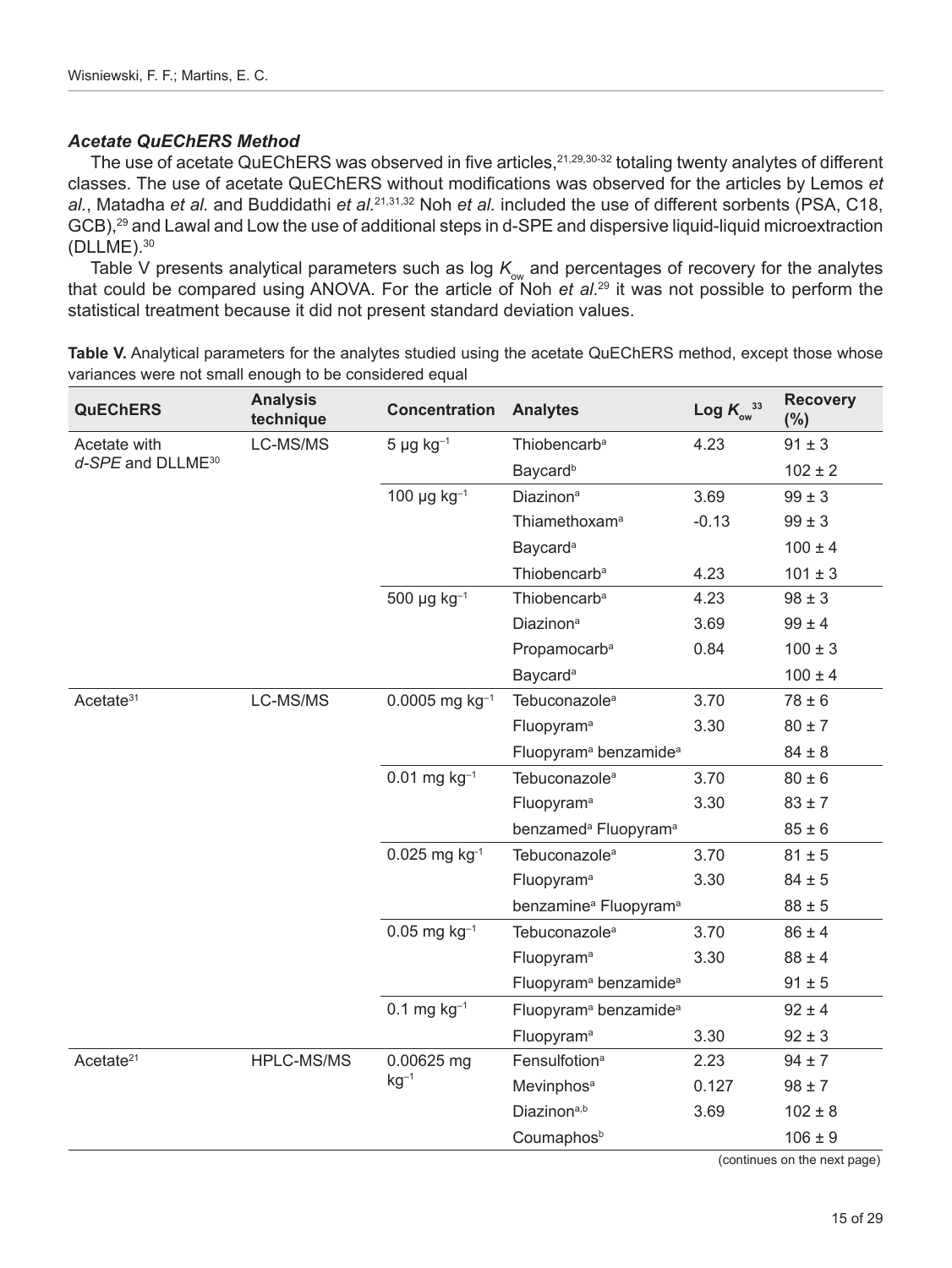| <b>QuEChERS</b>       | <b>Analysis</b><br>technique | <b>Concentration</b>        | <b>Analytes</b>                         | Log $K_{\text{ow}}^{33}$ | <b>Recovery</b><br>(%) |
|-----------------------|------------------------------|-----------------------------|-----------------------------------------|--------------------------|------------------------|
| Acetate <sup>21</sup> | <b>HPLC-MS/MS</b>            | $0.125$ mg kg <sup>-1</sup> | Fenthion <sup>a</sup>                   | 4.84                     | $84 \pm 2$             |
|                       |                              |                             | Diazinon <sup>b</sup>                   | 3.69                     | $94 \pm 3$             |
|                       |                              | $0.1$ mg kg <sup>-1</sup>   | Azinphos-methyl <sup>a</sup>            | 2.96                     | $99 \pm 2$             |
|                       |                              |                             | Dichlorvos <sup>a</sup>                 | 1.90                     | $100 \pm 2$            |
|                       |                              |                             | Fenthion <sup>b</sup>                   | 4.84                     | $103 \pm 2$            |
| Acetate <sup>32</sup> | LC-MS/MS<br>HPLC-PDA         | $0.05$ mg kg <sup>-1</sup>  | Flubendiamide <sup>a</sup>              | 4.14                     | $96 \pm 8$             |
|                       |                              |                             | de-iodine<br>Flubendiamide <sup>a</sup> |                          | $97 \pm 6$             |
|                       |                              | $0.1$ mg kg <sup>-1</sup>   | Flubendiamide <sup>a</sup>              | 4.14                     | $98 \pm 6$             |
|                       |                              |                             | de-jodine<br>Flubendiamide <sup>a</sup> |                          | $100 \pm 6$            |
|                       |                              | 1.00 mg $kg^{-1}$           | <b>Flubendiamide</b> <sup>a</sup>       | 4.14                     | $100 \pm 4$            |
|                       |                              |                             | de-iodine<br>Flubendiamide <sup>a</sup> |                          | $104 \pm 5$            |

**Table V.** Analytical parameters for the analytes studied using the acetate QuEChERS method, except those whose variances were not small enough to be considered equal (continuation)

Superscript letters were used to indicate a significant difference.

The use of acetate QuEChERS with d-SPE and DLLME by Lawal and Low<sup>30</sup> showed a significant difference between thiobencarb (log  $K_{ow}$  = 4.23) and baycarb at the lowest concentration studied, 5 µg kg<sup>-1</sup>. Furthermore, the quantification of polar and nonpolar analytes did not show differences in the percentage of recovery.

On the other hand, the use of QuEChERS acetate by Matadha *et al*. 31 for the determination of tebuconazole (log  $K_{\text{ow}}$  = 3.70), fluopyram (log  $K_{\text{ow}}$  = 3.30) and fluopyram benzamide (both nonpolar analytes)<sup>31</sup> showed no significant difference, with 95% confidence, in any of the concentrations studied by the authors.

Furthermore, in acetate QuEChERS proposed for Lemos *et al*. 21 it was observed that the method presented recoveries in the range from 79  $\pm$  4% (mevinphos at 0.1 mg kg<sup>-1</sup>) to 112  $\pm$  12% (azinphos-methyl at 0.00625 mg kg-1), data available in the supplementary material. Therefore, it was noted that the only polar analyte analyzed by the author showed the lowest recovery; however, this fact was not observed for the other concentrations, and it cannot be said that the method is less efficient for polar analytes.

In the next article by Buddidathi *et al.*32 which also used QuEChERS acetate, the determination of flubendiamide and its de-iodine metabolite flubendiamide was studied. Flubendiamide is a nonpolar diamide (log  $K_{\text{out}}$  = 4.14) that tends to degrade in the field, forming de-iodine flubendiamide, with a halflife of 4.3 to 4.6 days in sweet pepper fruits produced in the open field, and from 5.7 to 6.6 days in sweet peppers produced in greenhouses. Thus, the detection of flubendiamide takes into account the presence of its metabolite to express the actual concentration of the substance. Both analytes studied by the authors showed no significant difference in their recovery percentages.

Furthermore, the matrix effect was pronounced for most analytes studied by the authors, with the exception of fensulfothion,<sup>21</sup> which showed neither suppression nor decrease in the chromatographic signal.

#### *Comparison between the different methods used for the same analytes*

The comparison of analyses of the same analyte using different QuEChERS sample preparation methods and the same range of enrichment was possible only for 2.65% of the analytes studied by the different authors, which corresponds six of 227, distributed in eleven articles. Table VI presents the concentration and analytical parameters for the analytes that could be compared.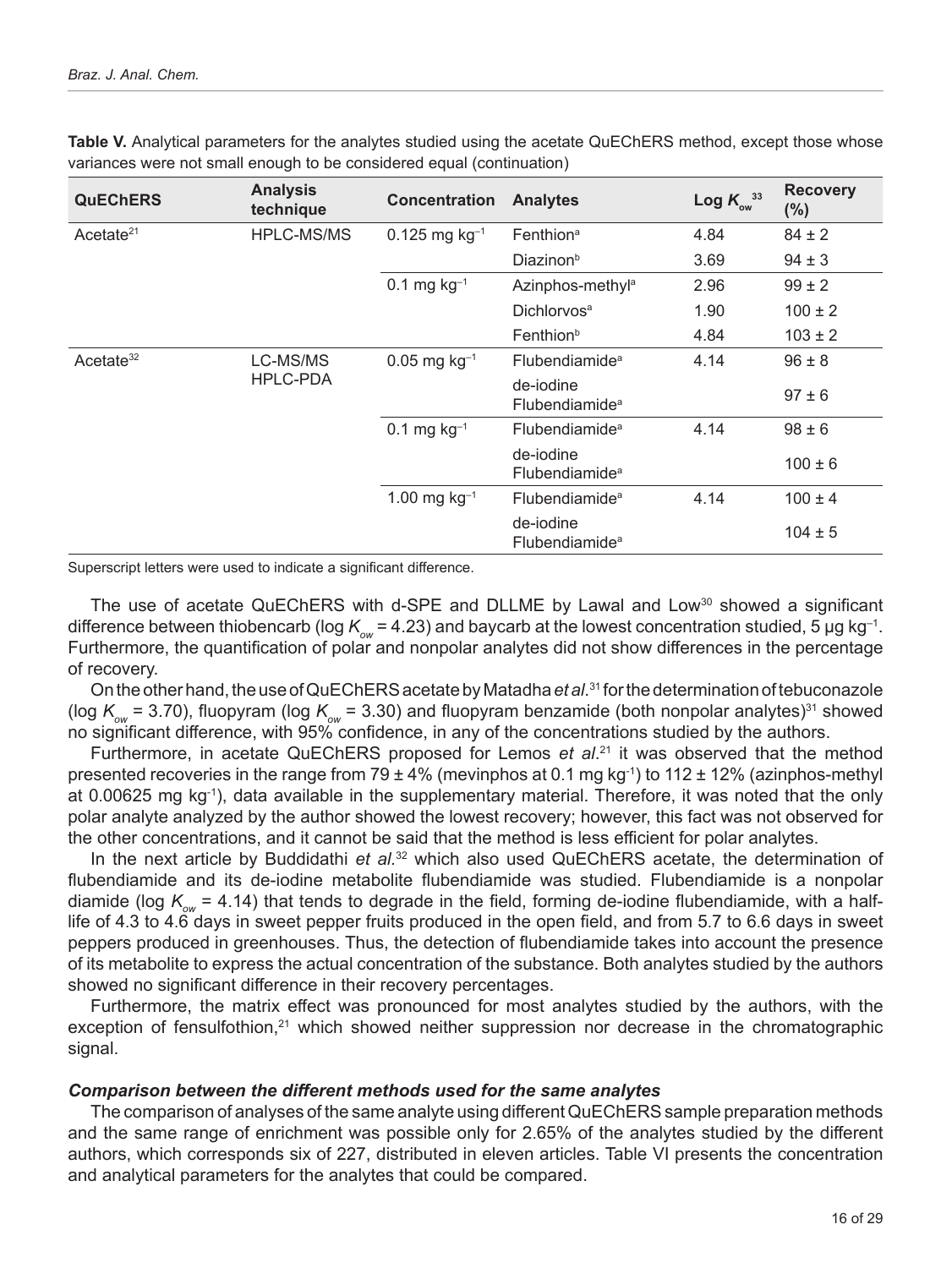**Table VI.** Analytical parameters for the analytes studied by different authors whose analysis could be compared, according with statistical treatment

| <b>QuEChERS</b>                                      | <b>Analysis</b><br>technique | <b>Analyte</b>   | $\log k_{\text{ow}}^{33}$ | <b>Polarity</b> | <b>Concentration</b><br>µg kg-1 | <b>Recovery</b><br>(%) | <b>Significant</b><br>difference |
|------------------------------------------------------|------------------------------|------------------|---------------------------|-----------------|---------------------------------|------------------------|----------------------------------|
| Miniaturized<br>citrate <sup>28</sup>                | GC-QqQMS                     |                  |                           |                 |                                 | $96 \pm 4$             |                                  |
| Acetate with<br>d-SPE and<br>DLLME <sup>30</sup>     | LC-MS/MS                     | Diazinon         | 3.69                      | Nonpolar        | 100                             | $99 \pm 3$             | <b>No</b>                        |
| Miniaturized<br>citrate <sup>28</sup>                | GC-QqQMS                     |                  |                           |                 |                                 | $110 \pm 9$            |                                  |
| Original with<br>different<br>sorbents <sup>27</sup> | UHPLC-MS/<br><b>MS</b>       | <b>Mevinphos</b> | 0.127                     | Polar           | 10                              | $76 \pm 7$             | Yes                              |
| Miniaturized<br>citrate <sup>28</sup>                | GC-QqQMS                     |                  |                           |                 |                                 | $110 \pm 10$           |                                  |
| Original with<br>diferente<br>sorbents <sup>27</sup> | UHPLC-MS/<br><b>MS</b>       | Pyridafenthion   | 3.20                      | Nonpolar        | 10                              | $84 \pm 3$             | Yes                              |
| Miniaturized<br>citrate <sup>28</sup>                | GC-QqQMS                     | Sulprophos       | 5.48                      | Nonpolar        | 100                             | $97 \pm 4$             | Yes                              |
| Acetate <sup>21</sup>                                | HPLC-MS/MS                   |                  |                           |                 |                                 | $81 \pm 4$             |                                  |
| Miniaturized<br>citrate <sup>28</sup>                | GC-QqQMS                     |                  |                           |                 |                                 | $117 \pm 2$            |                                  |
| Original with<br>diferente<br>sorbents <sup>27</sup> | UHPLC-MS/<br><b>MS</b>       | <b>Terbufos</b>  | 4.51                      | Nonpolar        | 10                              | $117 \pm 2$            | No                               |
| Miniaturized<br>citrate <sup>28</sup>                | GC-QqQMS                     |                  |                           |                 |                                 | $121 \pm 7$            |                                  |
| Original with<br>diferente<br>sorbents <sup>27</sup> | UHPLC-MS/<br><b>MS</b>       | Triazophos       | 3.55                      | Nonpolar        | 50                              | $86 \pm 9$             | Yes                              |

From Table VI, it is possible to observe that diazinon was the only one to show no significant difference (comparison between the miniaturized citrate QuEChERS method and acetate QuEChERS with d-SPE and DLLME) and terbufos (comparison between the miniaturized QuEChERS citrate method and original QuEChERS with varying sorbents). For the determination of mevinphos, miniaturized citrate QuEChERS by Ferracane *et al.*28 showed better recovery and lower accuracy, i.e., the standard deviation was higher compared to original QuEChERS with varying sorbents proposed by Kemmerich *et al.*27 For the determination of pyridafenthione, miniaturized citrate QuEChERS of Ferracane *et al.*28 showed high recovery with a higher standard deviation than the results found using the original QuEChERS with varying sorbents, which obtained lower recovery, but good accuracy, as indicated by a low standard deviation.<sup>27</sup> For the determination of sulprophos, miniaturized citrate QuEChERS<sup>28</sup> was shown to be more efficient when compared to acetate QuEChERS proposed by Lemos *et al.*21 Finally, for the determination of triazophos, miniaturized citrate QuEChERS<sup>28</sup> showed recovery above the acceptable level of 70-120%, while the use of original QuEChERS with varying sorbents<sup>27</sup> showed recovery within the established range.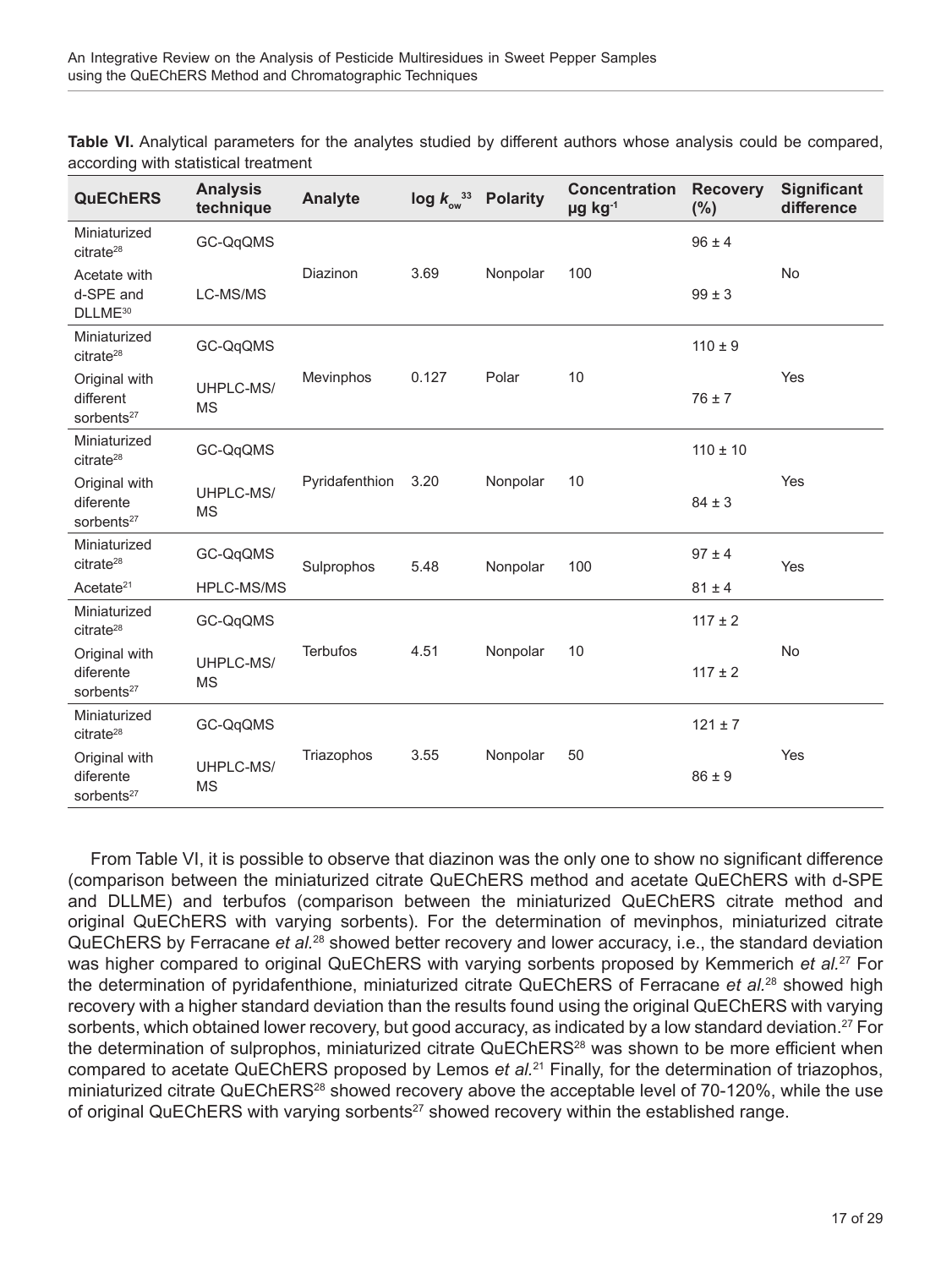#### *Methods currently used for sample preparation to determine pesticide multiresidues in food*

Determining the amount of pesticide multiresidues in complex matrices, such as food, remains a challenge for the scientific community, due to the different properties of the analytes, as well as the interferences in the matrix. Therefore, the scientific community continually develops and improves sample preparation methods for the extraction of different pesticides from different matrices.

In addition to QuEChERS, other methods can be used for the extraction of pesticides from food matrices, such as gas-liquid microextraction (GLME) integrated with d-SPE, validated to determine residues of fortyseven pesticides, of different classes, in samples of apples, oranges, honey, and leek. The author reported that the method presented an equivalent or smaller matrix effect, compared to the QuEChERS method, which is commonly used.<sup>35</sup> Another method used as an alternative to QuEChERS is binary solvent liquidphase microextraction (BS-LPME) for the determination of seventeen pesticides of different classes in red and rosé wines, which are a challenge for chemical analysis.<sup>36</sup>

Even with the use of different sample preparation methods for the determination of pesticide multiresidues in food, QuEChERS is still among the most used. According to the *Portal de Periódicos Capes*, until January 2022, QuEChERS was used as an extraction method in 6549 articles and in the Science Direct database, the method is found in 4194 articles, and the number of articles using it has been growing year after year.

There was a report on the use of the original QuEChERS method with an extra step of d-SPE for a better clean-up of extracts and reduction of the matrix effect for the extraction of triazole compounds from orange, grape and strawberry samples;<sup>37</sup> acetate QuEChERS was used for the determination of pesticides in samples of onion, watermelon, tomato, sweet pepper, cabbage, carrot, amaranth, cabbage, eggplant, beans, and okra.<sup>38</sup> Also, original and modified QuEChERS were used to determine different analytes in sweet pepper samples.<sup>26,28,30</sup>

#### **CONCLUSIONS**

The use of the QuEChERS method, with or without modifications proposed by the literature, showed good analytical parameters for most analytes investigated. However, even being a multiresidue method, its efficiency varies according to the analyte. In addition, miniaturized citrate QuEChERS by Ferracane *et al.*28 stands out as the most eco-friendly method as it uses less reagents and, consequently, has a lower cost than methods for determining pesticide multiresidues in sweet pepper samples.

Due to the flexibility of the QuEChERS method, which is apt to be modified, different solvents and sorbents could be investigated by different authors. Acetonitrile proved to be the solvent with the best analytical parameters for analytes with different polarities,<sup>18,27</sup> while methanol is better for polar analytes.<sup>18</sup> On the other hand, among the sorbent extractors used, the use of PSA tends to remove polar compounds from the matrix, including pigments, sugars and fats, and is indicated for the determination of nonpolar pesticides.21 In turn, C18 removes nonpolar compounds from the matrix and is indicated for the determination of polar analytes.29 In addition, for flonicamide and its metabolites, the clean-up step (d-SPE), using PSA and GCB as sorbents, lowers the percentage of recovery, possibly because, in aqueous matrices (such as peppers), flonicamide and its metabolites are retained in PSA and GBC sites.22 Therefore, the choice of solvent and/or sorbent for the optimization of the method depends on the characteristics of the analyte and the sample of interest.

Furthermore, other modifications can be used to improve efficiency or decrease matrix effects. Examples include the modified QuEChERS-dSPE Ionic Liquid-based DLLME method by Lawal and Low<sup>30</sup> and the optimization of the sample milling step through the addition of ascorbic acid and/or dry ice, allowing better recoveries for captan and folpet, which prevents hydrolysis and oxidation of analytes during milling.<sup>26</sup> Furthermore, the determination of captan and folpet by GC-MS/MS is problematic, due to the tendency of these analytes to degrade during the injection. Thus, other techniques should be investigated to this end, such as SFC-MS/MS.26

Although the instrumentation used for the detection of analytes is costly (GC-MS/MS, LC-MS/MS, UHPLC-MS/MS, among other chromatographic techniques), the ability to detect numerous analytes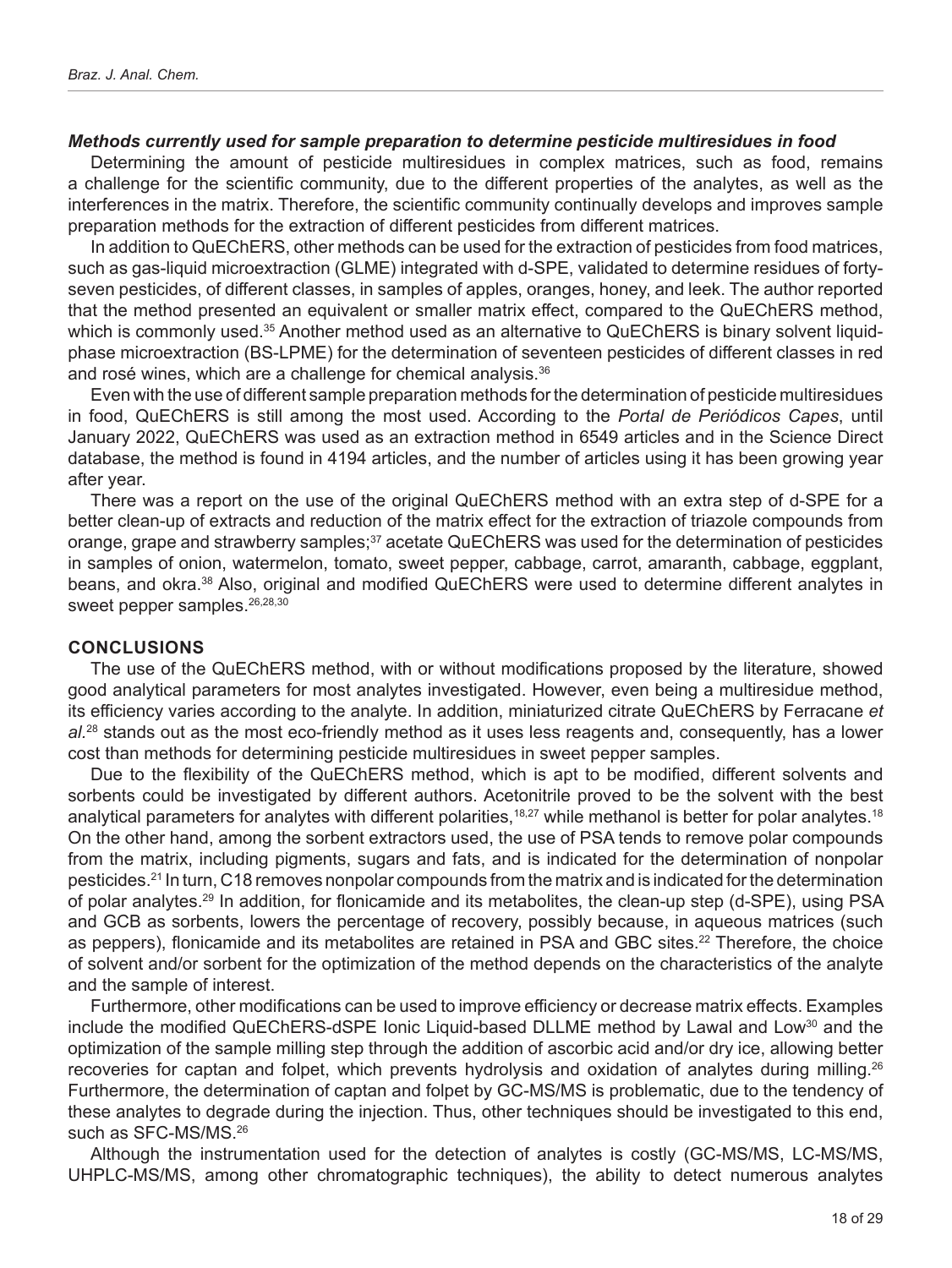simultaneously makes the investment in chromatographic systems worthwhile. We expect this study encourages future investigations regarding the determination of pesticide multiresidues in sweet peppers to provide cheaper, eco-friendly methods with good analytical parameters, in compliance with the strict international legislation.

#### **Conflicts of interest**

The authors declare no conflicts of interest.

#### **REFERENCES**

- (1) Empresa Brasileira de Pesquisa Agropecuária (Embrapa)*.* https://embrapa.br/hortalica-nao-e-sosalada/pimentao (accessed 2021-11-17).
- (2) Instituto Brasileiro de Geografia e Estatística (IBGE). https://www.ibge.gov.br/explica/producaoagropecuaria/pimentao/br (accessed 2021-11-17).
- (3) Centro de Estudos Avançados em Economia Aplicada, Escola Superior de Agricultura Luiz de Queiroz, Universidade de São Paulo (Cepea-Esalq/USP). "Pequenos mercados, grandes oportunidades: Boas opções para diversificar a produção." *Hortifruti Brasil* **2017**. [https://www.hfbrasil.org.br/br/revista/](https://www.hfbrasil.org.br/br/revista/acessar/completo/pequenos-mercados-grandes-oportunidades.aspx) [acessar/completo/pequenos-mercados-grandes-oportunidades.aspx](https://www.hfbrasil.org.br/br/revista/acessar/completo/pequenos-mercados-grandes-oportunidades.aspx) (accessed 2021-11-20).
- (4) Presidência da República. Law nº 7.802, 1989-07-11, **1989**. [http://www.planalto.gov.br/ccivil\\_03/](http://www.planalto.gov.br/ccivil_03/Leis/L7802.htm) [Leis/L7802.htm](http://www.planalto.gov.br/ccivil_03/Leis/L7802.htm) (accessed 2021-12-29).
- (5) Tosetto, E. E.; Andrioli, A. I.; Christoffoli, P. I. Análises das causas das subnotificações das intoxicações por agrotóxicos na rede de saúde em município no Sul do Brasil*. Ciência & Saúde Coletiva* **2021**, *26* (2), 6037-6047. <https://doi.org/10.1590/1413-812320212612.15182021>
- (6) Agencia Nacional de Vigilância Sanitária (ANVISA). [https://www.gov.br/anvisa/pt-br/](https://www.gov.br/anvisa/pt-br/acessoainformacao/dadosabertos/informacoes-analiticas/monografias-de-agrotoxicos?fbclid=IwAR14dJAc9BAOZsg_wqINGDGIfCSQgxsewyzGduRs2GcPldxUKfJYmvvbPN0) [acessoainformacao/dadosabertos/informacoes-analiticas/monografias-de-agrotoxicos?fbclid=IwAR1](https://www.gov.br/anvisa/pt-br/acessoainformacao/dadosabertos/informacoes-analiticas/monografias-de-agrotoxicos?fbclid=IwAR14dJAc9BAOZsg_wqINGDGIfCSQgxsewyzGduRs2GcPldxUKfJYmvvbPN0) [4dJAc9BAOZsg\\_wqINGDGIfCSQgxsewyzGduRs2GcPldxUKfJYmvvbPN0](https://www.gov.br/anvisa/pt-br/acessoainformacao/dadosabertos/informacoes-analiticas/monografias-de-agrotoxicos?fbclid=IwAR14dJAc9BAOZsg_wqINGDGIfCSQgxsewyzGduRs2GcPldxUKfJYmvvbPN0) (accessed 2021-12-19).
- (7) Souza, R. C. S. Revisão sistemática aplicada à determinação de resíduos de agrotóxicos em alimentos: técnicas de análise e práticas de validação intralaboratorial. Master's dissertation, Federal University of Minas Gerais, Belo Horizonte, **2018**. http://hdl.handle.net/1843/BUOS-B57JHS
- (8) Agencia Nacional de Vigilância Sanitária, Programa de Análise de Resíduos de Agrotóxicos em Alimentos (ANVISA/PARA). [https://www.gov.br/anvisa/pt-br/assuntos/agrotoxicos/programa-de](https://www.gov.br/anvisa/pt-br/assuntos/agrotoxicos/programa-de-analise-de-residuos-em-alimentos)[analise-de-residuos-em-alimentos](https://www.gov.br/anvisa/pt-br/assuntos/agrotoxicos/programa-de-analise-de-residuos-em-alimentos) (accessed 2021-11-17).
- (9) Lopes, C. V. A.; Albuquerque, G. S. C. Agrotóxicos e seus impactos na saúde humana e ambiental: uma revisão sistemática. *Saúde em Debate* **2018**, *42* (117), 518–534. https://doi.org/10.1590/0103- 1104201811714
- (10) Agencia Nacional de Vigilância Sanitária, Programa de Análise de Resíduos de Agrotóxicos em Alimentos (ANVISA/PARA). *Nota Técnica para divulgação dos resultados do PARA de 2008*. ANVISA **2009**. https://www.gov.br/anvisa/pt-br/assuntos/agrotoxicos/programa-de-analise-de-residuos-emalimentos/arquivos/3811json-file-1 (accessed 2021-05-02).
- (11) Agencia Nacional de Vigilância Sanitária, Programa de Análise de Resíduos de Agrotóxicos em Alimentos (ANVISA/PARA). *Relatório de atividades de 2009*. ANVISA **2010**. [https://www.](https://www.gov.br/anvisa/pt-br/assuntos/agrotoxicos/programa-de-analise-de-residuos-em-alimentos/arquivos/3803json-file-1?fbclid=IwAR1QcrZC8LwOWANRBQlaHT25vRQYqYVAYk919nXLjedFlWRWxU8apvwkA6g) [gov.br/anvisa/pt-br/assuntos/agrotoxicos/programa-de-analise-de-residuos-em-alimentos/](https://www.gov.br/anvisa/pt-br/assuntos/agrotoxicos/programa-de-analise-de-residuos-em-alimentos/arquivos/3803json-file-1?fbclid=IwAR1QcrZC8LwOWANRBQlaHT25vRQYqYVAYk919nXLjedFlWRWxU8apvwkA6g) [arquivos/3803json-file-1?fbclid=IwAR1QcrZC8LwOWANRBQlaHT25vRQYqYVAYk919nXLjedFlW](https://www.gov.br/anvisa/pt-br/assuntos/agrotoxicos/programa-de-analise-de-residuos-em-alimentos/arquivos/3803json-file-1?fbclid=IwAR1QcrZC8LwOWANRBQlaHT25vRQYqYVAYk919nXLjedFlWRWxU8apvwkA6g) [RWxU8apvwkA6g](https://www.gov.br/anvisa/pt-br/assuntos/agrotoxicos/programa-de-analise-de-residuos-em-alimentos/arquivos/3803json-file-1?fbclid=IwAR1QcrZC8LwOWANRBQlaHT25vRQYqYVAYk919nXLjedFlWRWxU8apvwkA6g) (accessed 2021-05-02).
- (12) Agencia Nacional de Vigilância Sanitária, Programa de Análise de Resíduos de Agrotóxicos em Alimentos (ANVISA/PARA) *Relatório de atividades de 2010*. ANVISA **2011**. [https://www.](https://www.gov.br/anvisa/pt-br/assuntos/agrotoxicos/programa-de-analise-de-residuos-em-alimentos/arquivos/3799json-file-1) [gov.br/anvisa/pt-br/assuntos/agrotoxicos/programa-de-analise-de-residuos-em-alimentos/](https://www.gov.br/anvisa/pt-br/assuntos/agrotoxicos/programa-de-analise-de-residuos-em-alimentos/arquivos/3799json-file-1) [arquivos/3799json-file-1](https://www.gov.br/anvisa/pt-br/assuntos/agrotoxicos/programa-de-analise-de-residuos-em-alimentos/arquivos/3799json-file-1) (accessed 2021-05-03).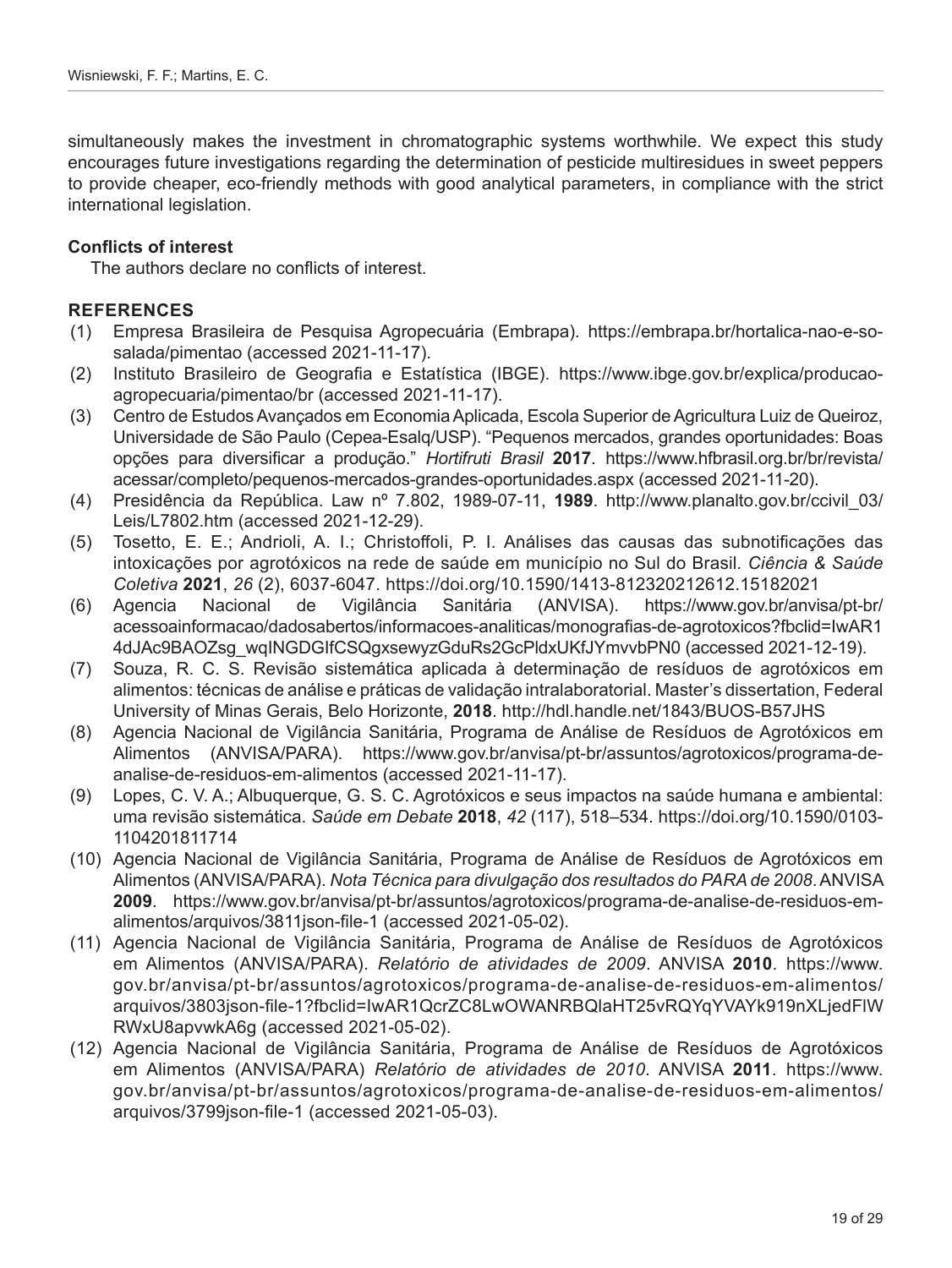- (13) Agencia Nacional de Vigilância Sanitária, Programa de Análise de Resíduos de Agrotóxicos em Alimentos (ANVISA/PARA). *Relatórios de atividades de 2011 e 2012*. ANVISA **2013**. [https://](https://www.gov.br/anvisa/pt-br/assuntos/agrotoxicos/programa-de-analise-de-residuos-em-alimentos/arquivos/3791json-file-1) [www.gov.br/anvisa/pt-br/assuntos/agrotoxicos/programa-de-analise-de-residuos-em-alimentos/](https://www.gov.br/anvisa/pt-br/assuntos/agrotoxicos/programa-de-analise-de-residuos-em-alimentos/arquivos/3791json-file-1) [arquivos/3791json-file-1](https://www.gov.br/anvisa/pt-br/assuntos/agrotoxicos/programa-de-analise-de-residuos-em-alimentos/arquivos/3791json-file-1) (accessed 2021-05-03).
- (14) Agencia Nacional de Vigilância Sanitária/Programa de Análise de Resíduos de Agrotóxicos em Alimentos (ANVISA/PARA). *Relatório de atividades 2013–2015*. ANVISA **2016**. [https://www.gov.](https://www.gov.br/anvisa/pt-br/assuntos/agrotoxicos/programa-de-analise-de-residuos-em-alimentos/arquivos/3778json-file-1?fbclid=IwAR1zSgnV5bWUYu5FuMsFTBHHzZf4EuUlJNdBbqzMibDZCU8S6u8puqWM7Yk) [br/anvisa/pt-br/assuntos/agrotoxicos/programa-de-analise-de-residuos-em-alimentos/arquivos/](https://www.gov.br/anvisa/pt-br/assuntos/agrotoxicos/programa-de-analise-de-residuos-em-alimentos/arquivos/3778json-file-1?fbclid=IwAR1zSgnV5bWUYu5FuMsFTBHHzZf4EuUlJNdBbqzMibDZCU8S6u8puqWM7Yk)  [3778json-file-1?fbclid=IwAR1zSgnV5bWUYu5FuMsFTBHHzZf4EuUlJNdBbqzMibDZCU8S6u8puq](https://www.gov.br/anvisa/pt-br/assuntos/agrotoxicos/programa-de-analise-de-residuos-em-alimentos/arquivos/3778json-file-1?fbclid=IwAR1zSgnV5bWUYu5FuMsFTBHHzZf4EuUlJNdBbqzMibDZCU8S6u8puqWM7Yk) [WM7Yk](https://www.gov.br/anvisa/pt-br/assuntos/agrotoxicos/programa-de-analise-de-residuos-em-alimentos/arquivos/3778json-file-1?fbclid=IwAR1zSgnV5bWUYu5FuMsFTBHHzZf4EuUlJNdBbqzMibDZCU8S6u8puqWM7Yk) (accessed 2021-05-04).
- (15) Agencia Nacional de Vigilância Sanitária, Programa de Análise de Resíduos de Agrotóxicos em Alimentos (ANVISA/PARA). *Relatório das amostras analisadas no período 2017–2018 e primeiro ciclo do plano plurianual 2017–2020*. ANVISA **2019**. [https://www.gov.br/anvisa/pt-br/assuntos/](https://www.gov.br/anvisa/pt-br/assuntos/agrotoxicos/programa-de-analise-de-residuos-em-alimentos/arquivos/3770json-file-1) [agrotoxicos/programa-de-analise-de-residuos-em-alimentos/arquivos/3770json-file-1](https://www.gov.br/anvisa/pt-br/assuntos/agrotoxicos/programa-de-analise-de-residuos-em-alimentos/arquivos/3770json-file-1) (accessed 2021-05-05).
- (16) Secretaria da Saúde do Paraná. [http://saude.pr.gov.br/Pagina/Programa-de-Analise-de-Residuos](http://saude.pr.gov.br/Pagina/Programa-de-Analise-de-Residuos-de-Agrotoxicos-em-Alimentos-PARA)[de-Agrotoxicos-em-Alimentos-PARA](http://saude.pr.gov.br/Pagina/Programa-de-Analise-de-Residuos-de-Agrotoxicos-em-Alimentos-PARA) (accessed 2021-12-01).
- (17) Agencia Nacional de Vigilância Sanitária, Programa de Análise de Resíduos de Agrotóxicos em Alimentos (ANVISA/PARA). *Relatório PARA/PR: Ciclo 2018-2019*. ANVISA **2020**. [https://www.](https://www.documentador.pr.gov.br/documentador/pub.do?action=d&uuid=@gtf-escriba-sesa@409a2f59-6330-4db8-9cf4-eee5b664d7d2&emPg=true) [documentador.pr.gov.br/documentador/pub.do?action=d&uuid=@gtf-escriba-sesa@409a2f59-](https://www.documentador.pr.gov.br/documentador/pub.do?action=d&uuid=@gtf-escriba-sesa@409a2f59-6330-4db8-9cf4-eee5b664d7d2&emPg=true) [6330-4db8-9cf4-eee5b664d7d2&emPg=true](https://www.documentador.pr.gov.br/documentador/pub.do?action=d&uuid=@gtf-escriba-sesa@409a2f59-6330-4db8-9cf4-eee5b664d7d2&emPg=true) (accessed 2021-12-01).
- (18) Morais, E. H. C.; Collins, C. H.; Jardim, I. C. S. F. Pesticide determination in sweet peppers using QuEChERS and LC-MS/MS. *Food Chem.* **2018**, *249*, 77-83. [https://doi.org/10.1016/j.](https://doi.org/10.1016/j.foodchem.2017.12.092) [foodchem.2017.12.092](https://doi.org/10.1016/j.foodchem.2017.12.092)
- (19) Anastassiades, M.; Lehotay, S. J.; Stajnbaher, D.; Schenck, F. J. Fast and Easy Multiresidue Method Employing Acetonitrile Extraction/Partitioning and "Dispersive Solid-Phase Extraction" for the Determination of Pesticide Residues in Produce. *J. AOAC Int.* **2003**, *86* (2) 412-434. [https://doi.](https://doi.org/10.1093/jaoac/86.2.412) [org/10.1093/jaoac/86.2.412](https://doi.org/10.1093/jaoac/86.2.412)
- (20) Perestrelo, R.; Silva, P.; Figueira, P. P.; Pereira, J.; Silva, C.; Medina, S.; Câmara, J. QuEChERS – Fundamentals, relevant improvements, applications and future trends. *Anal. Chim. Acta*. **2019**, *1070*, 1-28. https://doi.org/10.1016/j.aca.2019.02.036
- (21) Lemos, F. M.; Lemos, M. F.; Pacheco, L. H. P.; Scherer, R. Monitoring of organophosphorous pesticide resdues in samples of banana, papaya, and bell pepper. *Quim. Nova*. **2015**, *38* (2), 268- 273. <http://dx.doi.org/10.5935/0100-4042.2015005>
- (22) López-Ruiz, R.; Romero-González, R.; Vidal, J. L. M.; Frenich, A. G. Determination of flonicamid and its metabolites in bell pepper using ultra-high-performance liquid chromatography coupled to highresolution mass spectrometry (Orbitrap). *Food Addit. Contam. Part A* **2016**, 1-9. [https://doi.org/10.1](https://doi.org/10.1080/19440049.2016.1232865) [080/19440049.2016.1232865](https://doi.org/10.1080/19440049.2016.1232865)
- (23) Skoog, D. A.; Holler, F. H.; Crouch, S. R. *Fundamentos de química analítica*. Thompson, **2006**.
- (24) Souza, M. T.; Silva, M. D.; Carvalho, R. Revisão integrativa: o que é e como fazer. *Einstein* **2010**, *8* (1),102-106. https://doi.org/10.1590/S1679-45082010RW1134
- (25) Figueiredo, V. O.; Miranda, J. A. T.; Colares, L. G. T.; Carvalho, J. L. V.; Castro, I. M.; Carvalho, L. M. J. Organophosphorus pesticides residues in cooked *Capsicum annum*. *Chem. Eng. Trans.* **2015**, *44*, 241-246.<https://doi.org/10.3303/CET1544041>
- (26) Cutillas, V.; Jesús, F.; Ferrer, C.; Fernández-Alba, A. R. Overcoming difficulties in the evaluation of captan and folpet residues by supercritical fluid chromatography coupled to mass spectrometry. *Talanta* **2021**, *223*, 1-7. https://doi.org/10.1016/j.talanta.2020.121714
- (27) Kemmerich, M.; Rizzetti, T. M.; Martins, M. L.; Prestes, O. D.; Adaime, M. B.; Zanella, R. Optimization by central composite design of a modified QuEChERS method for extraction of pesticide multiresidue in sweet pepper and analysis by ultra-high-performance liquid chromatography – tandem mass spectrometry. *Food Anal. Methods* **2014**, 1-12[. https://doi.org/10.1007/s12161-014-9951-2](https://doi.org/10.1007/s12161-014-9951-2)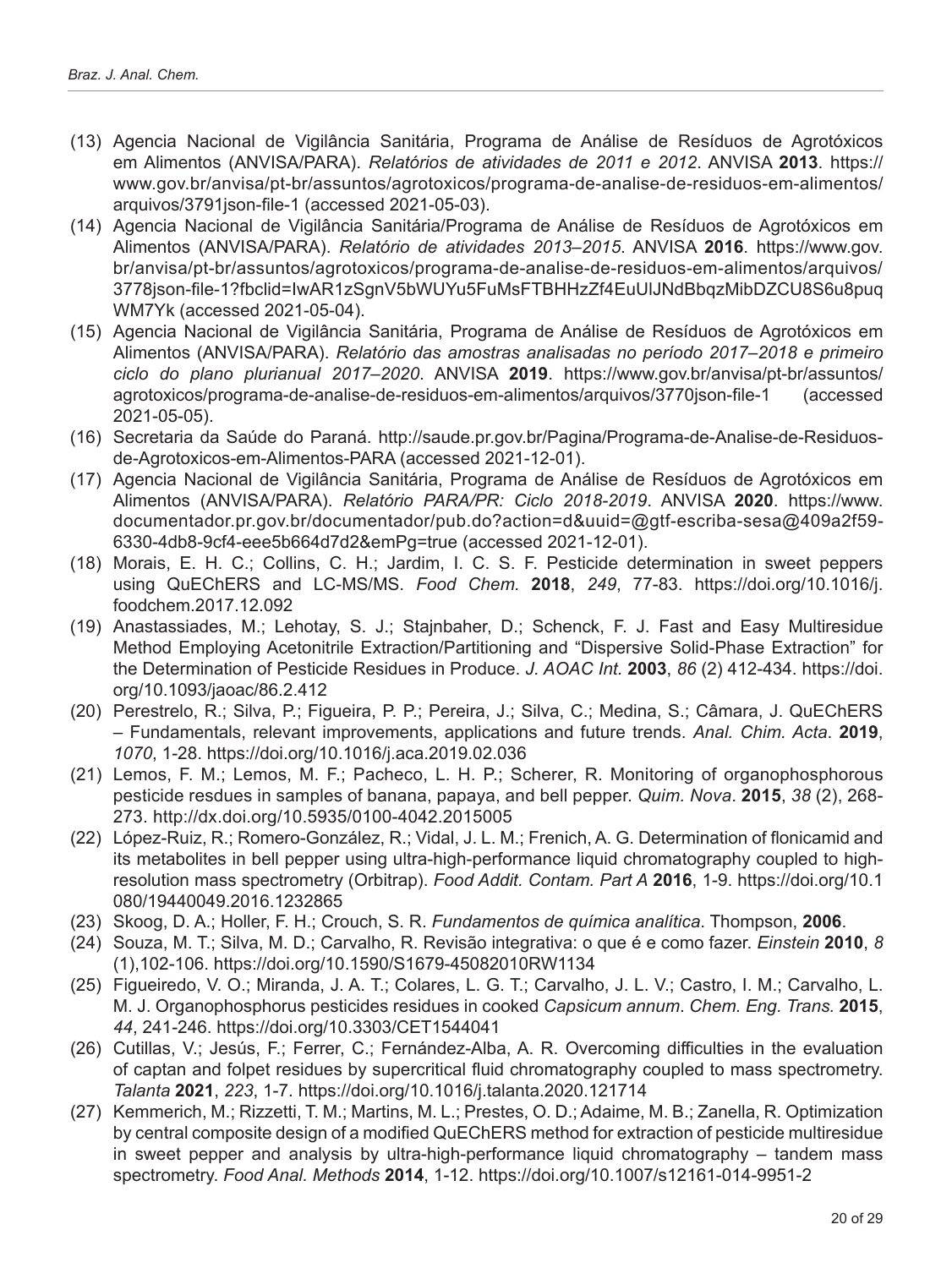- (28) Ferracane, A.; Zoccali, M.; Cacciola, F.; Salerno, T. M. G.; Tranchida, P. Q.; Mondello, L. Determination of multi-pesticide residues in vegetable products using a "reduced-scale" Quechers method and flow-modulated comprehensive two-dimensional gas chromatography-triple quadrupole mass spectrometry. *J. Chromatogr. A* **2021**, *1645*, 1-11.<https://doi.org/10.1016/j.chroma.2021.462126>
- (29) Noh, H. H.; Kim, C. J.; Kwon, H.; Jin, D.; Moon, B. C.; Baek, S.; Oh, M.; Kyung, K. S. Optimized residue analysis method for broflanilide and its metabolites in agricultural produce using the QuEChERS method and LC-MS/MS. *Plos One* **2020**, *15* (10), 1-12. [https://doi.org/10.1371/journal.pone.0235526](https://doi.org/10.1371/journal.pone.0235526
)
- (30) Lawal, A.; Low, K. H. Residual determination of multiple pesticides in vegetables samples by LC-MS/ MS coupled with modified QuEChERS-dSPE ionic liquid-based DLLME method. *J. Turkish Chem. Soc. Sect. A Chem.* **2021**, *8* (2), 693-704. <https://doi.org/10.18596/jotcsa.845578>
- (31) Matadha, N. Y.; Mohapatra, S.; Siddamallaiah, L.; Udupi, V. R.; Gadigeppa, S.; Raja, D. P. Uptake and distribution of fluopiram and tebuconazole residues in tomato and bell pepper plant tissues. *Environ. Sci. Pollut. Res.* **2019**, 1-12. <https://doi.org/10.1007/s11356-018-04071-4>
- (32) Buddidathi, R.; Mohapatra, S.; Siddamallaiah, L.; Gourishankar, M.; Hebbar, S. S. Dissipation pattern of flubendiamide residues on capsicum fruit (*Capsicum annuum L.)* undes field and controlled environmental conditions. *J. Environ. Sci. Heal. - Part B Pestic. Food Contam. Agric. Wastes* **2016**, *51* (1), 44-51. <https://doi.org/10.1080/03601234.2015.1080496>
- (33) *PPDB: Pesticide Properties DataBase.* University of Hertfordshire. [http://sitem.herts.ac.uk/aeru/](http://sitem.herts.ac.uk/aeru/ppdb/en/atoz.htm#E) [ppdb/en/atoz.htm#E](http://sitem.herts.ac.uk/aeru/ppdb/en/atoz.htm#E) (accessed 2021-10-30).
- (34) Guo, J.; Tong, M.; Tang, J.; Bian, H.; Wan, X.; He, L.; Hou, R. Analysis of multiple pesticide residues in polyphenol-rich agricultural products by UPLC-MS/MS using a modified QuEChERS extraction and dilution method. *Food Chem.* **2019**, *274*, 452-549. <https://doi.org/10.1016/j.foodchem.2018.08.134>
- (35) Jin, X.; Kaw, H. Y.; Liu, Y.; Zhao, J.; Piao, X.; Jin, D.; He, M.; Yan, X. P.; Zhou, J. L.; Li, D. One-step integrated sample pretreatment technique by gas-liquid microextraction (GLME) to determine multiclass pesticide residues in plant-derived foods. *Food Chem.* **2022**, *367*, 1-9. [https://doi.org/10.1016/j.](https://doi.org/10.1016/j.foodchem.2021.130774) [foodchem.2021.130774](https://doi.org/10.1016/j.foodchem.2021.130774)
- (36) Santiago, M. A. P. A.; Anjos, J. P.; Nascimento, M. M.; Rocha, G. O.; Andrade, J. B. A miniaturized simple binary solvente liquid phase microextraction (BS-LPME) procedure for pesticides multiresidues determination in red and rosé wines. *Michochemical J.* **2021**, *167*, 1-9. [https://doi.org/10.1016/j.](https://doi.org/10.1016/j.microc.2021.106306) [microc.2021.106306](https://doi.org/10.1016/j.microc.2021.106306)
- (37) Hergueta-Castillo, M. H.; López-Rodríguez, E.; López-Ruiz, R.; Romero-González, R.; Frenich, A. G. Targeted and untargeted analysis of triazole fungicides and their metabolites in fruits and vegetables by UHPLS-Orbitrap-MS. *Food Chem.* **2022**, *368*, 1-9. <https://doi.org/10.1016/j.foodchem.2021.130860>
- (38) Kapeleka, J. Á.; Sauli, E.; Sadik, O.; Ndakidemi, P. A. Co-exposure risks of pesticides residues and bacterial contamination in fresh fruits and vegetables under smallholder horticultural production systems in Tanzania. *Plos one.* **2020**, *15* (7), 1-13.<https://doi.org/10.1371/journal.pone.0235345>
- (39) Zanella, R.; Prestes, O. D.; Adaime, M. B.; Martins, M. L. Chapter 24: QuEChERS. In: Borges, K. B.; Figueiredo, E. C.; Queiroz, M. E. C. *Preparo de amostras para análise de compostos orgânicos*. Publisher: LTC, **2015**.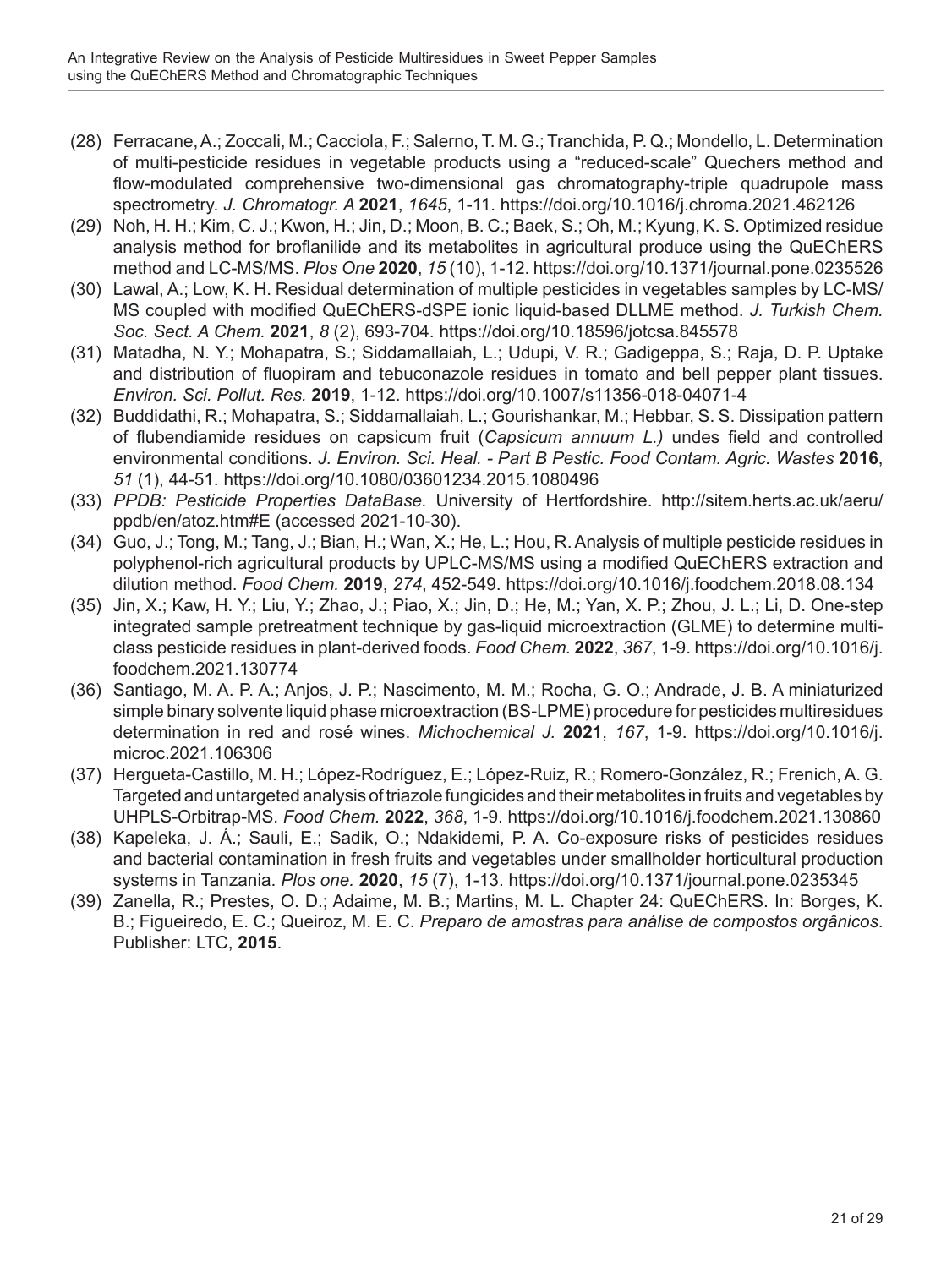### **SUPPLEMENTARY MATERIAL**

| Ref. | <b>Analytes</b>      | Class <sup>33</sup> | <b>Polarity</b>          | log $K_{ow}^{33}$            | <b>Recovery</b><br>(%) | <b>Standard</b><br>deviation     |
|------|----------------------|---------------------|--------------------------|------------------------------|------------------------|----------------------------------|
| (25) | Chlorpyrifos         | organophosphate     | nonpolar                 | 4.7                          | 74.2                   | It did not                       |
|      | ethion               | organophosphate     | nonpolar                 | 5.1                          | 70.0                   | present<br>standard              |
|      | phentoate            | organophosphate     |                          | $\overline{\phantom{a}}$     | 93.0                   | deviation<br>values.             |
|      | phorate              | organophosphate     |                          | $\overline{\phantom{0}}$     | 101.1                  |                                  |
|      | Melation             | organophosphate     | nonpolar                 | 2.8                          | 76.6                   |                                  |
|      | methamidophos        | organophosphate     | Polar                    | $-0.8$                       | 86.6                   |                                  |
|      | paration             | organophosphate     |                          | $\overline{\phantom{0}}$     | 77.7                   |                                  |
|      | Pyrazophos           | phosphorothiolate   | nonpolar                 | 3.8                          | 77.4                   |                                  |
|      | Pyrimifos            | organophosphate     |                          | $\overline{\phantom{0}}$     | 60.0                   |                                  |
|      | terbufos             | organophosphate     | nonpolar                 | 4.5                          | 87.9                   |                                  |
|      | Triazophos           | organophosphate     | nonpolar                 | 3.6                          | 74.6                   |                                  |
| (22) | Flonicamid           | nicotinoid          | Polar                    | $-0.2$                       | 88.0                   | 11.0                             |
|      | <b>TFNA</b>          | organophosphate     |                          |                              | ${\sf NR}$             | NR                               |
|      | <b>TFNA-AM</b>       | organophosphorus    |                          |                              | <b>NR</b>              | <b>NR</b>                        |
|      | <b>TFNG</b>          | organophosphorus    |                          | -                            | 89.0                   | 10.0                             |
| (26) | capture              | Phthalimide         | nonpolar                 | 2.5                          | 96.0                   | It did not<br>present            |
|      | folpet               | Dicarboximide       | nonpolar                 | 3.0                          | 89.0                   | standard<br>deviation<br>values. |
| (27) | 3-hydroxy carbofuran | carbamate           | $\overline{\phantom{a}}$ | $\qquad \qquad \blacksquare$ | 88.0                   | 14.0                             |
|      | acetamiprid          | neonicotinoid       | Polar                    | 0.8                          | 98.0                   | 9.0                              |
|      | ametrine             | triazine            | nonpolar                 | 2.6                          | 90.0                   | 6.0                              |
|      | atrazine             | triazine            | nonpolar                 | 2.7                          | 101.0                  | 12.0                             |
|      | azaconazole          | triazole            | nonpolar                 | 2.4                          | 91.0                   | 7.0                              |
|      | azoxystrobin         | strobilurin         | nonpolar                 | 2.5                          | 83.0                   | 12.0                             |
|      | benomyl              | benzimidazole       | nonpolar                 | 1.4                          | <b>NR</b>              | <b>NR</b>                        |
|      | Boscalida            | carboxamide         | nonpolar                 | 3.0                          | 82.0                   | 13.0                             |
|      | bromuconazole        | triazole            | nonpolar                 | 3.2                          | 91.0                   | 16.0                             |
|      | buprofezin           | Thiadiazinone       | nonpolar                 | 4.9                          | 88.0                   | 7.0                              |
|      | carbaryl             | carbamate           | nonpolar                 | 2.4                          | 79.0                   | 11.0                             |

**Table 1.** Analytes studied using quEChERS, by different authors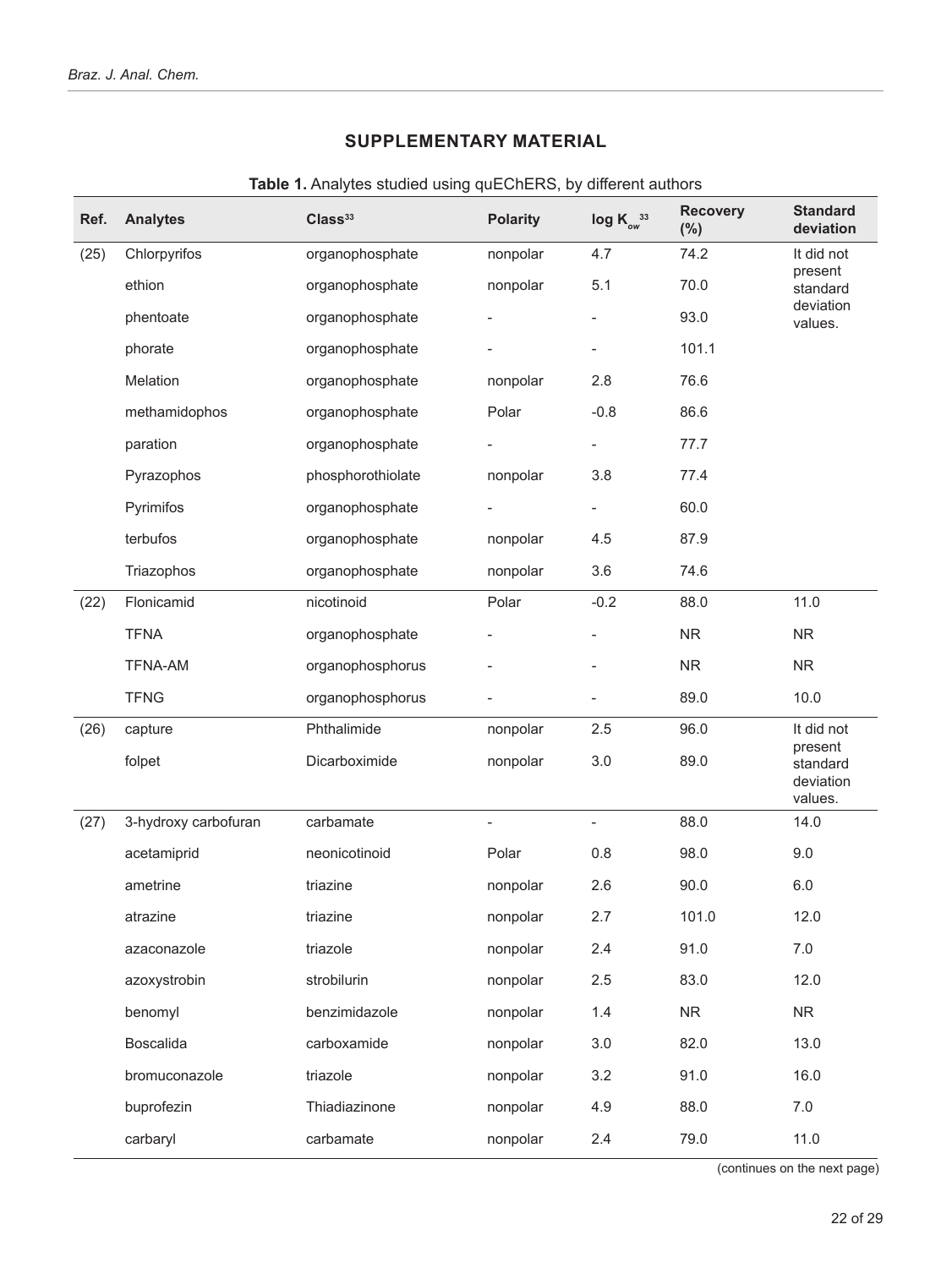| Ref. | <b>Analytes</b>        | Class <sup>33</sup>             | <b>Polarity</b> | $log K_{ow}^{33}$        | <b>Recovery</b><br>(% ) | <b>Standard</b><br>deviation |
|------|------------------------|---------------------------------|-----------------|--------------------------|-------------------------|------------------------------|
| (27) | Carbendazine           | benzimidazole                   | nonpolar        | 1.5                      | 105.0                   | 12.0                         |
|      | carbofuran             | benzofuranil                    | nonpolar        | 1.8                      | 110.0                   | 8.0                          |
|      | cyanazine              | triazine                        | nonpolar        | 2.1                      | 85.0                    | 12.0                         |
|      | cyproconazole          | triazole                        | nonpolar        | 3.1                      | 72.0                    | 11.0                         |
|      | Clomazone              | isoxazolidinone                 | nonpolar        | 2.6                      | 96.0                    | 15.0                         |
|      | Chloranthraniliprole   | anthranilamide                  | nonpolar        | 2.9                      | 85.0                    | 12.0                         |
|      | chlorbromuron          | Urea                            | nonpolar        | 3.1                      | 80.0                    | 12.0                         |
|      | Chlorpyrifos           | organophosphate                 | nonpolar        | 4.7                      | 75.0                    | 11.0                         |
|      | Clothianidin           | neonicotinoid                   | Polar           | 0.9                      | 106.0                   | 18.0                         |
|      | diazinon               | organophosphate                 | nonpolar        | 3.7                      | 92.0                    | 14.0                         |
|      | difenoconazole         | triazole                        | nonpolar        | 4.4                      | 96.0                    | 17.0                         |
|      | Dimethoate             | organophosphate                 | Polar           | $0.8\,$                  | 93.0                    | 9.0                          |
|      | dimoxystrobin          | strobilurin                     | nonpolar        | 3.6                      | 95.0                    | 11.0                         |
|      | diuron                 | Urea                            | nonpolar        | 2.9                      | 89.0                    | 12.0                         |
|      | dodemorph              | Morphine                        | nonpolar        | 4.6                      | 96.0                    | 13.0                         |
|      | epoxiconazole          | triazole                        | nonpolar        | 3.3                      | 117.0                   | 22.0                         |
|      | Ethiofencarb sulfone   | methylcarbamate                 |                 | $\overline{\phantom{a}}$ | 73.0                    | 11.0                         |
|      | ethiofencarb sulfoxide | methylcarbamate                 |                 |                          | 94.0                    | 17.0                         |
|      | ethoprophos            | organophosphate                 | nonpolar        | 3.0                      | 89.0                    | 16.0                         |
|      | fembuconazole          | triazole                        | nonpolar        | 3.8                      | 73.0                    | 15.0                         |
|      | Fempropatrin           | pyrethroid                      | nonpolar        | $6.0\,$                  | 105.0                   | 18.0                         |
|      | phenpropimorph         | Morphine                        | nonpolar        | 4.5                      | 80.0                    | 14.0                         |
|      | Fluazifop-p-butyl      | Aryloxyphenoxypropionic<br>acid | nonpolar        | 4.5                      | 89.0                    | 12.0                         |
|      | flusilazole            | triazole                        | nonpolar        | 3.9                      | 96.0                    | 17.0                         |
|      | flutolanil             | carboxamide                     | nonpolar        | 3.2                      | 101.0                   | 14.0                         |
|      | flutriafol             | triazole                        | nonpolar        | 2.3                      | 78.0                    | 14.0                         |
|      | furathiocarb           | carbamate                       | nonpolar        | 4.6                      | 99.0                    | 16.0                         |
|      | imazalil               | imidazole                       | nonpolar        | 2.6                      | 74.0                    | 4.0                          |
|      | iprovalicarb           | carbamate                       | nonpolar        | 3.2                      | 99.0                    | 16.0                         |
|      | linuron                | Urea                            | nonpolar        | 3.0                      | 80.0                    | 15.0                         |

**Table 1.** Analytes studied using quEChERS, by different authors (continuation)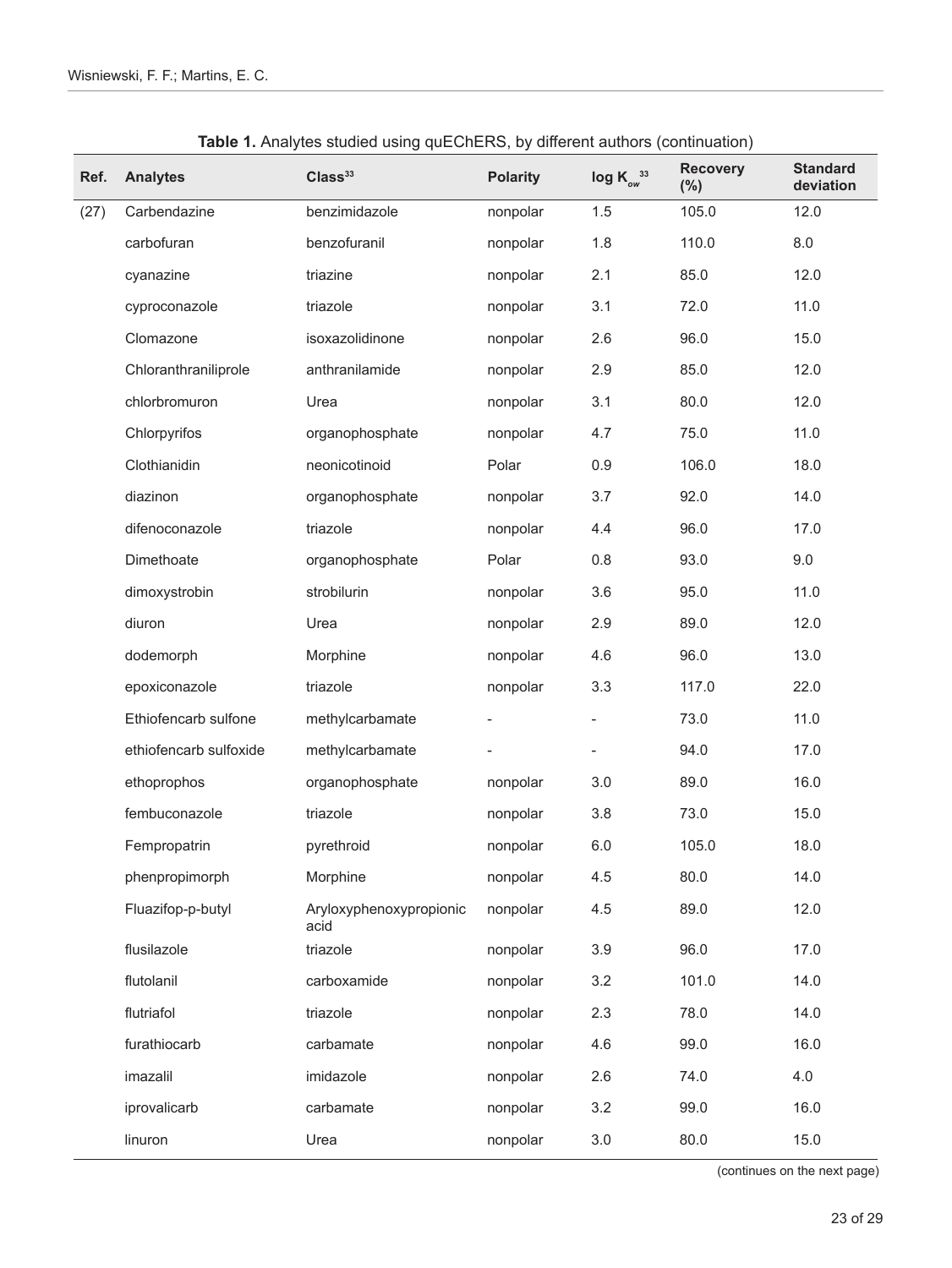| Ref. | <b>Analytes</b>   | Class <sup>33</sup>  | <b>Polarity</b> | $\log K_{ow}^{33}$ | <b>Recovery</b><br>(%) | <b>Standard</b><br>deviation |
|------|-------------------|----------------------|-----------------|--------------------|------------------------|------------------------------|
| (27) | Linuron-d6 S      | Urea                 | nonpolar        | 3.0                | 86.0                   | 8.0                          |
|      | Mephospholan      | organophosphate      | nonpolar        | 1.0                | 93.0                   | 10.0                         |
|      | Metalaxyl-M       | phenylamide          | nonpolar        | 1.7                | 92.0                   | 9.0                          |
|      | Metobrumuron      | Urea                 | nonpolar        | 2.5                | 89.0                   | 9.0                          |
|      | metolachlor       | Chloroacetamide      | nonpolar        | 2.9                | 83.0                   | 14.0                         |
|      | mepronil          | benzanilide          | nonpolar        | 3.7                | 82.0                   | 17.0                         |
|      | metosulam         | triazolopyrimidamine | Polar           | 0.2                | 95.0                   | 8.0                          |
|      | Mevinphos         | organophosphate      | Polar           | 0.1                | 76.0                   | 8.0                          |
|      | monocrotophos     | organophosphate      | Polar           | $-0.2$             | 91.0                   | 13.0                         |
|      | monolinuron       | Urea                 | nonpolar        | 2.2                | 84.0                   | 12.0                         |
|      | omethoate         | organophosphate      | Polar           | $-0.9$             | 73.0                   | 10.0                         |
|      | ethyl paraoxon    | organophosphate      |                 |                    | 85.0                   | $7.0$                        |
|      | pencicuron        | Phenylurea           | nonpolar        | 4.7                | 93.0                   | 10.0                         |
|      | penconazole       | triazole             | nonpolar        | 3.7                | 88.0                   | 9.0                          |
|      | Picoxystrobin     | strobilurin          | nonpolar        | 3.6                | 86.0                   | 15.0                         |
|      | pyraclostrobin    | strobilurin          | nonpolar        | 4.0                | 97.0                   | 17.0                         |
|      | Pyrazophos        | phosphorothiolate    | nonpolar        | 3.8                | 79.0                   | 9.0                          |
|      | pyridafenthion    | organophosphate      | nonpolar        | 3.2                | 84.0                   | 8.0                          |
|      | pyrifenox         | pyridine             | nonpolar        | 3.4                | 75.0                   | 5.0                          |
|      | pyrimethanil      | anilinopyrimidine    | nonpolar        | 2.84               | 88.0                   | 4.0                          |
|      | ethyl pirimiphos  | organophosphate      | nonpolar        | 4.8                | 96.0                   | 15.0                         |
|      | methyl pyrimiphos | organophosphate      | nonpolar        | 4.2                | 106.0                  | 16.0                         |
|      | Profenophos       | organophosphate      | nonpolar        | 1.7                | 94.0                   | 16.0                         |
|      | propanil          | anilide              | nonpolar        | 2.3                | 108.0                  | 13.0                         |
|      | propiconazole     | triazole             | nonpolar        | 3.7                | 102.0                  | 9.0                          |
|      | simazine          | triazine             | nonpolar        | 2.1                | 98.0                   | 15.0                         |
|      | tebuconazole      | triazole             | nonpolar        | 3.7                | 77.0                   | 13.0                         |
|      | tebufempyrade     | pyrazole             | nonpolar        | 4.9                | 94.0                   | 15.0                         |
|      | terbufos          | organophosphate      | nonpolar        | 4.5                | 117.0                  | 2.0                          |
|      | terbuthylazine    | triazine             | nonpolar        | 3.4                | 95.0                   | 14.0                         |
|      | tetraconazole     | triazole             | nonpolar        | 3.6                | 95.0                   | 19.0                         |

**Table 1.** Analytes studied using quEChERS, by different authors (continuation)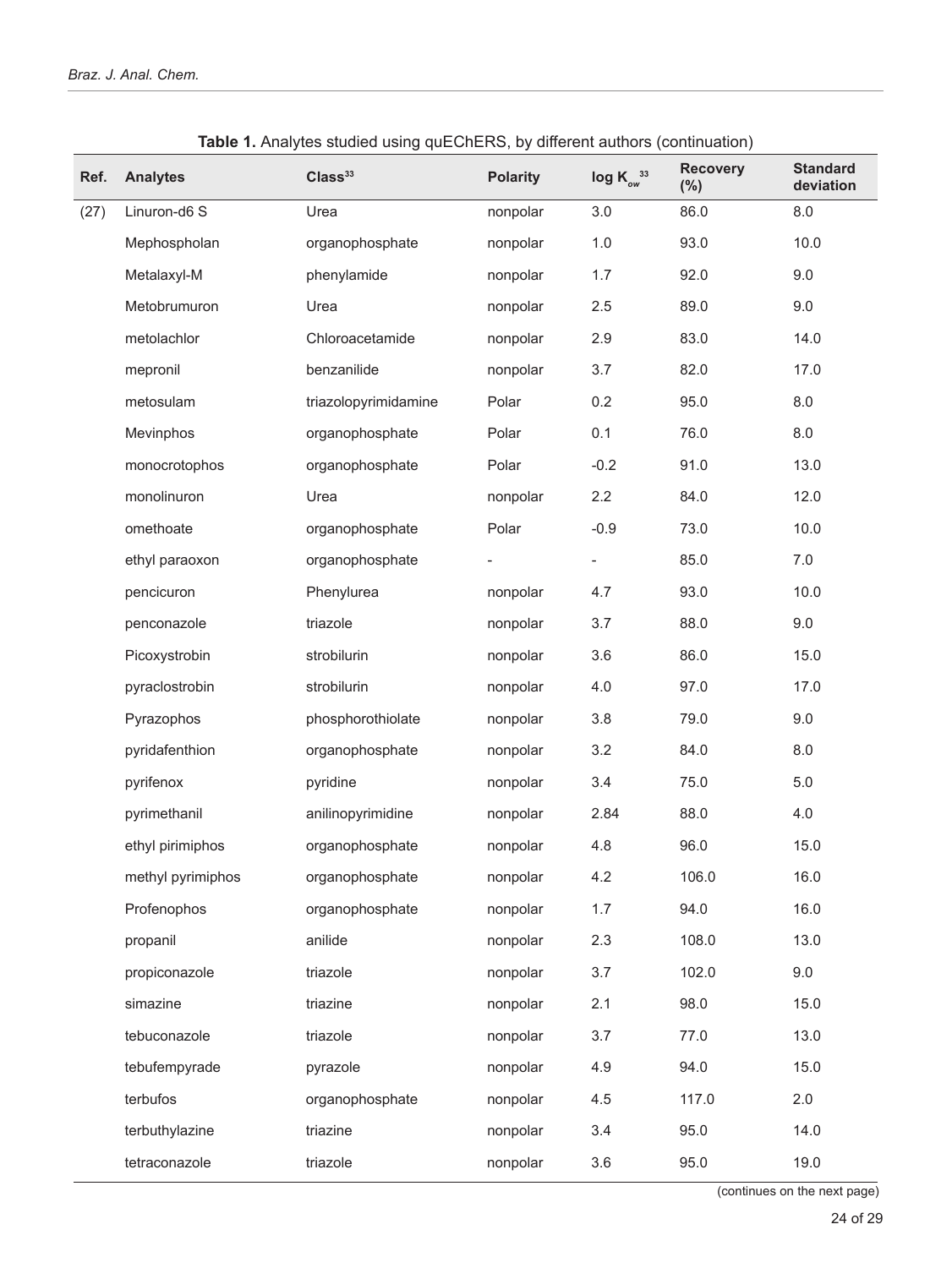| Ref. | <b>Analytes</b>           | <b>Ravid 1.</b> Analyted dated doing quebriers, by unividint authors (commutation)<br>Class <sup>33</sup> | <b>Polarity</b> | log $K_{\alpha}^{33}$ | <b>Recovery</b><br>$(\%)$ | <b>Standard</b><br>deviation |
|------|---------------------------|-----------------------------------------------------------------------------------------------------------|-----------------|-----------------------|---------------------------|------------------------------|
| (27) | Thiabendazole             | benzimidazole                                                                                             | nonpolar        | 2.4                   | 90.0                      | $5.0$                        |
|      | Thiacloprid               | neonicotinoid                                                                                             | nonpolar        | 1.3                   | 85.0                      | 4.0                          |
|      | Thiamethoxam              | neonicotinoid                                                                                             | Polar           | $-0.1$                | 99.0                      | 12.0                         |
|      | Thiobencarb               | Thiocarbamate                                                                                             | nonpolar        | 4.2                   | 99.0                      | 15.0                         |
|      | methyl thiophanate        | benzimidazole                                                                                             | nonpolar        | 1.4                   | 50.0                      | 0.5                          |
|      | Triazophos                | organophosphate                                                                                           | nonpolar        | 3.6                   | 103.0                     | 18.0                         |
|      | trifloxystrobin           | strobilurin                                                                                               | nonpolar        | 4.5                   | 99.0                      | 12.0                         |
|      | Triflumizole              | imidazole                                                                                                 | nonpolar        | 4.8                   | 108.0                     | 14.0                         |
| (18) | Acephate                  | organophosphate                                                                                           | Polar           | $-0.8$                | It did not                | It did not                   |
|      | azoxystrobin              | strobilurin                                                                                               | nonpolar        | 2.5                   | show recovery<br>values.  | present<br>standard          |
|      | carbaryl                  | carbamate                                                                                                 | nonpolar        | 2.4                   |                           | deviation<br>values.         |
|      | carbendazim               | benzimidazole                                                                                             | nonpolar        | 1.5                   |                           |                              |
|      | carbofuran                | carbamate                                                                                                 | nonpolar        | 1.8                   |                           |                              |
|      | Clomazone                 | isoxazolidinone                                                                                           | nonpolar        | 2.6                   |                           |                              |
|      | Imidacloprid              | neonicotinoid                                                                                             | Polar           | 0.6                   |                           |                              |
|      | methamidophos             | organophosphate                                                                                           | Polar           | $-0.8$                |                           |                              |
|      | methiocarb                | carbamate                                                                                                 | nonpolar        | 3.2                   |                           |                              |
|      | Methomyl                  | carbamate                                                                                                 | Polar           | 0.1                   |                           |                              |
|      | Thiabendazole             | benzimidazole                                                                                             | nonpolar        | 2.4                   |                           |                              |
|      | Thiacloprid               | neonicotinoid                                                                                             | nonpolar        | 1.3                   |                           |                              |
|      | Thiamethoxam              | neonicotinoid                                                                                             | Polar           | $-0.1$                |                           |                              |
| (28) | 2.4-DDD                   | organochlorine                                                                                            | nonpolar        | $6.0\,$               | 112.0                     | 8.0                          |
|      | 2.4-DDE                   |                                                                                                           |                 |                       | 122.0                     | $7.0$                        |
|      | $2,4-DDT$                 |                                                                                                           |                 |                       | 70.0                      | $7.0$                        |
|      | 2,4-Methoxychlor          |                                                                                                           |                 |                       | 97.0                      | 7.0                          |
|      | 4,4,-methoxychloro olefin |                                                                                                           |                 |                       | 124.0                     | $6.0\,$                      |
|      | 4.4-DDD                   |                                                                                                           |                 |                       | 63.0                      | 2.0                          |
|      | 4.4-DDE                   |                                                                                                           |                 |                       | 117.0                     | 8.0                          |
|      | $4,4-DDT$                 |                                                                                                           |                 |                       | 118.0                     | 14.0                         |
|      | 4,4-Dichlorobenzophenone  |                                                                                                           |                 |                       | 109.0                     | 2.0                          |
|      | Aldrin                    | organochlorine                                                                                            | nonpolar        | 6.5                   | 98.0                      | $6.0\,$                      |

| Table 1. Analytes studied using quEChERS, by different authors (continuation) |  |  |  |
|-------------------------------------------------------------------------------|--|--|--|
|-------------------------------------------------------------------------------|--|--|--|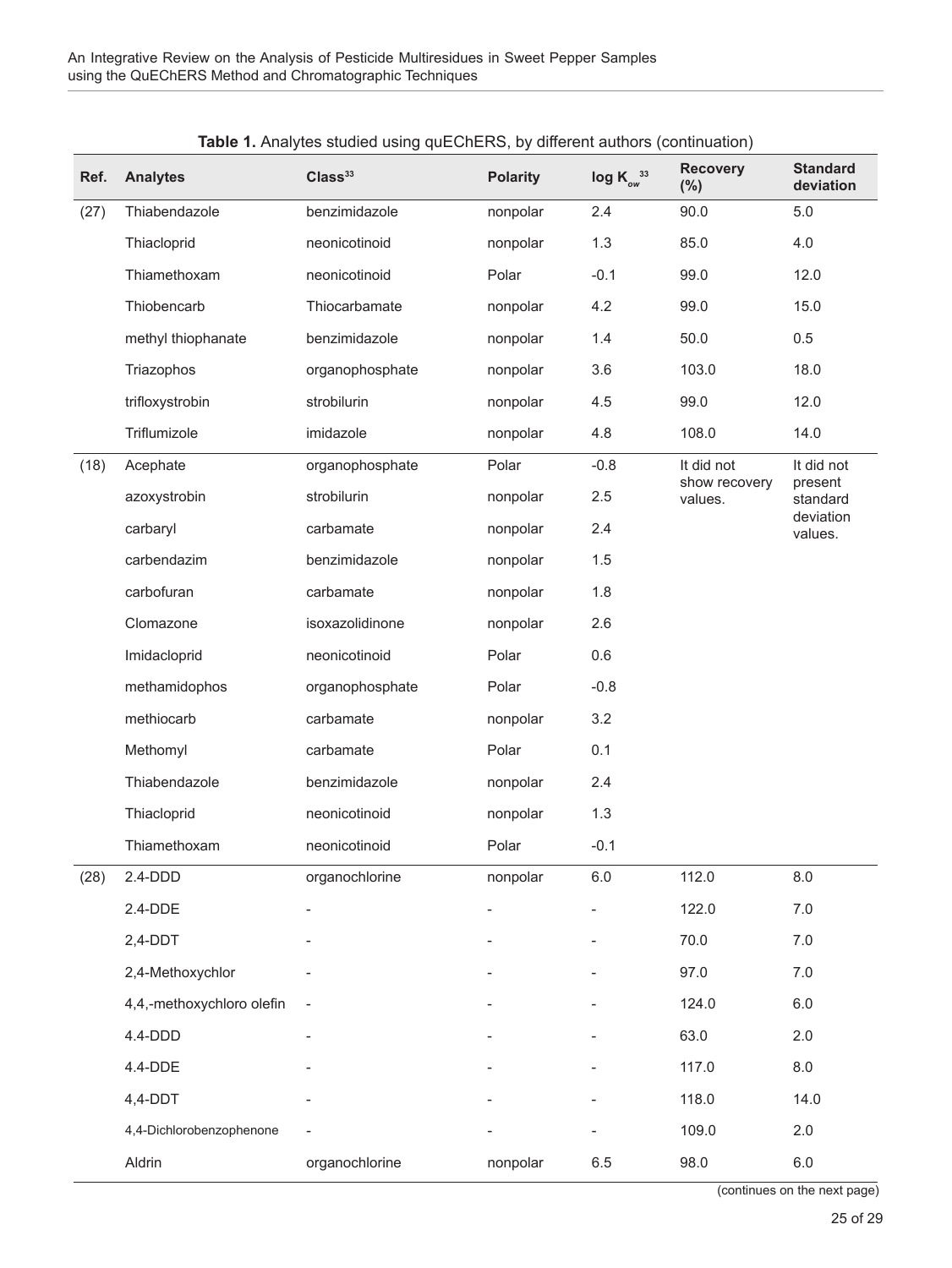| Ref. | <b>Analytes</b>       | Class <sup>33</sup>     | <b>Polarity</b>          | $log K_{ow}^{33}$        | <b>Recovery</b><br>$(\%)$ | <b>Standard</b><br>deviation |
|------|-----------------------|-------------------------|--------------------------|--------------------------|---------------------------|------------------------------|
| (28) | Alpha-BHC             | $\blacksquare$          | $\overline{\phantom{0}}$ | $\overline{\phantom{a}}$ | 110.0                     | 6.6                          |
|      | alpha-endosulfan      | organochlorine          | nonpolar                 | 4.7                      | 101.0                     | 10.0                         |
|      | azinphos-ethyl        | organophosphate         | nonpolar                 | 3.2                      | <b>NR</b>                 | <b>NR</b>                    |
|      | azinphos-methyl       | organophosphate         | nonpolar                 | 3.0                      | NR                        | ${\sf NR}$                   |
|      | Beta-BHC              |                         |                          |                          | 115.0                     | 6.0                          |
|      | beta-endosulfan       | organochlorine          | nonpolar                 | 3.8                      | 70.0                      | 8.0                          |
|      | bromfenvinphos        | organophosphate         |                          |                          | <b>NR</b>                 | ${\sf NR}$                   |
|      | bromfenvinphos-methyl |                         |                          |                          | <b>NR</b>                 | ${\sf NR}$                   |
|      | bromophosethyl        | organophosphate         | nonpolar                 | 6.2                      | 86.0                      | 4.0                          |
|      | bromophos-methyl      | organophosphate         | nonpolar                 | 5.2                      | 96.0                      | $5.0$                        |
|      | piperonyl butoxide    |                         |                          | $\overline{\phantom{0}}$ | 126.0                     | 5.0                          |
|      | carbophenion          | organophosphate         | nonpolar                 | 4.8                      | 74.0                      | 4.0                          |
|      | cis-chlordane         | organochlorine          | nonpolar                 | 2.8                      | 76.0                      | 8.0                          |
|      | cis-nanochlor         |                         |                          | $\overline{\phantom{a}}$ | 102.0                     | 4.0                          |
|      | chlorbenside          | organochlorine          | nonpolar                 | 5.6                      | 110.0                     | 7.0                          |
|      | chlorfenson           | bridged diphenyl        | nonpolar                 | 4.2                      | 66.0                      | 2.0                          |
|      | chlorfenvinphos       | organophosphate         | nonpolar                 | 3.8                      | 83.0                      | 6.0                          |
|      | chloroneb             | substituted benzene     | nonpolar                 | 3.6                      | 56.0                      | 5.0                          |
|      | Chlorpyrifos          | organophosphate         | nonpolar                 | 4.7                      | 102.0                     | 3.0                          |
|      | chlorpyrifos-methyl   | organophosphate         | nonpolar                 | 4.0                      | 107.0                     | 5.0                          |
|      | Chlorthiophos         |                         |                          |                          | 102.0                     | 3.0                          |
|      | Coumaphos             |                         |                          | $\overline{\phantom{0}}$ | 152.0                     | 15.0                         |
|      | diazinon              | organophosphate         | nonpolar                 | 3.7                      | 120.0                     | 4.0                          |
|      | dieldrin              | chlorinated hydrocarbon | nonpolar                 | 3.7                      | 120.0                     | 6.0                          |
|      | disulfoton            | organophosphate         | nonpolar                 | 4.0                      | 119.0                     | 6.0                          |
|      | Edifenphos            | organophosphate         | nonpolar                 | 3.8                      | <b>NR</b>                 | ${\sf NR}$                   |
|      | endrin aldehyde       |                         |                          | $\overline{\phantom{0}}$ | <b>NR</b>                 | ${\sf NR}$                   |
|      | endrin ketone         |                         |                          | $\overline{\phantom{0}}$ | <b>NR</b>                 | <b>NR</b>                    |
|      | endrina               | organochlorine          | nonpolar                 | 3.2                      | 78.0                      | 5.0                          |
|      | <b>EPN</b>            | organophosphate         | nonpolar                 | $5.0\,$                  | 86.0                      | 4.0                          |
|      | heptachlor epoxide    |                         |                          | -                        | 57.0                      | 4.0                          |

**Table 1.** Analytes studied using quEChERS, by different authors (continuation)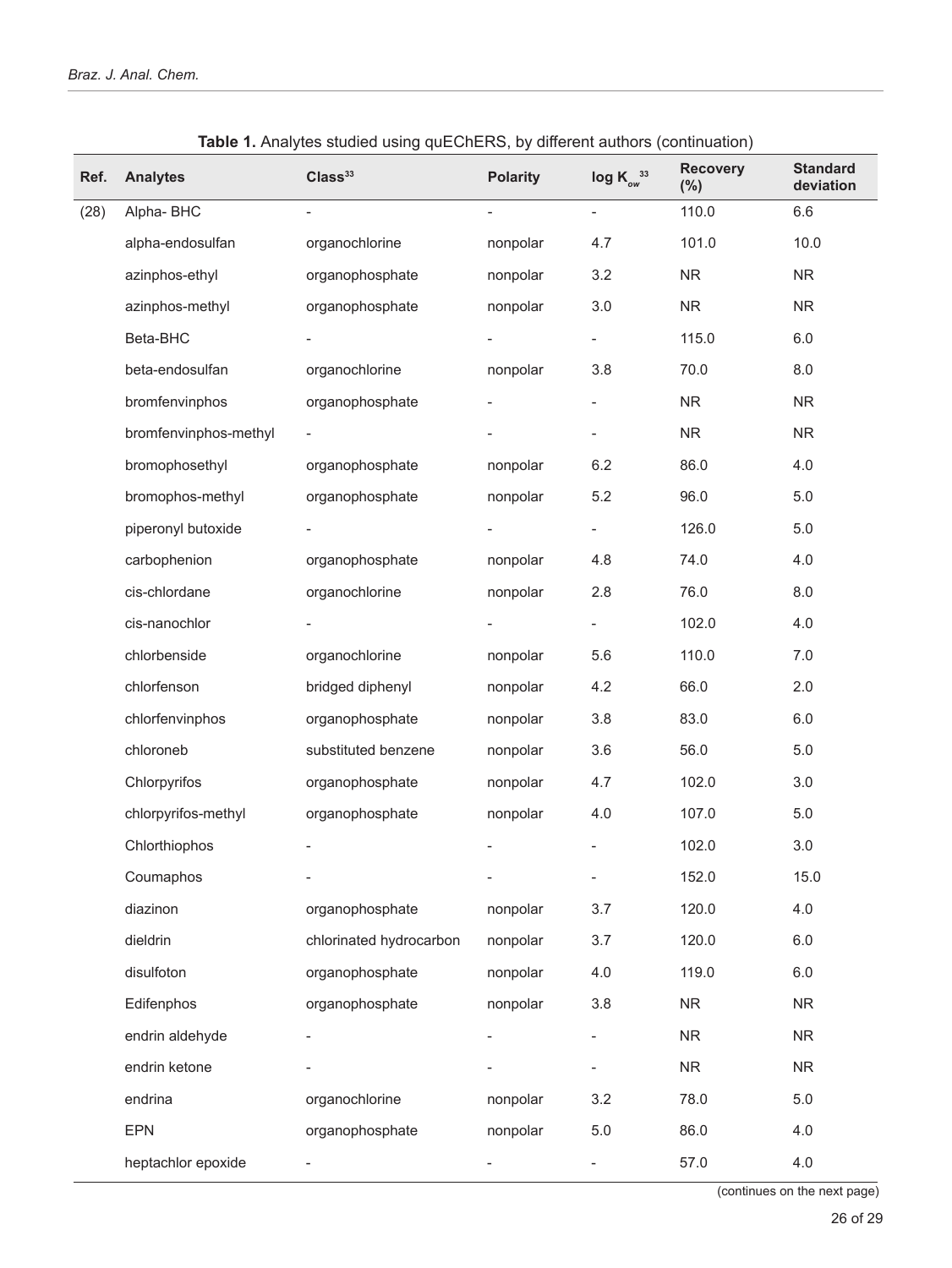| Ref. | <b>Analytes</b>        | Class <sup>33</sup>     | <b>Polarity</b>          | $log K_{ow}^{33}$        | <b>Recovery</b><br>$(\%)$ | <b>Standard</b><br>deviation |
|------|------------------------|-------------------------|--------------------------|--------------------------|---------------------------|------------------------------|
| (28) | endosulfan ether       | organochlorine          | nonpolar                 | 4.8                      | 81.0                      | 13.0                         |
|      | ethion                 | organophosphate         | nonpolar                 | 5.1                      | 84.0                      | 5.0                          |
|      | ethyl                  |                         |                          | -                        | <b>NR</b>                 | <b>NR</b>                    |
|      | Phenamiphos            | organophosphate         | nonpolar                 | 3.3                      | ${\sf NR}$                | ${\sf NR}$                   |
|      | Fenchlorphos           | organophosphate         | nonpolar                 | 4.9                      | 104.0                     | 4.0                          |
|      | Phenitrothion          | organophosphate         | nonpolar                 | 3.3                      | 108.0                     | 11.0                         |
|      | Fenson                 | organochlorine          | nonpolar                 | 3.6                      | 107.0                     | 4.0                          |
|      | fenthion               | organophosphate         | nonpolar                 | 4.8                      | 70.0                      | 2.0                          |
|      | Phonofos               | organophosphate         | nonpolar                 | 3.9                      | 120.0                     | 5.0                          |
|      | phorate                | organophosphate         | nonpolar                 | 3.86                     | 111.0                     | 4.0                          |
|      | fosalone               | organophosphate         | nonpolar                 | 4.0                      | ${\sf NR}$                | ${\sf NR}$                   |
|      | Gamma-BHC              |                         |                          |                          | 117.0                     | 10.0                         |
|      | heptachlor             | organochlorine          | nonpolar                 | 5.4                      | 94.0                      | $6.0\,$                      |
|      | hexachlorobenzene      | chlorinated hydrocarbon | nonpolar                 | 3.9                      | 107.0                     | 8.0                          |
|      | iodofenphos            | organophosphate         | nonpolar                 | 5.5                      | 105.0                     | 15.0                         |
|      | isazophos              | organophosphate         | nonpolar                 | 3.1                      | 110.0                     | 10.0                         |
|      | isodrin                | cyclodiene              | nonpolar                 | 6.8                      | 112.0                     | $6.0\,$                      |
|      | leptophos              | organophosphate         | nonpolar                 | 6.3                      | ${\sf NR}$                | ${\sf NR}$                   |
|      | Lindane                | organochlorine          | nonpolar                 | 3.5                      | 118.0                     | 11.0                         |
|      | malathion              | organophosphate         | nonpolar                 | 2.8                      | 110.0                     | 11.0                         |
|      | Metacrypha             | organophosphate         | nonpolar                 | 1.5                      | 101.0                     | $8.0\,$                      |
|      | Mevinphos              | organophosphate         | Polar                    | 0.1                      | 110.0                     | 9.0                          |
|      | mirex                  | organochlorine          | nonpolar                 | 5.3                      | 106.0                     | $6.0\,$                      |
|      | parathion              | organophosphate         |                          | $\overline{\phantom{a}}$ | 92.0                      | 8.0                          |
|      | Parathion-Methyl       | organophosphate         | nonpolar                 | 3.0                      | 109.0                     | 14.0                         |
|      | pentachloroanisole     |                         | $\overline{\phantom{0}}$ |                          | 119.0                     | $5.0\,$                      |
|      | pentachlorobenzene     |                         |                          |                          | 75.0                      | 1.0                          |
|      | pentachlorothioanisole |                         |                          |                          | 78.0                      | 2.0                          |
|      | pyraclophos            | organophosphate         | nonpolar                 | 3.8                      | ${\sf NR}$                | <b>NR</b>                    |
|      | Pyrazophos             | phosphorothiolate       | nonpolar                 | 3.8                      | 129.0                     | 5.0                          |
|      | pyridafenthion         | organophosphate         | nonpolar                 | 3.2                      | 110.0                     | 10.0                         |

**Table 1.** Analytes studied using quEChERS, by different authors (continuation)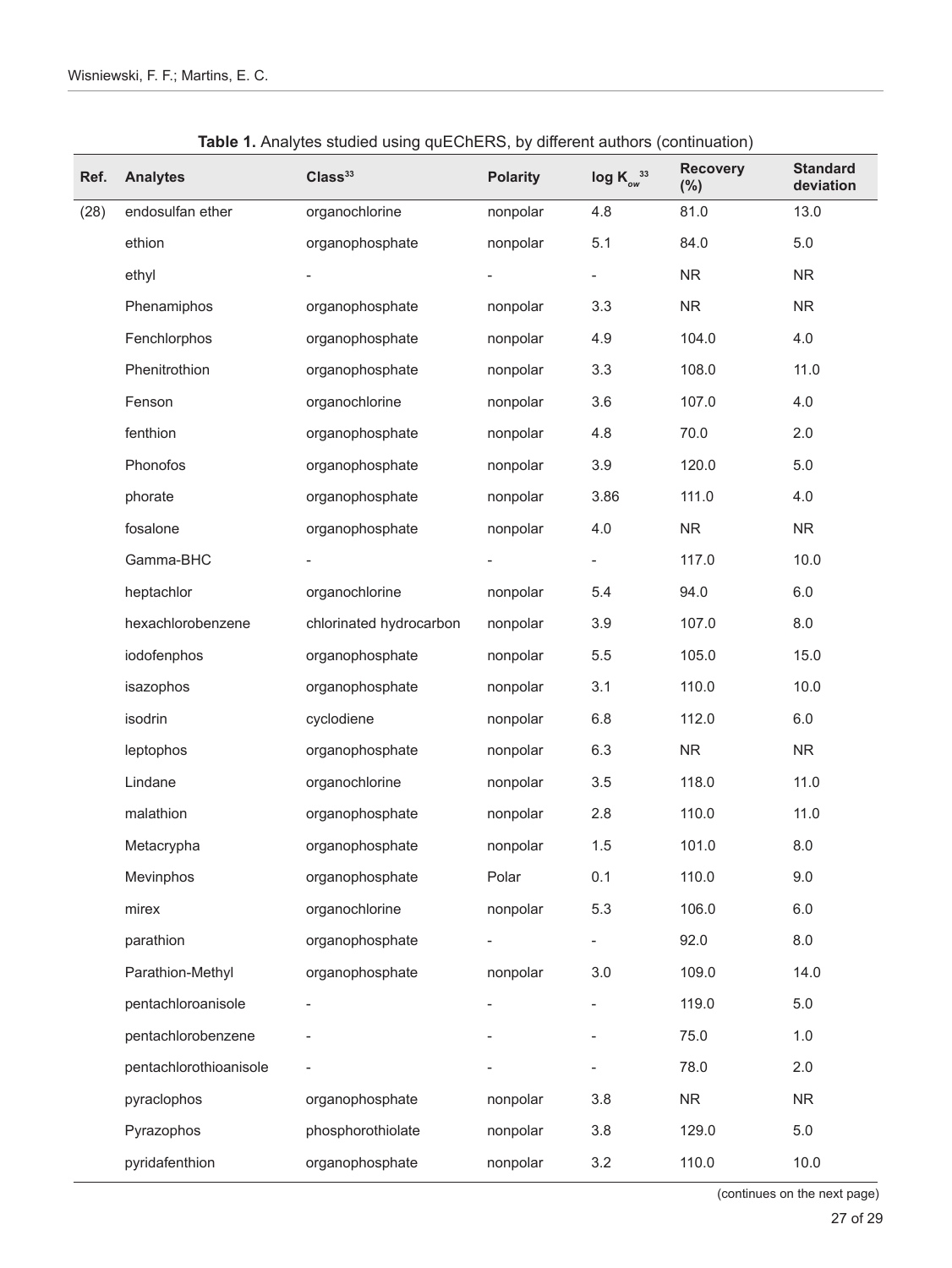| Ref. | <b>Analytes</b>     | Class <sup>33</sup> | <b>Polarity</b> | $log K_{ow}^{33}$        | <b>Recovery</b><br>(%)   | <b>Standard</b><br>deviation |
|------|---------------------|---------------------|-----------------|--------------------------|--------------------------|------------------------------|
| (28) | pyrimiphos-ethyl    | organophosphate     | nonpolar        | 4.8                      | 113.0                    | 4.0                          |
|      | pyrimiphos-methyl   | organophosphate     | nonpolar        | 4.2                      | 90.0                     | 4.0                          |
|      | Profenophos         | organophosphate     | nonpolar        | 1.7                      | <b>NR</b>                | <b>NR</b>                    |
|      | prothiophos         | organophosphate     | nonpolar        | 5.7                      | ${\sf NR}$               | ${\sf NR}$                   |
|      | Quinalphos          | organophosphate     | nonpolar        | 4.4                      | 79.0                     | 3.0                          |
|      | endosulfan sulfate  | organochlorine      |                 | $\overline{\phantom{a}}$ | 111.0                    | 3.0                          |
|      | sulfotepp           | organophosphate     | nonpolar        | 4.0                      | 108.0                    | 2.0                          |
|      | sulprophos          | organophosphate     | nonpolar        | 5.5                      | 108.0                    | 4.0                          |
|      | terbufos            | organophosphate     | nonpolar        | 4.5                      | 117.0                    | 2.0                          |
|      | tetrachlorvinphos   | organophosphate     | nonpolar        | 3.5                      | 148.0                    | 27                           |
|      | Tetradiphon         | organochlorine      | nonpolar        | 4.6                      | 108.0                    | 4.0                          |
|      | Tolclofos-methyl    | organophosphate     | nonpolar        | 3.8                      | 71.0                     | 3.0                          |
|      | trans-chlordane     | organochlorine      | nonpolar        | 2.8                      | 84.0                     | 7.0                          |
|      | trans-nanachlor     | organochlorine      |                 | $\overline{\phantom{a}}$ | 147.0                    | 21.0                         |
|      | Triazophos          | organophosphate     | nonpolar        | 3.6                      | 60.0                     | 4.0                          |
| (29) | broflanilide        | Diamide             | nonpolar        | 5.2                      | It did not               | It did not                   |
|      | DM-8007             |                     |                 | $\overline{\phantom{0}}$ | show recovery<br>values. | show<br>recovery             |
|      | S (PFH-OH)-8007     |                     |                 | $\overline{\phantom{a}}$ |                          | values.                      |
| (30) | baycarb             |                     |                 | $\overline{\phantom{a}}$ | 102.0                    | 2.0                          |
|      | carbaryl            | carbamate           | nonpolar        | 2.4                      | 98.0                     | 3.0                          |
|      | diazinon            | organophosphate     | nonpolar        | 3.7                      | 105.0                    | 4.0                          |
|      | Durban              | organophosphate     |                 |                          | 108.0                    | 6.0                          |
|      | Metalaxyl           | phenylamide         | nonpolar        | 1.8                      | 101.0                    | 10.0                         |
|      | propamocarb         | carbamate           | Polar           | 0.8                      | 92.0                     | 5.0                          |
|      | Thiamethoxam        | neonicotinoid       | Polar           | $-0.1$                   | 91.0                     | 4.0                          |
|      | Thiobencarb         | Thiocarbamate       | nonpolar        | 4.2                      | 91.0                     | 3.0                          |
| (31) | fluopyram           | benzamide           | nonpolar        | 3.3                      | 80.3                     | 7.3                          |
|      | Fluopyram benzamide |                     |                 |                          | 83.5                     | 7.7                          |
|      | tebuconazole        | triazole            | nonpolar        | 3.7                      | 78.5                     | 6.5                          |

**Table 1.** Analytes studied using quEChERS, by different authors (continuation)